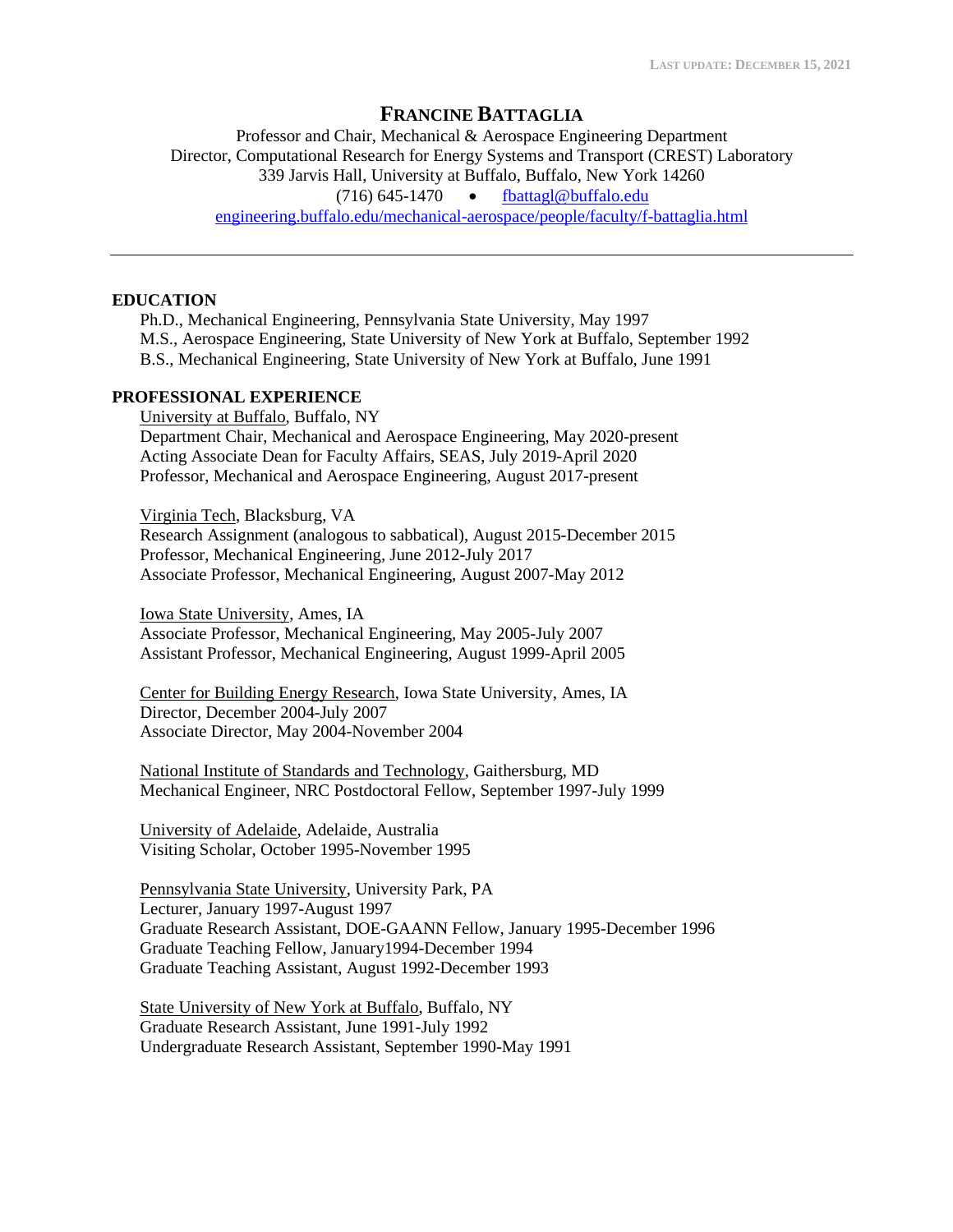#### **HONORS AND AWARDS**

MAC Academic Leadership Development Program Fellow, 2019-2020 ASTFE Fellow, Elected April 2019 ASME Board of Governors for Service as IMECE Conference Chair, November 2017 ASME Dedicated Service Award, 2016 ASME Board of Governors for Service as IMECE Program Chair, November 2016. Medal recipient awarded by the ASME Fluids Engineering Division for Seminal Contributions to the Discipline of Fluids Engineering, July 2016 College of Engineering Dean's Award for Teaching Excellence, Virginia Tech, May 2016. ASME Board of Governors for service as IMECE Program Vice Chair, November 2015. ASME Board of Governors for service as FED Chair, July 2014. Selected for the New Academic Leadership Series Workshop, Virginia Tech, Aug-Dec 2013. ASME Certificate of Appreciation for Service as FEDSM Conference Chair, July 2013. College of Engineering Certificate of Teaching Excellence, Virginia Tech, April 2013. ASME Certificate of Appreciation for Service as FEDSM Technical Program Chair, July 2012. ASME Certificate of Appreciation for Service as FMTC Chair, July 2010. ASME Fellow, Elected June 2009. ASME Outstanding Student Section Advisor, Region VII, May 2004. National Research Council Postdoctoral Fellowship, 1997-1999. Dept. of Energy, Graduate Assistance in Areas of National Need Fellowship, Penn State, 1995-1996. Graduate Assistant Award for Outstanding Teaching, Penn State, April 1994. Graduate Assistant Award for Outstanding Teaching, Penn State, April 1993. Paul H. Schweitzer Memorial Graduate Fellowship, Penn State, 1992-1993. Minta Martin Student Conference Competition, May 1992. *AIAA Northwest Regional Conference*, SUNY Buffalo First Place, Graduate Oral Presentation Division. Minta Martin Student Conference Competition, May 1991. *AIAA Northwest Regional Conference*, Worcester Polytechnic Institute Third Place, Undergraduate Presentation of Technical Paper. National Science Foundation, Undergraduate Research Grant, 1990-1991.

# **ACADEMIC AREAS OF SPECIALIZATION**

# Teaching

*University at Buffalo* MAE 335, Fluid Mechanics (3 cr) MAE 415/515, Advanced Fluid Mechanics (3 cr) MAE 432/532, Advanced Thermodynamics (3 cr) MAE 539, Computational Fluid Dynamics 1 (3 cr) MAE 542, Advanced Heat Transfer (3 cr)

### *Virginia Tech*

ME 3304, Heat Transfer (3 cr) ME 3404, Fluid Mechanics (3 cr) ME 4124, CAD of Fluid-Thermal Sciences (3 cr including lab) ME 4324/5334, Energy Systems, Theory and Applications (3 cr) ME 5404, Fluid Dynamics (3 cr)

*Iowa State University*

ME 231, Engineering Thermodynamics 1 (3 cr) ME 331, Engineering Thermodynamics 1 (4 cr; replaced by ME 231 in 2000) ME 332, Engineering Thermodynamics 2 (3 cr) ME 436, Heat Transfer (4 cr)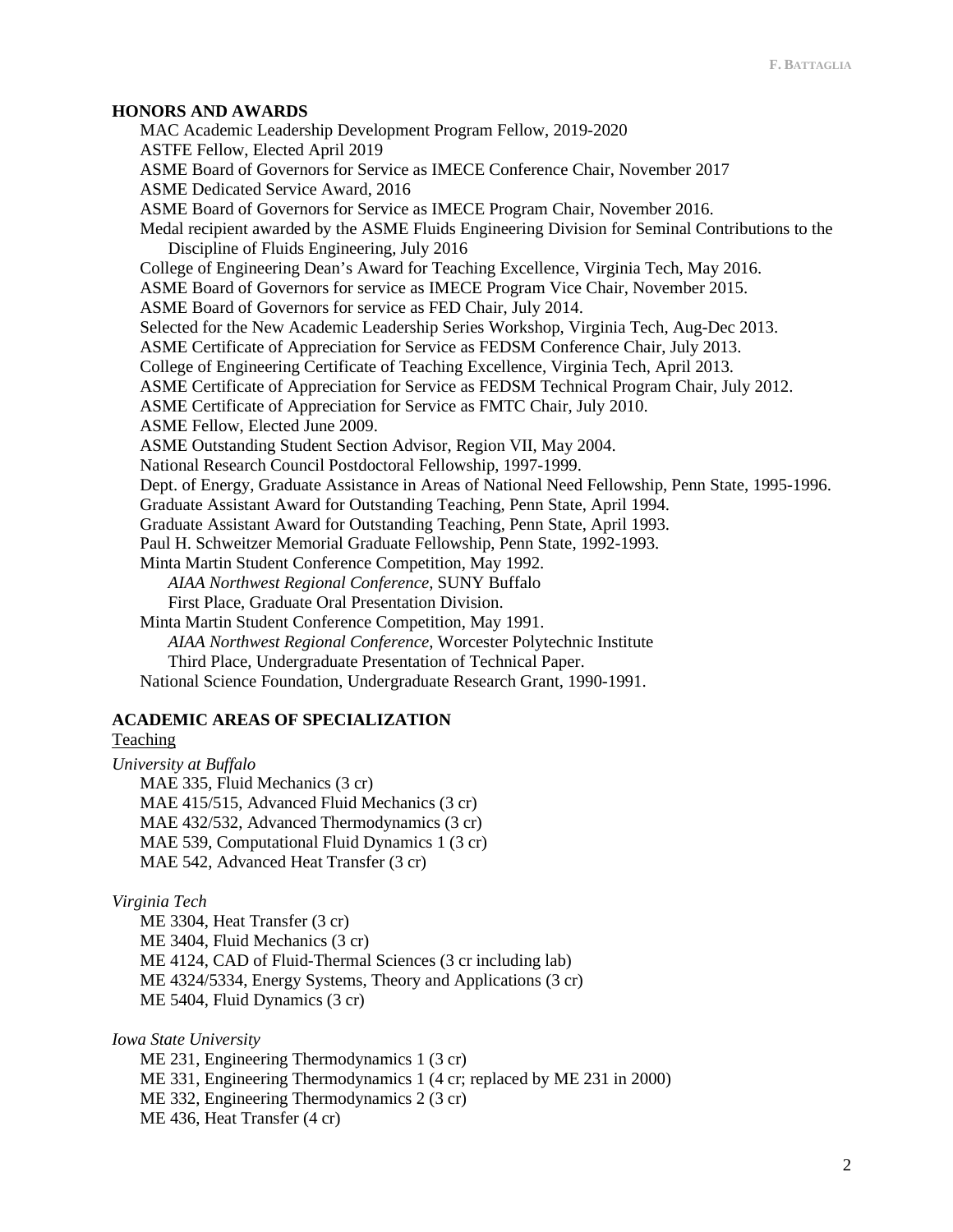ME 436L, Heat Transfer Laboratory (1 cr included in the 4 credits of ME 436) ME 475, Modeling and Simulation (3 cr) ME 536, Advanced Heat Transfer (3 cr) ME 546, Computational Fluid Mechanics and Heat Transfer I (3 cr)

### *Pennsylvania State University*

ME 23, Introduction to Thermal Sciences (3 cr) ME 31, Thermodynamics 2 (3 cr) ME 120, Engineering Thermodynamics and Heat Transfer (honors course, 4 cr)

### Research

Endeavors include using computational fluid dynamics for analysis and devising computational methodologies and mathematical approaches to further contribute to emerging areas of research in the thermal and fluid sciences with relevance to energy applications. Current research interests include building energy utilization and renewable/alternative energy, and turbulent multiphase and reacting flows for applications in gasification processes such as coal or biomass.

# **GRANTS AND CONTRACTS**

- 1. Principal Investigator, "Computational Modeling of Aerosol Transmission and UV-C Aerosol Pathogen Reduction Systems", 01/01/2022-06/30/2022, UB CMI Faculty-Industry Applied Research, \$39,609 (100% share).
- 2. Principal Investigator, "Simulations for the Containment and Control of COVID-19 in Indoor Spaces with the SteriSpace™ Air Sterilization System", 07/01/2020-06/30/2021, UB Center for Advanced Technology in Big Data & Health Sciences (UB CAT), \$99,998 (100% share).
- 3. Co-PI (PI: F. Jazizadeh, co-PI: B. Huang), "Characterization of Adaptive Thermal Capacity for Energy Management in Smart Buildings", 07/01/2017-06/30/2018, Institute for Critical Technology and Applied Science, \$80,000 (20% share).
- 4. Co-PI (PI: G. Flintsch , co-PIs: J. Ferris, S. Taheri, E. deLeon Izeppi, S. Katicha, A. Medina-Flintsch), "NCHRP 15-55 Guidance to Predict and Mitigate Dynamic Hydroplaning on Roadways", 04/1/2015-03/31/2018, Transportation Research Board, \$177,797 (15% share).
- 5. Principal Investigator (co-PIs: Foster Agblevor, Michael Klein, and Reza Sheikhi), "Advancing Coal Catalytic Gasification to Promote Optimum Syngas Production", 10/1/2014-07/31/2017, U.S. Department of Energy, \$625,388 (45% share).
- 6. Principal Investigator (co-PIs: Foster Agblevor, Michael Klein, and Reza Sheikhi), "Investigation of Coal-biomass Catalytic Gasification using Experiments, Reaction Kinetics and Computational Fluid Dynamics", 10/1/2010-09/30/2015, U.S. Department of Energy, \$1,252,392 (26% share).
- 7. Co-Principal Investigator (PI: Brian Lattimer, co- PIs: Srinath Ekkad, Danesh Tafti, Uri Vansburger), "IC<sup>3</sup>E − Advanced Fuel Gasification: A Coupled Experimental-Computational Program", 07/01/2009 -06/30/2012, Institute for Critical Technology and Applied Science, \$450,000 (20% share).
- 8. Co-Principal Investigator (PI: S.Ted Oyama, co-PIs: Foster Agblevor, Michael Klein), "Novel Fast Pyrolysis/Catalytic Technology for the Production of Stable Upgraded Liquids", 4/1/2009 - 1/31/2012, U.S. Department of Energy, \$1,500,000 (16.7% share).
- 9. Principal Investigator, "Modeling and Predicting Biomass Fluidization to Improve Co-Gasification", 01/01/2011-11/15/2011, U.S. Department of Energy (URS), \$65,400.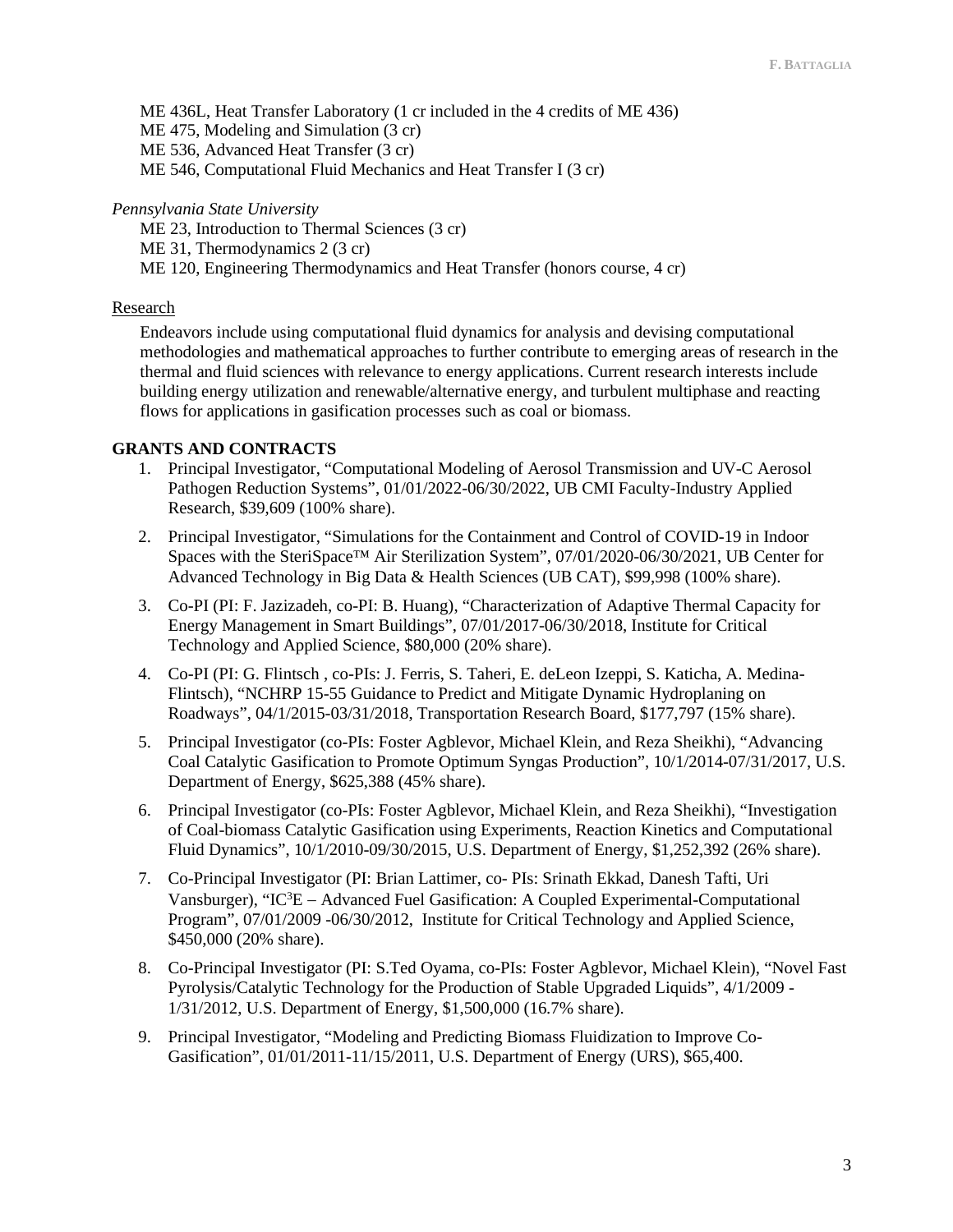- 10. Principal Investigator (co-PI: Ulrike Passe), "The fluid dynamics of air flow in free flow open spaces: An architectural approach to energy efficient buildings", 01/01/2007-12/31/2007, Boston Society of Architects, \$20,000 (75% share).
- 11. Co-Principal Investigator (PI: Ulrike Passe), "Lecture series: Women in Sustainable Design: Outstanding women leaders and role models in architecture and engineering for integrative sustainable design", Office of the Provost, Iowa State University, \$3,000, 01/01/2007-06/30/2007.
- 12. Co-Principal Investigator (PI: Robert Brown, co-PIs: Ted Heindel), "Gasification Technologies in Support of Biorefineries", 07/01/2006-05/31/2009, Grow Iowa Values Fund, \$132,274 (33% share).
- 13. Co-Principal Investigator (PI: Robert Brown, co-PIs: Ted Heindel), "Improving the Energy Balance of Grain Ethanol Plants", Institute for Physical Research and Technology Company Assistance Program, \$65,000 (57% share), 03/15/2006-07/31/2007.
- 14. Co-Principal Investigator (PI: Ted Heindel), "Airlift Reactor Model and Validation for Syngas Fermentation", 09/01/2005-08/31/2007, U.S. Department of Agriculture, \$70,000 (50% share).
- 15. Principal Investigator (co-PIs: Rodney Fox and Mark Gordon), "Detailed Reaction Kinetics for CFD Modeling of Nuclear Fuel Pellet Coating for High-Temperature Gas-Cooled Reactors", 04/15/2005-08/31/2008, U.S. Department of Energy, \$449,069 (50% share).
- 16. Principal Investigator, "An Energy and Cost Analysis of Residential Ground-Coupled Heat Pumps in Iowa", 07/01/2004-08/31/2007, Iowa Energy Center, \$124,906 (no overhead).
- 17. Co-Principal Investigator (PI: Rodney Fox, co-PIs: Michael Olsen, James Hill), "CFD Models for Liquid-Phase Chemical Reactors: Validation of PDF and Large-Eddy Simulations Using Stereo PIV and Reactive PLIF Experiments", 2/15/2004-1/31/2009, National Science Foundation, \$400,011 (25% share).
- 18. Co-Principal Investigator (PI: Robert Brown, co-PIs: Maohong Fan, Rodney Fox, Samy Sadaka, Brent Shanks, Jerod Smeenk), "Gasification of Switchgrass", 10/01/2004-8/31/2005, U.S. Department of Energy, \$736,000 (9% share).
- 19. Co-Principal Investigator (PI: Rodney Fox, co-PIs: Shankar Subramanian), "Technology Crosscut−Kinetic Theory of Multiphase Flow", 10/01/2004-09/30/2007, U.S. Department of Energy, \$310,000 (33% share).
- 20. Principal Investigator, "Numerical Simulations of Stent-Reconstruction of an Aortic Bifurcation", 03/01/2003-05/31/2003, University of Iowa, \$3,975.
- 21. Principal Investigator (co-PI: Michael Pate), "The Benefits of Building Energy Code Upgrades in Iowa: A Cost Study Analysis", 01/01/2003-04/30/2004, Iowa Department of Natural Resources, \$24,000 (50% share).
- 22. Co-Principal Investigator (PI: David Hoffman, co-PIs: Rodney Fox, Shankar Subramanian), "Technology Crosscut/Kinetic Theory of Multiphase Flow", 10/01/2002-09/30/2003, U.S. Department of Energy, \$210,000 (22% share).
- 23. Co-Principal Investigator (PI: Mark Bryden, co-PIs: Tom Foust), "Multi-Component Harvesting Equipment for Inexpensive Sugars from Crop Residues", 11/01/2001-10/30/2006, U.S. Department of Energy, \$740,000 (24% share).
- 24. Co-Principal Investigator (PI: David Hoffman, co-PIs: Rodney Fox), "Coal Utilization Sciences: Kinetic Theory of Multiphase Flow", 04/01/2001-09/30/2002, U.S. Department of Energy, \$401,000 (20% share).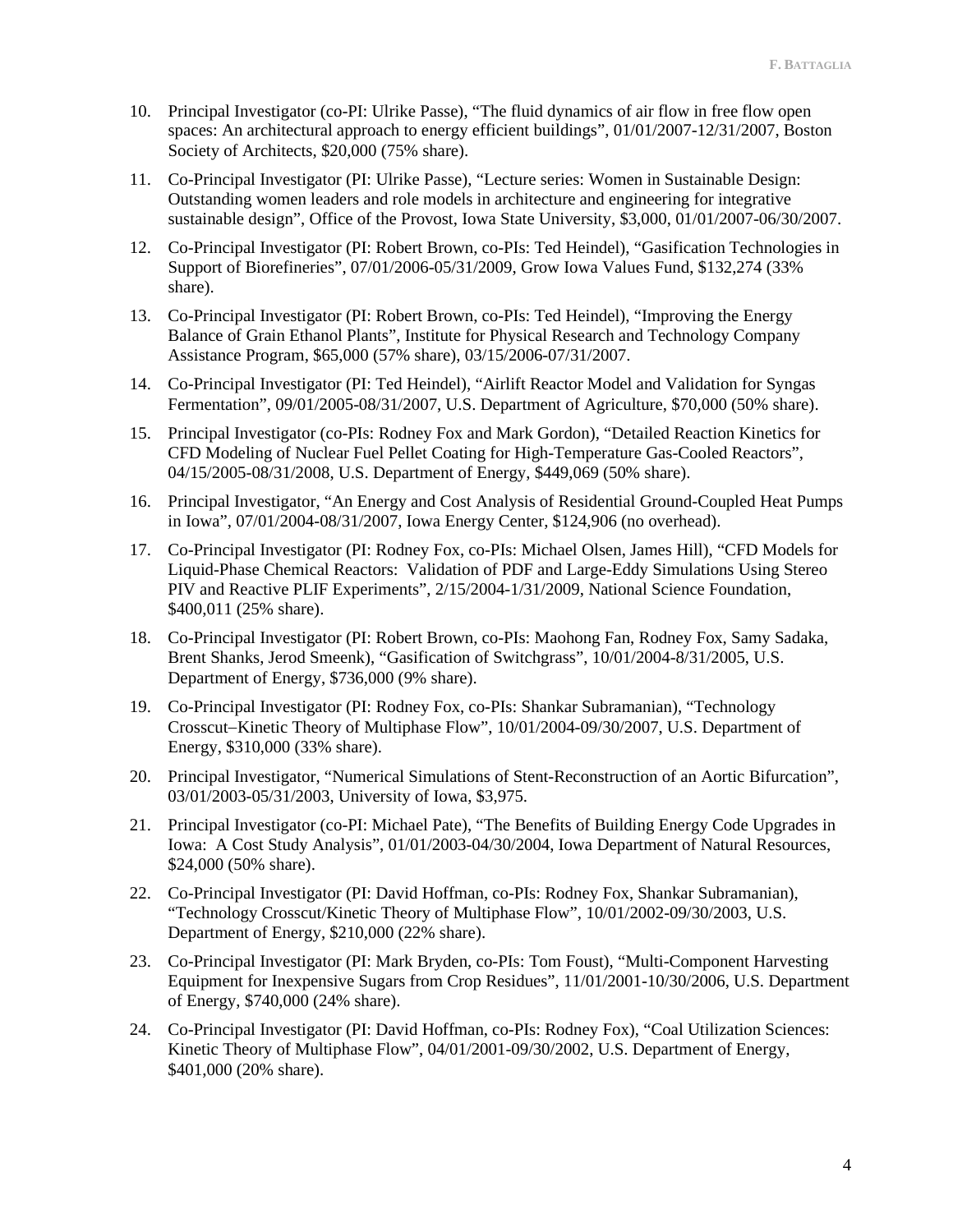- 25. Co-Principal Investigator (PI: Michael Olsen), "A Synergistic Approach To Understanding Mixing of Non-Newtonian and Two-Phase Fluids in Microfluidic Devices", 01/01/2001-12/31/2001, Special Programs Research Initiation Grant, \$28,250 (50% share).
- 26. Co-Principal Investigator (PI: Rodney Fox), "Computational Fluid Dynamics Modeling of Reacting Multiphase Flows", 10/01/2000-06/30/2001, Institute for Physical Research and Technology, \$47,186 (50% share).

# **PUBLICATIONS**

[Google Scholar](https://scholar.google.com/citations?user=VThR1LEAAAAJ&hl=en) ORCID: [orcid.org/0000-0002-0380-3402](http://orcid.org/0000-0002-0380-3402) ResearcherID: [E-9189-2014](http://www.researcherid.com/rid/E-9189-2014) Scopus Author ID: [56228778500](https://www.scopus.com/authid/detail.uri?authorId=56228778500)

### Theses

"Numerical Simulations of Instabilities and Asymmetric Characteristics for Suddenly Expanded Channel Flows", Doctoral thesis, The Pennsylvania State University, May 1997.

"Direct Simulations of a Mixing Layer by a Lagrangian Transport Element Method", Master of Science thesis, The State University of New York at Buffalo, September 1992.

### Books

Livescu, D., Nouri, A.G., Battaglia, F., Givi, P. (Editors) 2020. "Modeling and Simulation of Turbulent Mixing and Reaction For Power, Energy and Flight," Springer. [10.1007/978-981-15-2643-5](https://doi.org/10.1007/978-981-15-2643-5) and ISBN: 978-981-15-2642-8.

Passe, U. and Battaglia, F., 2015. "Designing Spaces for Natural Ventilation: An Architect's guide," Routledge, Taylor and Francis. ISBN: 978-0-415-81775-2

# Book Chapters

Battaglia, F., Chen, L., Deza, M., and Estejab, B., "Educating the Next Generation of Mechanical Engineers in Fluid-Thermal Sciences" in Women in Mechanical Engineering: Energy and Environment, In Production, Springer, Accepted June 2021.

Battaglia, F. and Passe, U. "Natural ventilation for buildings", *McGraw Hill Yearbook of Science & Technology*, McGraw Hill, New York, 2016. [10.1036/1097-8542.YB150704](https://doi.org/10.1036/1097-8542.YB150704)

# Book Reviews

Battaglia, F., "Gasoline, Diesel, and Ethanol Biofuels from Grasses and Plants", *AIAA J*., **49**(2), 448, February 2011. [10.2514/1.52159](https://doi.org/10.2514/1.52159)

### Journal Articles

(*Battaglia's graduate students are identified with an asterisk \* and postdoctoral fellows are identified with a dagger* †; collaborators' graduate students/postdocs are identified with a double dagger ‡)

### *In Review*

Shah,\* M., Bayandor, J., and Battaglia, F., "The importance of morphology in resolving the bumblebee flight paradox", *Bioinspiration & Biomemtics*, Submitted September 2021, BB-102812.

### *Published*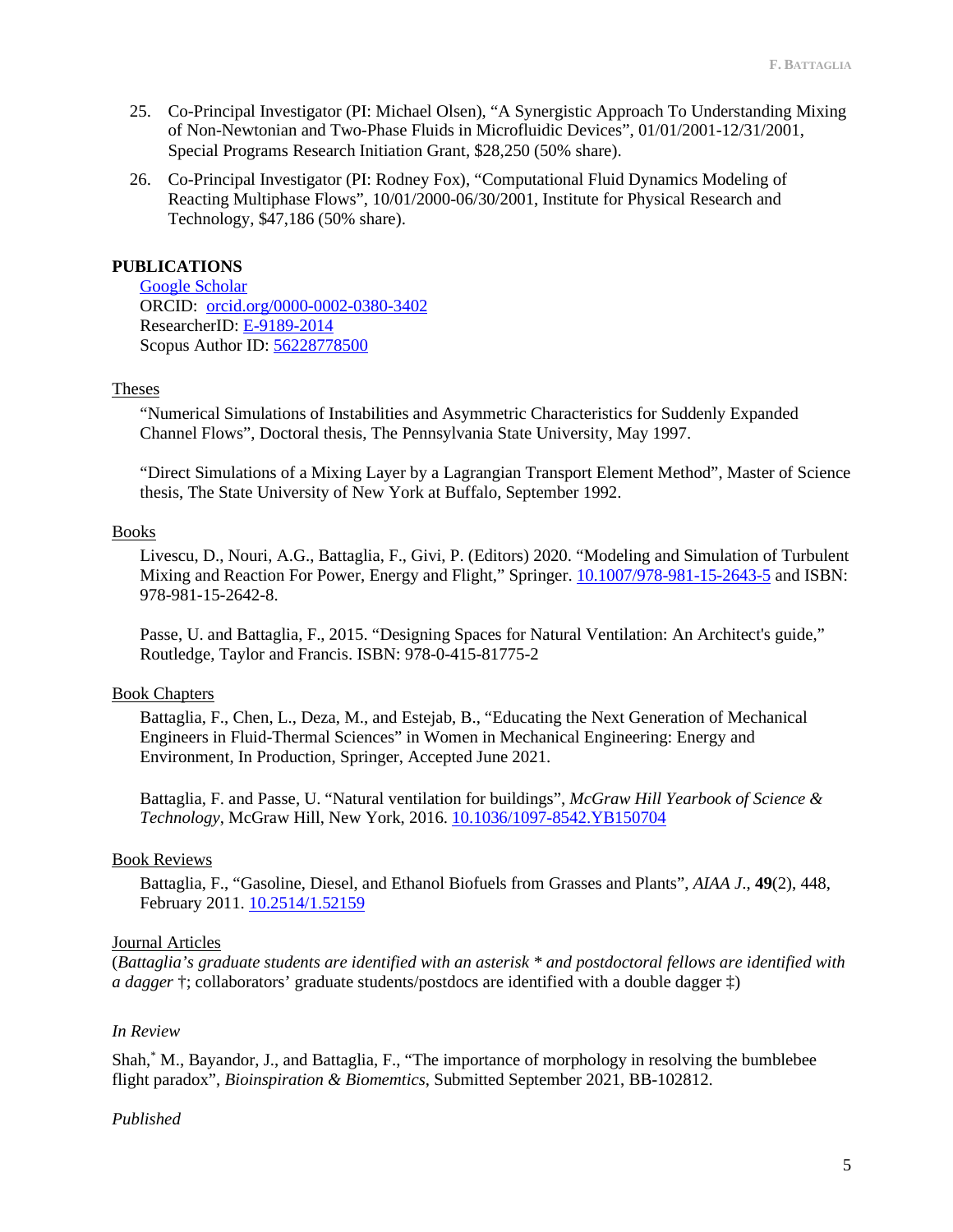- 70. Battaglia, F., "Special Section on the 2021 Fluids Engineering Division Summer Meeting", *J. Fluids Eng.,* **144**(4), 040201, 2022[. 10.1115/1.4053265](https://doi.org/10.1115/1.4053265)
- 69. Nejadkhaki,<sup>‡</sup> H.K., Sohrabi,<sup>\*</sup> A., Purandare, T.P.,<sup>‡</sup> Battaglia, F., and Hall, J., "A Variable Twist Blade for Horizontal Axis Wind Turbines: Modeling and Analysis", *Energy Convers. Manag.*, **248**(11), 2021.<https://doi.org/10.1016/j.enconman.2021.114771>
- 68. Battaglia, F., "Special Issue on the 2020 Fluids Engineering Division Summer Meeting", *J. Fluids Eng.,* **143**(8), 080201, 2021. [10.1115/1.4051071](https://doi.org/10.1115/1.4051071)
- 67. Jazizadeh, F, Joshi,\* V, and Battaglia, F., "Adaptive and Distributed Operation of HVAC Systems: Energy and Comfort Implications of Active Diffusers as New Adaptation Capacities", *Building and Environment*, **186**(12), 2020. [10.1016/j.buildenv.2020.107089](https://doi.org/10.1016/j.buildenv.2020.107089)
- 66. Nazari, ‡ A., Chen,† L. , Battaglia, F., and Taheri, S., Developing an Advance Tire Hydroplaning Model Using Co-Simulation of Fully Coupled FEM and CFD Codes to Estimate Cornering Force, *J. Fluids Eng*, 142(10), 101202, 2020. [10.1115/1.4047393](https://doi.org/10.1115/1.4047393)
- 65. Mohamed, M.M., Battaglia, F., Bejan, A., Givi, P., McLeskey, J.T., and Samaha, M., Homage to a Legendary Dynamicist on His Seventy-Fifth Birthday, *J. Fluids Eng*, **142**(7), 070201, 2020. [10.1115/1.4046963](https://doi.org/10.1115/1.4046963)
- 64. Matta,<sup>†</sup> A., Pendar, H., Battaglia, F. and Bayandor, J., Impact of caudal fin shape on thrust production of a thunniform swimmer, *Journal of Bioionic Engineering*, **17**(2), pp.254-269, 2020. [10.1007/s42235-020-0020-9](https://doi.org/10.1007/s42235-020-0020-9)
- 63. Wang,† J., Huo, Q., Zhang, T., Wang, S., and Battaglia, F., Numerical investigation of gaseous pollutant cross-transmission for single-sided natural ventilation driven by buoyancy and wind, *Building and Environment*, **172**(4), 106705, pp. 1-14, 2020. [10.1016/j.buildenv.2020.106705](https://doi.org/10.1016/j.buildenv.2020.106705)
- 62. Battaglia, F., "Special Issue on the 2019 ASME–JSME–KSME Joint Fluids Engineering Conference", *J. Fluids Eng.,* **142**(3), 030201, 2020. [10.1115/1.4045864](https://doi.org/10.1115/1.4045864)
- 61. Yin, P., Pate, M., Battaglia, F., In-field Performance Evaluation and Economic Analysis of Residential Ground Source Heat Pumps in Heating Operation, *J. Building Energy*, **26**(11), 100932, pp. 1-10, 2019. [10.1016/j.jobe.2019.100932](https://doi.org/10.1016/j.jobe.2019.100932)
- 60. Wang,† J., Battaglia, F., Wang, S., Zhang, T., and Ma, Z., Flow and heat transfer characteristics of ice slurry in typical components of cooling systems: A review, *Int. J. Heat and Mass Trans.*, **141**(11), pp. 922-939, 2019. [10.1016/j.ijheatmasstransfer.2019.07.021](https://doi.org/10.1016/j.ijheatmasstransfer.2019.07.021)
- 59. Matta,† A., Bayandor, J., Battaglia, F., and Pendar, H., Effects of fish caudal fin sweep angle and kinematics on thrust production during low-speed thunniform swimming, *Biology Open*, **8**(7), 2019. [10.1242/bio.040626](https://bio.biologists.org/content/8/7/bio040626)
- 58. Acharya, S. et al., "Professor Yogesh Jaluria on his 70th Birthday", Int. J. Heat and Mass Trans., March 2019. [10.1016/j.ijheatmasstransfer.2019.03.038](https://doi.org/10.1016/j.ijheatmasstransfer.2019.03.038)
- 57. Katz, J., and Battaglia, F. "In Memoriam of Dr. Malcolm J. Andrews (1958–2019)", ASME *J. Fluids Eng*., **141**(5), p. 050101 (2pp), 2019. [10.1115/1.4042911](https://doi.org/10.1115/1.4042911)
- 56. López-Rosales, L.; Sánchez Mirón,A.; Contreras-Gómez, A.; García-Camacho, F.; Battaglia, F.; Zhao, L.; and Molina-Grima, E., Characterization of bubble column photobioreactors for shearsensitive microalgae culture, Bioresource Technology, 275(3), pp. 1-9, 2019. [10.1016/j.biortech.2018.12.009](https://doi.org/10.1016/j.biortech.2018.12.009)
- 55. Kang, Y.-S., Nazari, A., Chen,† L., Ferris, J.B., Taheri, S., Battaglia, F., Flintsch, G., "A Probabilistic Approach to Hydroplaning Potential and Risk", SAE International Journal of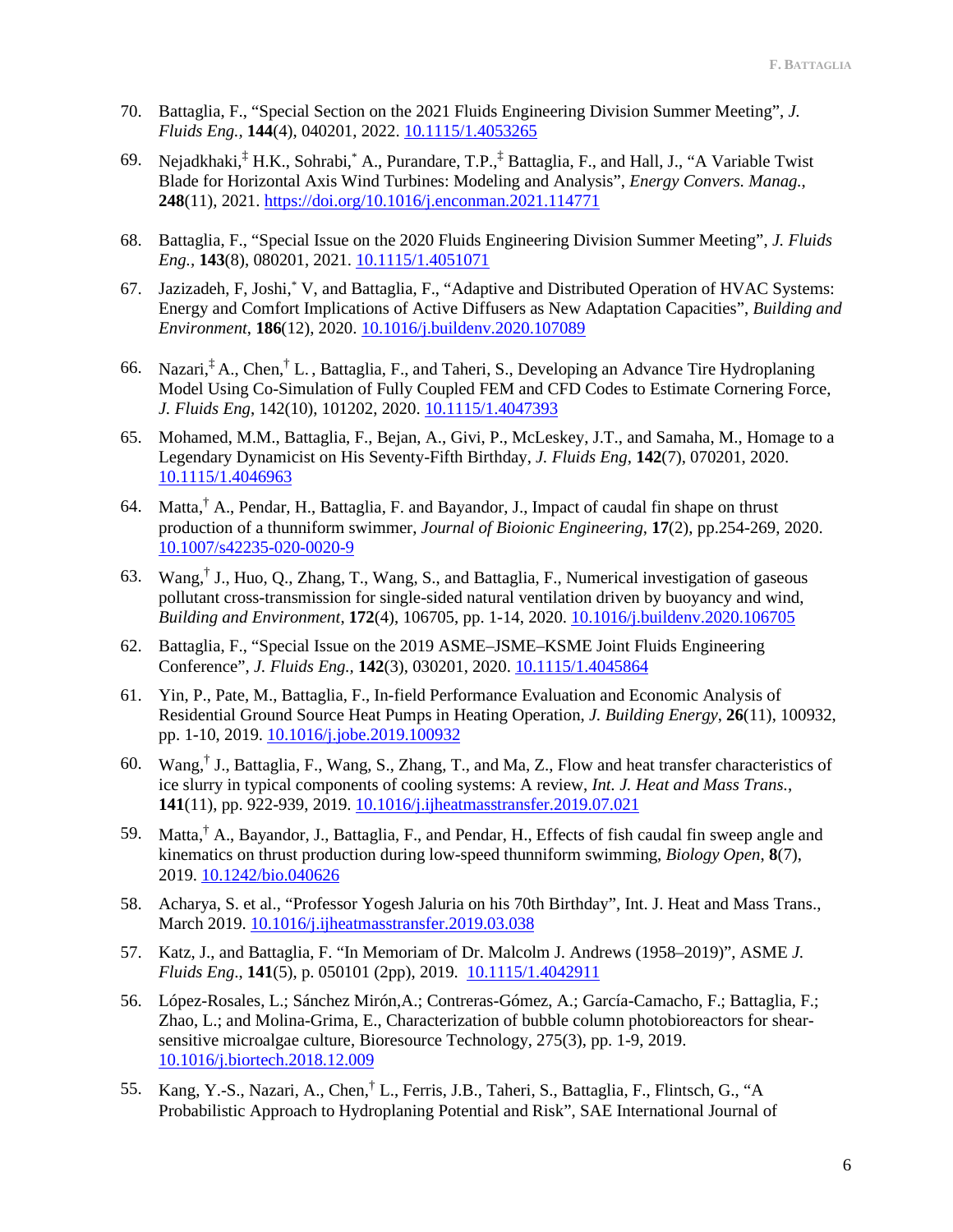Passenger Cars: Mechanical Systems, *SAE Int. J. Passeng. Cars – Mech. Syst.*, 12(1), 2019. [10.4271/06-12-01-0005](https://doi.org/10.4271/06-12-01-0005)

- 54. Strasser,\* W., and Battaglia, F., "Pulsating Slurry Atomization, Film Thickness, and Azimuthal Instabilities". *Atomization and Sprays*, 28(7), pp.643-672, 2018. [10.1615/AtomizSpr.2018026380](https://doi.org/10.1615/AtomizSpr.2018026380)
- 53. Wang,† J., Zhang, T., Wang, S., and Battaglia, F., "Numerical and analytical investigation of ice slurry isothermal flow through horizontal bends", *International Journal of Refrigeration,* **92**(8), pp. 37-54, 2018[.10.1016/j.ijrefrig.2018.05.038](https://doi.org/10.1016/j.ijrefrig.2018.05.038)
- 52. Wang,† J., Zhang, T., Wang, S., and Battaglia, F., "Numerical investigation of single-sided natural ventilation driven by buoyancy and wind through variable window configurations", *Energy and Buildings*, **168**(1), pp. 147-164, 2018[. 10.1016/j.enbuild.2018.03.015](https://doi.org/10.1016/j.enbuild.2018.03.015)
- 51. Feaster,† J., Bayandor, J., and Battaglia, F., "A computational study on the influence of insect wing geometry on bee flight mechanics", *Biology Open*, 6, pp. 1784-1795, 2017. [10.1242/bio.024612](https://doi.org/10.1242/bio.024612)
- 50. Strasser,\* W., and Battaglia, F., "The Effects of Prefilming Length and Feed Rate on Compressible Flow in a Self-pulsating Injector". *Atomization and Sprays*, **27**(11), pp. 929-947, 2017. [10.1615/AtomizSpr.2017020111](https://doi.org/10.1615/AtomizSpr.2017020111)
- 49. Wang,† J., Zhang, T., Wang, S., and Battaglia, F., "Gaseous pollutant transmission through windows between vertical floors in a multistory building with natural ventilation", *Energy and Buildings*, **153**(10), pp. 325-340, 2017. [10.1016/j.enbuild.2017.08.025](https://doi.org/10.1016/j.enbuild.2017.08.025)
- 48. Kanholy,\* S.K., Estejab,\* B., and Battaglia, F., "Modeling Multiple Gas Jet Interactions during Fluidization in a Pseudo-2D Bed", *Chem. Eng. J.*, **328**(11), pp. 1009-1021, 2017. [10.1016/j.cej.2017.07.116](https://doi.org/10.1016/j.cej.2017.07.116)
- 47. Estejab, \* B., Nyendu, \* G., Agblevor, F., and Battaglia, F., "Coal-biomass mixing characteristics in a bubbling fluidized bed of Geldart A particles". *Chem. Eng. Res. Desg*., **120**(4), pp. 1-14, 2017. [10.1016/j.cherd.2017.01.025](http://dx.doi.org/10.1016/j.cherd.2017.01.025)
- 46. Wang,† J., Wang, S., Zhang, T., and Battaglia, F., "Assessment of single-sided natural ventilation driven by buoyancy forces through variable window configurations", *Energy and Buildings*, **139**(3), pp. 762-779, 2017. [10.1016/j.enbuild.2017.01.070](http://dx.doi.org/10.1016/j.enbuild.2017.01.070)
- 45. Wang,† J., Wang, S., Zhang, T., and Battaglia, F., "Mathematical and experimental investigation on pressure drop of heterogeneous ice slurry flow in horizontal pipes", *Int. J. Heat Mass Trans.*, **108**(5) Part B, pp. 2381-2392, 2017. [10.1016/j.ijheatmasstransfer.2017.01.083](http://dx.doi.org/10.1016/j.ijheatmasstransfer.2017.01.083)
- 44. Park,\* D., and Battaglia, F., "Development of a Predictive Equation for Ventilation in a Wall-Solar Chimney System". ASME *J. Sol. Energy Eng.*, **139**(3), p. 031001, 2017. [10.1115/1.4035516](http://dx.doi.org/10.1115/1.4035516)
- 43. Chen,\* L., and Battaglia, F., "The Effects of Inlet Turbulence Intensity and Computational Domain on a Non-premixed Bluff-body Flame". ASME *J. Energy Resour. Technol.*, **139**(2), p. 022205, 2017. [10.1115/1.4035149](http://dx.doi.org/10.1115/1.4035149)
- 42. Strasser,\* W., and Battaglia, F., "The Effects of Pulsation and Retraction on Non-Newtonian Flows in Three-Stream Injector Atomization Systems". *Chem. Eng. J.*, **309**(2), pp. 532–544, 2017. [10.1016/j.cej.2016.10.046](http://dx.doi.org/10.1016/j.cej.2016.10.046)
- 41. Zhao,<sup>\*</sup> L., Li,<sup>‡</sup> J., Battaglia, F., and He, Z., "Computational Investigation of the Flow Field Contribution to Improve Electricity Generation in Granular Activated Carbon-Assisted Microbial Fuel Cells". *J. Power Sources*, **333**(11), pp. 83-87, 2016[. 10.1016/j.jpowsour.2016.09.113](http://dx.doi.org/10.1016/j.jpowsour.2016.09.113)
- 40. Picardi,\* R., Zhao,\* L., and Battaglia, F., "On the Ideal Grid Resolution for Two-dimensional Eulerian Modeling of Gas-Liquid Flows", ASME *J. Fluids Eng*., **148**(11), p. 114503 (6pp), 2016.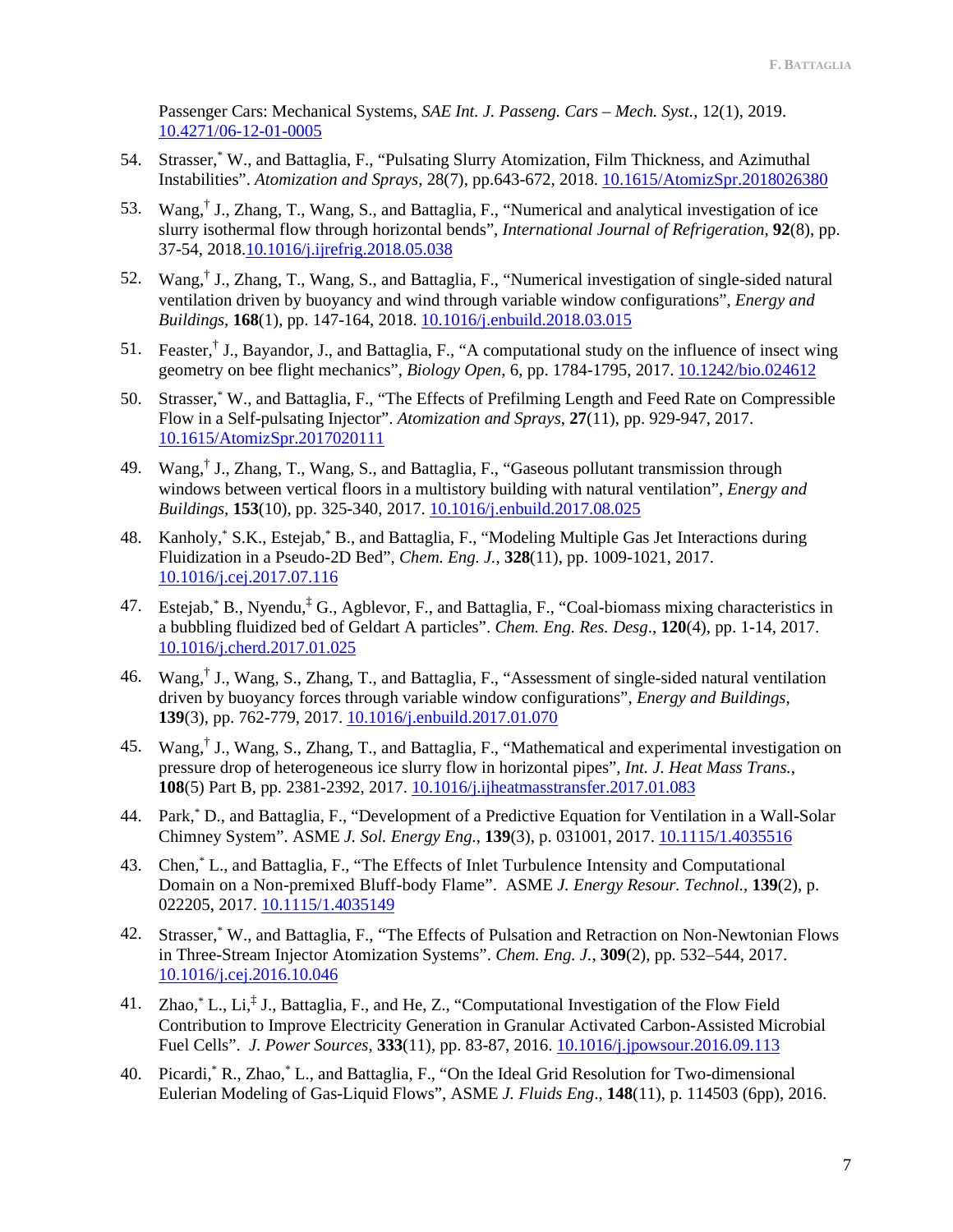[10.1115/1.4033561](https://doi.org/10.1115/1.4033561)

- 39. Strasser,\* W., and Battaglia, F., "The Influence of Retraction on Three-Stream Injector Pulsatile Atomization for Air-Water Systems", ASME *J. Fluids Eng*., **138**(11), p. 111302 (12pp), 2016. [10.1115/1.4033421](https://doi.org/10.1115/1.4033421)
- 38. Strasser,\* W., and Battaglia, F., "Identification of Pulsation Mechanism in a Transonic Three-Stream Airblast Injector", ASME *J. Fluids Eng*., **138**(11), p. 111303 (15pp), 2016. [10.1115/1.4033422](https://doi.org/10.1115/1.4033422)
- 37. Battaglia, F., "Special Issue in Commemoration of the 90th Anniversary of the ASME Fluids Engineering Division", *J. Fluids Eng.,* **138**(10), 100201, 2016. [10.1115/1.4033980](http://dx.doi.org/10.1115/1.4033980)
- 36. Sherif, S.A., Battaglia, F. and Manglik, R.M., "In Memoriam: Professor Richard H. Pletcher (1935−2015), who Advanced Computational Fluid Mechanics and Heat Transfer", Appears in ASME *J. Heat Transfer* **138**(8), 080101 [\(10.1115/1.4033348\)](https://doi.org/10.1115/1.4033348); and ASME *J. Therm. Sci. Eng. Appl.* **8**(3), 030101, 2016. [\(10.1115/1.4033214\)](https://doi.org/10.1115/1.4033214)
- 35. Battaglia, F., Manglik, R.M., and Sherif, S.A., "In Memoriam: Professor Richard H. Pletcher (1935−2015), who Advanced Computational Fluid Mechanics and Heat Transfer", ASME *J. Fluids Eng.,* **138**(10), 100101, 2016. [10.1115/1.4033978](http://dx.doi.org/10.1115/1.4033978)
- 34. Dadashi,<sup>†</sup> S., Feaster,<sup>\*</sup> J., Bayandor, J., Battaglia, F. and Kurdila, A.J., "Identification and Adaptive Control of History Dependent Unsteady Aerodynamics for a Flapping Insect Wing", *Nonlinear Dyn*, **85**(3), pp. 1405-1421, 2016. [10.1007/s11071-016-2768-3](http://doi.org/10.1007/s11071-016-2768-3)
- 33. Zhao,\* L., Li, ‡ J., Battaglia, F., and He, Z., "Investigation of Multiphysics in Tubular Microbial Fuel Cells by Coupled Computational Fluid Dynamics with Multi-Order Butler-Volmer Reactions", *Chem. Eng. J.*, **296**(7), pp. 377–385, 2016. [10.1016/j.cej.2016.03.110](http://doi.org/10.1016/j.cej.2016.03.110)
- 32. Chen,\* L., and Battaglia, F., "The Effects of Fuel Mixtures in Non-premixed Combustion for a Bluff-body Flame". ASME *J. Energy Resour. Technol.*, **138**(3):022204, pp. 1-9, 2016. [10.1115/1.4031835](http://doi.org/10.1115/1.4031835)
- 31. Estejab,\* B. and Battaglia, F., "Assessment of Drag Models for Geldart A Particles in Bubbling Fluidized Beds", ASME *J. Fluids Eng.*, **138**(3):031105, pp.1-12, 2016. [10.1115/1.4031490](http://doi.org/10.1115/1.4031490)
- 30. Park,\* D., and Battaglia, F., "Application of a Wall-Solar Chimney for Passive Ventilation of Dwellings". ASME *J. Sol. Energy Eng.*, **137**(6):061006, pp.1-8, 2015. [10.1115/1.4031537](http://doi.org/10.1115/1.4031537)
- 29. Park,\* D., and Battaglia, F., "Effect of heat loads and ambient conditions on thermal comfort for single-sided ventilation". *Build. Simul.*, **8**(2), pp. 167-178, 2015. [10.1007/s12273-014-0200-9](http://doi.org/10.1007/s12273-014-0200-9)
- 28. Teaters,\* L.C., Battaglia, F., "On the Computational Modeling of Unfluidized and Fluidized Bed Dynamics". ASME *J. Fluid. Eng.*, **136**(10):104501, pp. 1-7, 2014. [10.1115/1.4027437](http://doi.org/10.1115/1.4027437)
- 27. Deza,\* M., Battaglia, F., "A CFD Study of Pressure Fluctuations to Determine Fluidization Regimes in Gas-solid Beds". ASME *J. Fluid. Eng.*, **135**(10), 101301, pp.1-11, 2013. [10.1115/1.4024750](http://doi.org/10.1115/1.4024750)
- 26. Law,\* D., Battaglia, F., "Numerical Simulations for Hydrodynamics of Air-Water External Loop Airlift Reactor Flows With Bubble Break-Up and Coalescence Effects". ASME *J. Fluid. Eng.*, **135**(8), 081302, pp.1-9, 2013. [10.1115/1.4024396](http://doi.org/10.1115/1.4024396)
- 25. Kanholy, \* S. K., Chodak, <sup>‡</sup> J., Lattimer, B. Y., and Battaglia, F., "Modeling and Predicting Gas-Solid Fluidized Bed Dynamics to Capture Nonuniform Inlet Conditions". ASME *J. Fluid. Eng.*, **134**(11), 111303, pp. 1-8, 2012. [10.1115/1.4007803](http://doi.org/10.1115/1.4007803)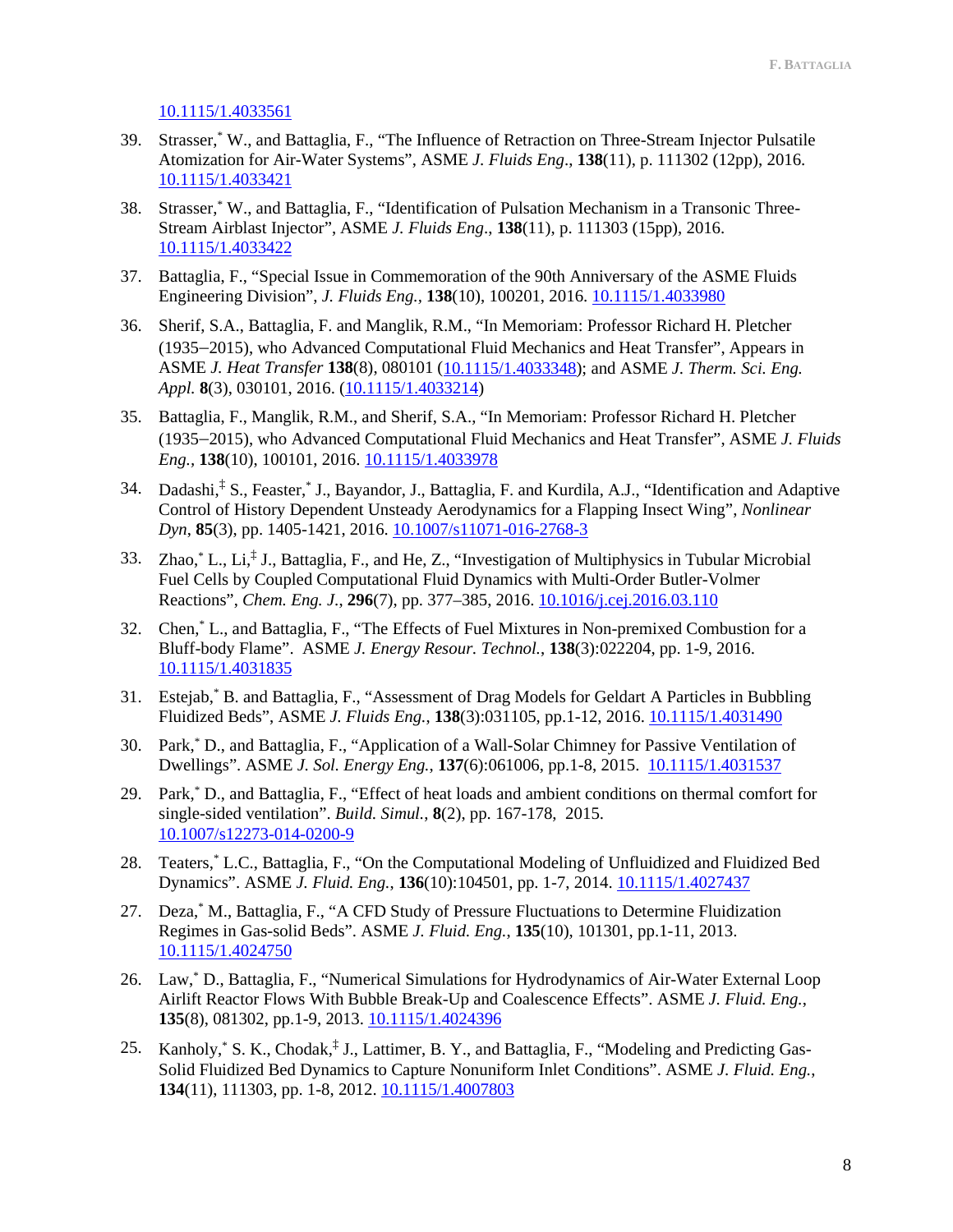- 24. Deza,\* M., Heindel, T.J., and Battaglia, F., "Effects of Mixing using Side Port Air Injection on a Biomass Fluidized Bed". ASME *J. Fluid. Eng.*, **133**(11), 111302, pp. 1-9, 2011. [10.1115/1.4005136.](http://doi.org/10.1115/1.4005136)
- 23. Stoakes,\* P., Passe, U., Battaglia, F., "Predicting Natural Ventilation Flows in Whole Buildings. Part 2: The Esherick House". *Build. Simul.,* **4**(4), 365-377, 2011. [10.1007/s12273-011-0046-3](http://doi.org/10.1007/s12273-011-0046-3)
- 22. Stoakes,\* P., Passe, U., Battaglia, F., "Predicting Natural Ventilation Flows in Whole Buildings. Part 1: The Viipuri Library". *Build. Simul.*, **4**(3), 263-276, 2011[. 10.1007/s12273-011-0045-4](http://doi.org/10.1007/s12273-011-0045-4)
- 21. Law,\* D., Jones, ‡ S.J., Heindel, T.J., Battaglia, F., "A Combined Numerical and Experimental Study of Hydrodynamics for an Air-Water External Loop Airlift Reactor". ASME *J. Fluid. Eng.*, **133**(2), 021301, pp.1-8, 2011[. 10.1115/1.4003424](http://doi.org/10.1115/1.4003424)
- 20. Ge, ‡ Y., Gordon, M.S., Battaglia, F., and Fox, R.O., "Theoretical study of the pyrolysis of methyltrichlorosilane in the gas phase. 3. Reaction rate constant calculations". *J. Phys. Chem. A*, **114**(6), 2384-2392, 2010. [10.1021/jp911673h](http://doi.org/10.1021/jp911673h)
- 19. Deza, K., Franka,<sup>‡</sup> N.P., Heindel, T.J., and Battaglia, F., "CFD Modeling and X-ray Imaging of Biomass in a Fluidized Bed". ASME *J. Fluid. Eng.*, **131**(11), 111303, pp**.** 1-11, 2009. [10.1115/1.4000257](http://doi.org/10.1115/1.4000257)
- 18. Law,\* D., Battaglia, F. and Heindel, T.J., "Model validation for low and high superficial gas velocity bubble column flows". *Chem. Eng. Sci.*, **63**(18), 4605-4616, 2008. [10.1016/j.ces.2008.07.001](http://doi.org/10.1016/j.ces.2008.07.001)
- 17. Gokarn,\* A., Battaglia, F., Fox, R. O., Hill, J. C. and Reveillon, J., "Large eddy simulations of incompressible turbulent flows using parallel computing techniques". *Int. J. Num. Meth. Fl.*, **56**(10), 1819-1843, 2008. [10.1002/fld.1560](http://doi.org/10.1002/fld.1560)
- 16. Xie,\* N., Battaglia, F. and Pannala, S., "Effects of using two- versus three-dimensional computational modeling of fluidized beds: Part I, hydrodynamics". *Powder Technol.*, **182**(1), 1-13, 2008. [10.1016/j.powtec.2007.07.005](http://doi.org/10.1016/j.powtec.2007.07.005)
- 15. Xie,\* N., Battaglia, F. and Pannala, S., "Effects of using two- versus three-dimensional computational modeling of fluidized beds: Part II, analysis". *Powder Technol.*, **182** (1), 14-24, 2008; [10.1016/j.powtec.2007.09.014](http://doi.org/10.1016/j.powtec.2007.09.014)
- 14. Sun,\* J., Battaglia, F., and Subramaniam, S., "Hybrid two-fluid DEM simulation of gas-solid fluidized beds". ASME *J. Fluid. Eng*, **129**(11), 1394-1403, 2007. [10.1115/1.2786530](http://doi.org/10.1115/1.2786530)
- 13. Ge, ‡ Y., Gordon, M.S., Battaglia, F., and Fox, R.O., "Theoretical study of the pyrolysis of methyltrichlorosilane in the gas phase. 2. Reaction paths and transition states". *J. Phys. Chem. A*, **111**(8), 1475-1486, 2007. [10.1021/jp065455a](http://doi.org/10.1021/jp065455a)
- 12. Ge, ‡ Y., Gordon, M.S., Battaglia, F., and Fox, R.O., "Theoretical study of the pyrolysis of methyltrichlorosilane in the gas phase. 1. Thermodynamics". *J. Phys. Chem. A*, **111**(8), 1462-1474, 2007. [10.1021/jp065453q](http://doi.org/10.1021/jp065453q)
- 11. Sun,\* J., Battaglia, F., and Subramaniam, S., "Dynamics and structures of segregation in a dense, vibrating granular bed". *Phys. Rev. E*, **74**, 061307 Part 1, pp.1-13, 2006. [10.1103/PhysRevE.74.061307](http://doi.org/10.1103/PhysRevE.74.061307)
- 10. Gokarn,\* A., Battaglia, F., Fox, R. O., and Hill, J. C., "Simulations of mixing for a confined coflowing planar jet". *Comput. Fluids*, **35**(10), 1228-1238, 2006. [10.1016/j.compfluid.2005.05.002](http://doi.org/10.1016/j.compfluid.2005.05.002)
- 9. Battaglia, F., and Papadopoulos, G., "Bifurcation characteristics of flows in rectangular sudden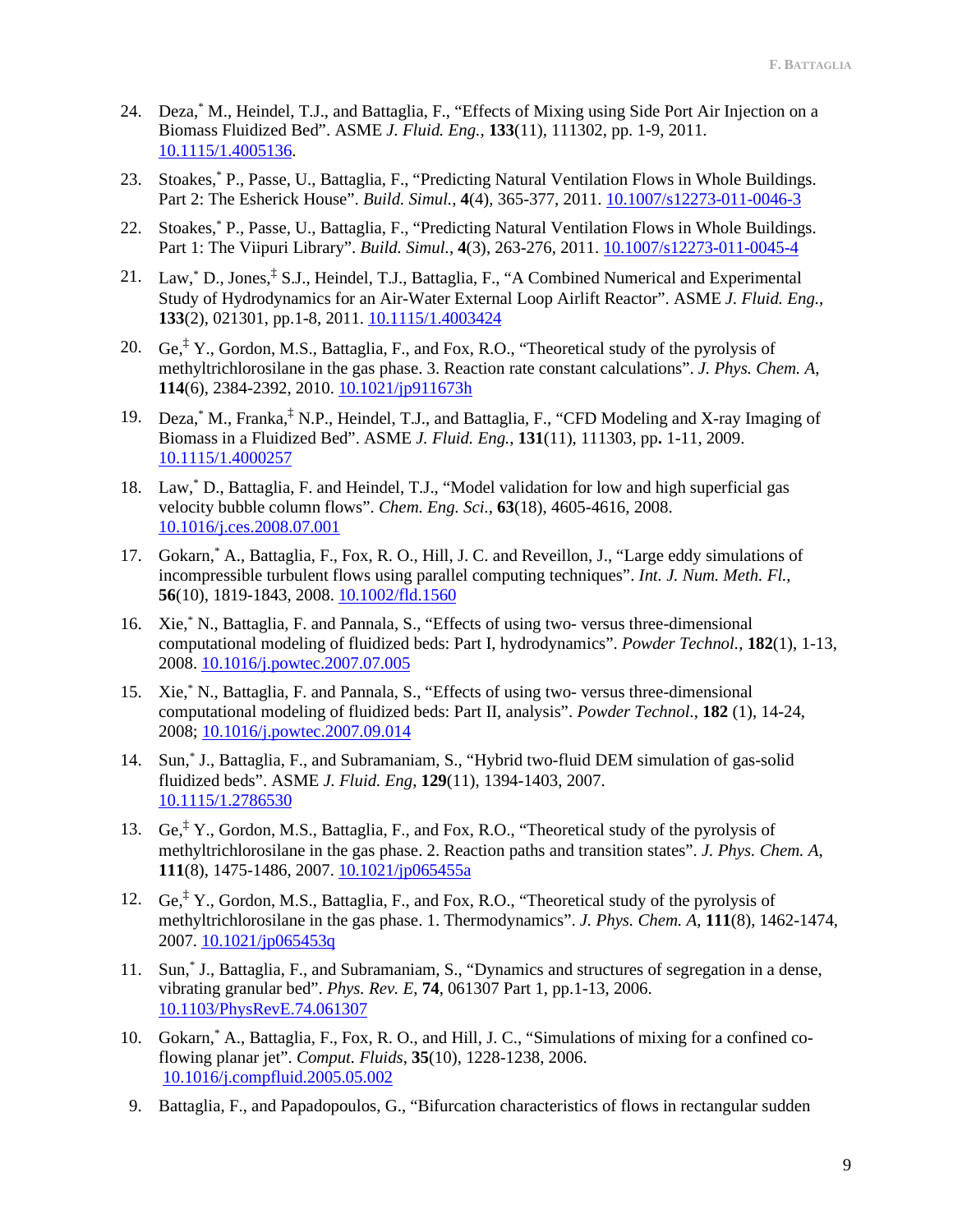expansion channels". ASME *J. Fluid. Eng.*, **128**(4), 671-679, 2006. [10.1115/1.2201639](http://doi.org/10.1115/1.2201639)

- 8. Sun,\* J., and Battaglia, F., "Hydrodynamic modeling of particle rotation for segregation in bubbling gas-fluidized beds". *Chem. Eng. Sci.*, **61**(5), 1470-1479, 2006[. 10.1016/j.ces.2005.09.003](http://doi.org/10.1016/j.ces.2005.09.003)
- 7. Xie,\* N., Battaglia, F., and Fox, R. O., "Simulations of multiphase reactive flows in fluidized beds using in situ adaptive tabulation". *Combust. Theor. Model.*, **8**(2), 195-209 (2004); [10.1088/1364-](http://doi.org/10.1088/1364-7830/8/2/001) [7830/8/2/001](http://doi.org/10.1088/1364-7830/8/2/001)
- 6. Mammoser,\* J. H., and Battaglia, F., "A computational study on the use of balconies to reduce flame spread in high-rise apartment fires". *Fire Safety J.*, **39** (4), 277-296, 2004. [10.1016/j.firesaf.2003.11.011](http://10.0.3.248/j.firesaf.2003.11.011)
- 5. Battaglia, F., Rehm, R. G., and Baum, H. R., "The fluid mechanics of fire whirls: An inviscid model". *Phys. Fluids*, **12** (11), 2859-2867, 2000[. 10.1063/1.1308510](http://10.0.4.39/1.1308510)
- 4. Battaglia, F., McGrattan, K. B., Rehm, R. G., and Baum, H. R., "Simulating fire whirls". *Combust. Theor. Model.*, **4** (2), 123-138, 2000. [10.1088/1364-7830/4/2/303](http://10.0.4.64/1364-7830/4/2/303)
- 3. Battaglia, F., Kulkarni, A. K., Feng, J., and Merkle, C. L., "Simulations of planar flapping jets in confined channels". *AIAA J.*, **36** (8), 1425-1431, 1998. [10.2514/2.533](http://10.0.9.210/2.533)
- 2. Battaglia, F., Tavener, S. J., Kulkarni, A. K., and Merkle, C. L., "Bifurcation of low Reynolds number flows in symmetric channels". *AIAA J.*, **35** (1), 99-105, 1997. [10.2514/2.68](http://10.0.9.210/2.68)
- 1. Battaglia, F., and Givi, P., "Direct Lagrangian simulations of a mixing layer by the transportelement method". *J. Non-Equil. Thermody.*, **18** (2), 173-194,1993. [10.1515/jnet.1993.18.2.173](http://10.0.5.235/jnet.1993.18.2.173)

# Archival Reports

- 4. Battaglia, F., Pate, M. B., Cloutier, J."A Cost Analysis Study of the Benefits of Building Energy Code Upgrades in Iowa", Iowa Department of Natural Resources, Contract No. 03-7530-01, 2004. http://www.energycodes.gov/implement/pdfs/ia\_bece\_VI\_final\_report.pdf
- 3. Fan, R., Xie, N., Battaglia, F., Fox, R. O., "A Reference Guide to Use MFIX with ISAT and DQMOM", National Energy Technology Laboratory (http://www.mfix.org/), 2004.
- 2. Battaglia, F., Rehm, R. G., and Baum, H. R., "The Fluid Dynamics of Fire Whirls An Inviscid Model", National Institute of Standards and Technology, Gaithersburg, MD, NISTIR 6427, February 2000.
- 1. Battaglia, F., McGrattan, K. B., Rehm, R. G., and Baum, H. R., "Simulating Fire Whirls", National Institute of Standards and Technology, Gaithersburg, MD, NISTIR 6341, July 1999.

Proceedings Articles (*presenter name underlined; \* denotes graduate student; + denotes undergraduate*)

- 67. Joshi,\* V., and Battaglia, F., "A Risk Assessment of Pathogen Transport During an Indoor Orchestral Performance", Accepted for presentation and publication in the Proceedings of the ASME International Mechanical Engineering Congress and Exposition, IMECE2021-73290, Virtual, November 1-5, 2021.
- 66. Joshi,\* V., Jazizadeh, F. and Battaglia, F., "Establishing the Need for Context-aware Adaptive Control for Energy Efficient HVAC Systems", Proceedings of the 5<sup>th</sup>-6<sup>th</sup> Thermal and Fluids Engineering Conference, TFEC-2020-32105, Virtual, May 26–28, 2021.
- 65. Shah,\* M., Bayandor, J. and Battaglia, F., "The Effect of Wing Corrugation on Insect Forward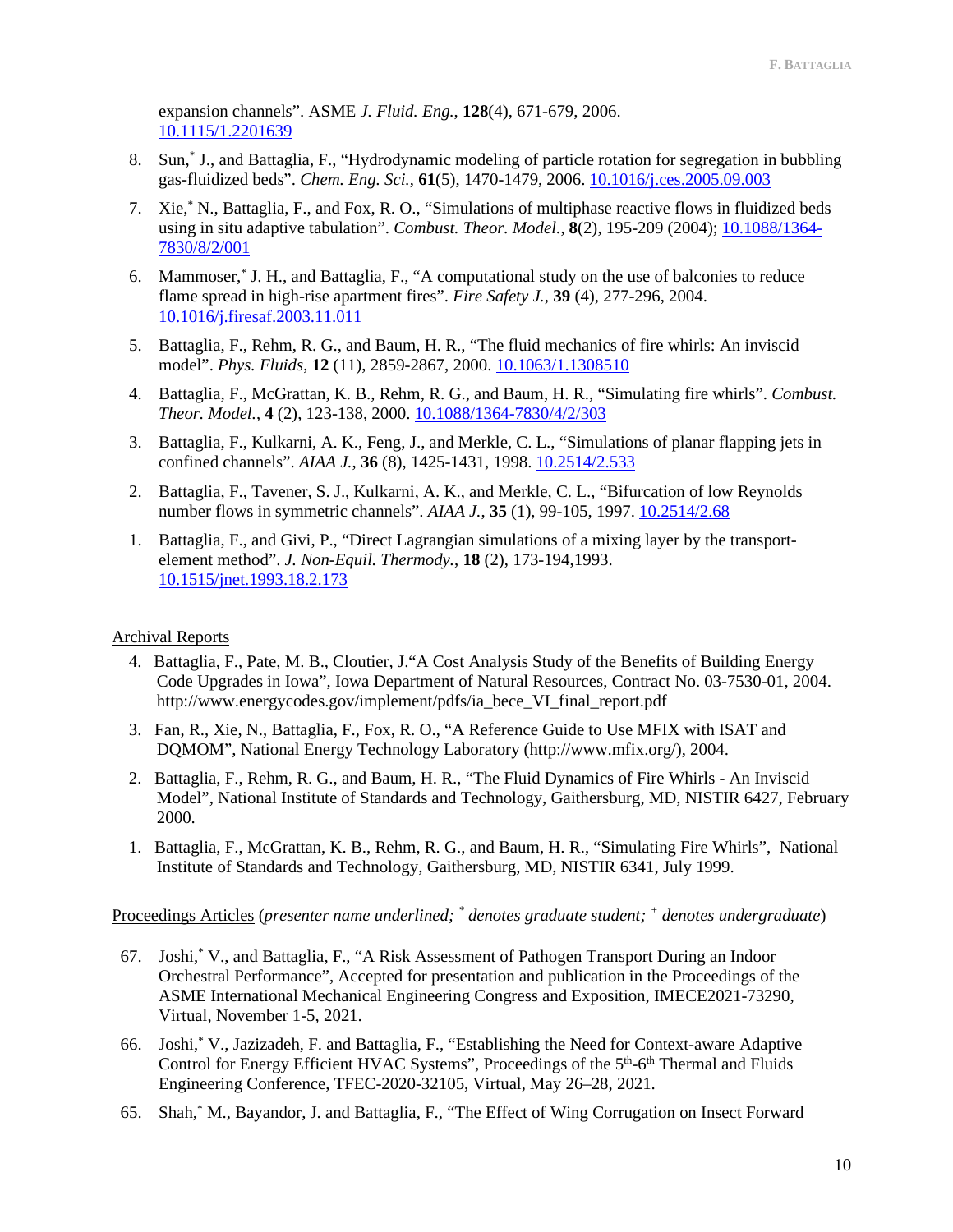Flight", Proceedings of the 5<sup>th</sup>-6<sup>th</sup> Thermal and Fluids Engineering Conference, TFEC-2020-31958, Virtual, May 26–28, 2021.

- 64. Joshi,\* V., Nathawani,\* D. and Battaglia, F., "Impact of a Diffuser on Solar Chimney Power Plant Output", Proceedings of the 5<sup>th</sup>-6<sup>th</sup> Thermal and Fluids Engineering Conference, TFEC-2020-31955, Virtual, May 26–28, 2021.
- 67. Lee,\* J. and Battaglia, F., "Modeling the Mixed Effects of Oil and Rainfall on Hydroplaning", Proceedings of the 5th Thermal and Fluids Engineering Conference, TFEC-2020-32118, New Orleans, LA, April 5-8, 2020.

Included in the "Special Collection of Selected Papers, Extended Abstracts, and Presentations from 5th Thermal and Fluids Engineering Conference (TFEC 2020)" <http://dl.astfe.org/conferences/777b4db70d8766c9,toc.html>

- 63. Jo,\* S.J., Jones, J., and Battaglia, F., "Validation of Computational Fluid Dynamics (CFD) Platforms for the Early Stages of Architectural Design", Proceedings of the 4th International Symposium 2019 IIT-ARCC PhD Symposium Conference, Chicago, IL, November 15-17, 2019.
- 62. Chen,\* L., Strasser, W. and Battaglia, F., "Numerical Analysis of A Turbulent Reacting Flame using Comprehensive modeling approaches: RANS, LES and Hybrid RANS-LES", Proceedings of the 4th Thermal and Fluids Engineering Conference, TFEC-2019-28039, Las Vegas, NV, April 14- 17, 2019. [10.1615/TFEC2019.cmd.028039](https://doi.org/10.1615/TFEC2019.cmd.028039)
- 61. Nazari, A., Chen, L. \*, Battaglia, F., and Taheri, S., "Developing an Advance Tire Hydroplaning Model Using Co-Simulation of Fully Coupled FEM and CFD Codes to Estimate Cornering Force", Proceedings of the ASME International Mechanical Engineering Congress and Exposition, IMECE2018-86581, Pittsburgh, PA, November 9-15, 2018. [10.1115/IMECE2018-86581](https://doi.org/10.1115/IMECE2018-86581)
- 60. Abedi, M., Jazizadeh, F., Huang, B., and Battaglia, F., "Smart HVAC Systems—Adjustable Airflow Direction", Workshop of the European Group for Intelligent Computing in Engineering, Advanced Computing Strategies for Engineering, EG-ICE 2018, Lecture Notes in Computer Science, Vol. 10864, Springer, Cham, 2018. [10.1007/978-3-319-91638-5\\_10](https://doi.org/10.1007/978-3-319-91638-5_10)
- 59. Chen,\* L. and Battaglia, F., "Developing Reduced Kinetics Using Chemical Reactor Networks and Sensitivity Analysis", Proceedings of the  $3<sup>rd</sup>$  Thermal and Fluids Engineering Conference, TFEC2018-22389, Fort Lauderdale, FL, March 4-7, 2018. [10.1615/TFEC2018.cmd.022389](https://doi.org/10.1615/TFEC2018.cmd.022389)
- 58. Feaster,\* J., Battaglia, F., and Bayandor, J., "The two-dimensional aerodynamic analysis of various cross-sections of a morphologically accurate bee wing in forward flight", 2017 ASME Fluids Engineering Division Summer Meeting, FEDSM2017-69573, Waikoloa, Hawai'i, July 31-August 3, 2017. [10.1115/FEDSM2017-69573](https://doi.org/10.1115/FEDSM2017-69573)
- 57. Chen,\* L. and Battaglia, F., "Modeling Combustion Systems using a Chemical Reactor Network Methodology", Proceedings of the 2<sup>nd</sup> Thermal and Fluids Engineering Conference, TFEC-IWHT2017-17901, Las Vegas, NV, April 2-4, 2017. [10.1615/TFEC2017.cbf.017901](https://doi.org/10.1615/TFEC2017.cbf.017901)
- 56. Soncini,\* R.M. and Battaglia, F., "CFD Simulation of Coal Gasification in a Bubbling Fluidized Bed Reactor", 2017 ASTFE Thermal and Fluids Engineering Conference, TFEC-IWHT2017- 17966, Las Vegas, NV, April 2-4, 2017.
- 55. Chen,<sup>\*</sup> L. and Battaglia, F., "Computational Study Comparing Reduced Chemical Mechanisms with the PDF Method in Non-Premixed Flames", HT/FE/ICNMM 2016 Heat Transfer, Fluids Engineering, & Nanochannels, Microchannels, and Minichannels Conferences, FEDSM2016-7543, Washington, D.C., July 10-14, 2016[. 10.1115/FEDSM2016-7543](http://dx.doi.org/10.1115/FEDSM2016-7543)
- 54. Park,<sup>\*</sup> D. and Battaglia, F., "Small and Full-scale Modeling for the Application of Wall Solar Chimneys", HT/FE/ICNMM 2016 Heat Transfer, Fluids Engineering, & Nanochannels, Microchannels, and Minichannels Conferences, FEDSM2016-7639, Washington, D.C., July 10-14,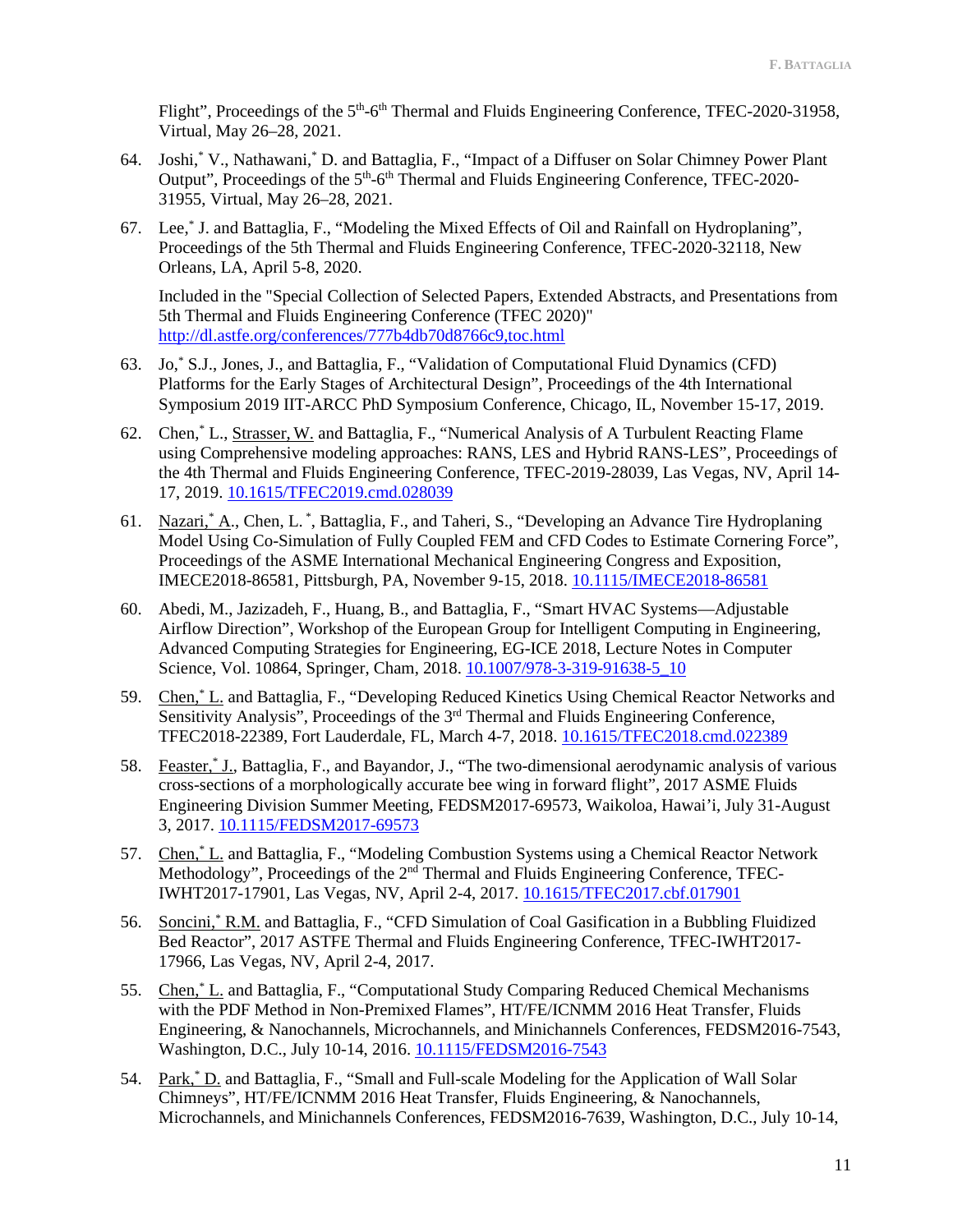2016. [10.1115/FEDSM2016-7639](http://dx.doi.org/10.1115/FEDSM2016-7639)

- 53. Feaster, \* J., Battaglia, F., Deiterding, R., and Bayandor, J., "Validation of an Adaptive Meshing Implementation of the Lattice-Boltzmann Method for Insect Flight", HT/FE/ICNMM 2016 Heat Transfer, Fluids Engineering, & Nanochannels, Microchannels, and Minichannels Conferences, FEDSM2016-7782, Washington, D.C., July 10-14, 2016. [10.1115/FEDSM2016-7782](http://dx.doi.org/10.1115/FEDSM2016-7782)
- 52. Chen,\* L. and Battaglia, F., "The effects of inlet turbulence intensity levels and computational domains on non-premixed bluff-body flame", Proceedings of the ASME International Mechanical Engineering Congress and Exposition, IMECE2015-51048, Houston, TX, November 13-19, 2015. [10.1115/IMECE2015-51048](http://dx.doi.org/10.1115/IMECE2015-51048)
- 51. Strasser,\* W. and Battaglia, F., "Pulsatile Primary Slurry Atomization: Effects of Viscosity, Circumferential Doman, and Annular Slurry Thickness", Proceedings of the ASME International Mechanical Engineering Congress and Exposition, IMECE2015-53026, Houston, TX, November 13-19, 2015[. 10.1115/IMECE2015-53026](http://dx.doi.org/10.1115/IMECE2015-53026)
- 50. Strasser,\* W. and Battaglia, F., "The Effects of Retraction on Primary Atomization in a Pulsating Injector", Proceedings of the ASME International Mechanical Engineering Congress and Exposition, IMECE2015-53027, Houston, TX, November 13-19, 2015. [10.1115/IMECE2015-](http://dx.doi.org/10.1115/IMECE2015-53027) [53027](http://dx.doi.org/10.1115/IMECE2015-53027)
- 49. Strasser,\* W., Walters, D., and Battaglia, F., "Application of a Hybrid RANS-LES CFD Methodology to Primary Atomization in a Co-axial Injector", Proceedings of the ASME International Mechanical Engineering Congress and Exposition, IMECE2015-53028, Houston, TX, November 13-19, 2015. [10.1115/IMECE2015-53028](http://dx.doi.org/10.1115/IMECE2015-53028)
- 48. Chen,<sup>\*</sup> L. and Battaglia, F., "The effects of fuel and air mixtures in non-premixed combustion for a bluff-body flame", ASME/JSME/KSME 2015 Joint Fluids Engineering Conference, AJK2015- 15718, Seoul, Korea, July 26-31, 2015[. 10.1115/AJKFluids2015-34718](http://dx.doi.org/10.1115/AJKFluids2015-34718)
- 47. Park,\* D. and Battaglia, F., "Application of a Wall-solar Chimney for Passive Cooling of Dwellings", ASME/JSME/KSME 2015 Joint Fluids Engineering Conference, AJK2015-34378, Seoul, Korea, July 26-31, 2015[. 10.1115/AJKFluids2015-34378](http://dx.doi.org/10.1115/AJKFluids2015-34378)
- 46. Feaster,\* J., Battaglia, F., and Bayandor, J., "A Computational Study of Bee Wing Cross-sectional geometry on Flight Performance and Efficiency", ASME/JSME/KSME 2015 Joint Fluids Engineering Conference, AJK2015-4364, Seoul, Korea, July 26-31, 2015. [10.1115/AJKFluids2015-4364](http://dx.doi.org/10.1115/AJKFluids2015-4364)
- 45. Horton,\* B., Matta,\* A., Battaglia, F., Müller, R., and Bayandor, J., "Test setup for determination of Bat flight kinematics", ASME/JSME/KSME 2015 Joint Fluids Engineering Conference, AJK2015- 4731, Seoul, Korea, July 26-31, 2015. [10.1115/AJKFluids2015-4731](http://dx.doi.org/10.1115/AJKFluids2015-4731)
- 44. Dadashi,\* S., Feaster,\* J., Bledt,\* G., Bayandor, J., Battaglia F., and Kurdila, A., "Adaptive control for Flapping Wing Robots with History Dependent Unsteady Aerodynamics", 2015 American Control Conference, Paper no. 1207, IEEE Control Systems Society, Chicago, IL, July 1-3, 2015. [10.1109/ACC.2015.7170726](http://dx.doi.org/10.1109/ACC.2015.7170726)
- 43. Estejab,\* B. and Battaglia, F., "A CFD Study of Drag Models for Geldart A Particles in Bubbling Fluidized Beds", Proceedings of the Fluids Engineering Division Summer Meeting, 2014 Symposium, FEDSM2013-21134, Chicago, IL, August 3-7, 2014[. 10.1115/FEDSM2014-21134](http://dx.doi.org/10.1115/FEDSM2014-21134)
- 42. Sharp,+ N.M.W., Hagen-Gates,+ V., Hemingway,+ E., Syme,+ M., Via,+ J., Feaster,\* J., Bayandor, J., Jung, S., Battaglia, F., and Kurdila, A., "Computational Analysis of Undulatory Batoid Motion for Underwater Robotic Propulsion", Proceedings of the Fluids Engineering Division Summer Meeting, 2014 Symposium, FEDSM2014-22077, Chicago, IL, August 3-7, 2014. [10.1115/FEDSM2014-22077](http://dx.doi.org/10.1115/FEDSM2014-22077)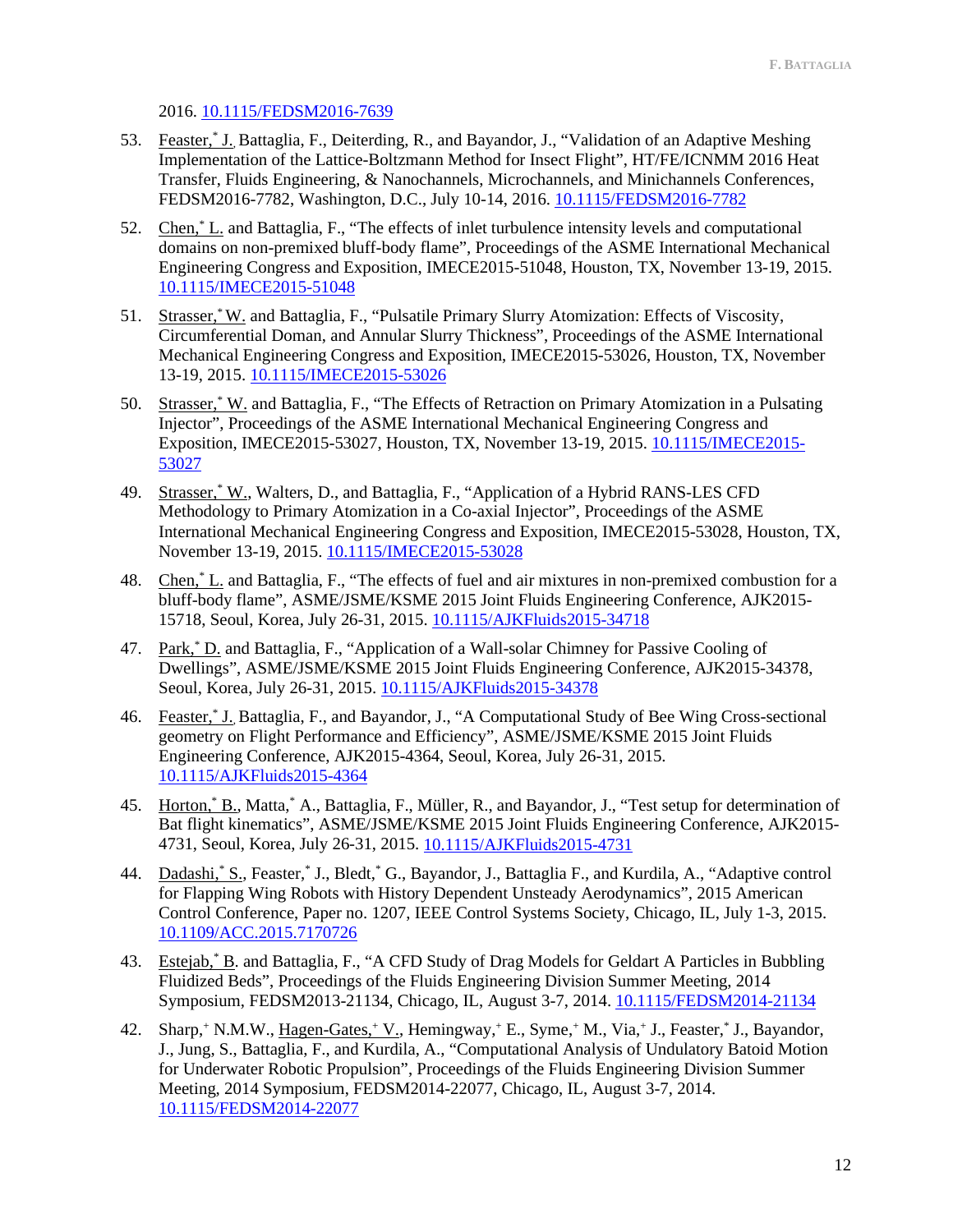- 41. Feaster, I., Matta, A., Battaglia, F., Kurdila, A., Mueller, R., and Bayandor, J. "A Methodology for the Kinematic and Unsteady Dynamics Analysis of Bat Flight", Proceedings of the Fluids Engineering Division Summer Meeting, 2014 Symposium, FEDSM2014-22118, Chicago, IL, August 3-7, 2014. [10.1115/FEDSM2014-22118](http://dx.doi.org/10.1115/FEDSM2014-22118)
- 40. Asbury,+ P., Nichols,+ R., Gadell,+ G., Elsheikh,+ M., Galbraith,+ B., Horton,+ B., Marino,+ J., Nesaw,+ C., Kossa,+ M., Collie,+ Z., Amaya,+ J., Feaster,\* J., Bender,\* M., Matta,\* A., Bayandor, J., Kurdila, A., Battaglia, F., Mueller, M., ["Unsteady Flow Analysis Strategies for Flapping Flight"](http://proceedings.asmedigitalcollection.asme.org/proceeding.aspx?articleid=2086783&resultClick=3), Proceedings of the Fluids Engineering Division Summer Meeting, 2014 Symposium, FEDSM2014- 22102, Chicago, IL, August 3-7, 2014. [10.1115/FEDSM2014-22102](http://dx.doi.org/10.1115/FEDSM2014-22102)
- 39. Estejab,\* B. and Battaglia, F., "Modeling of Coal-biomass Fluidization using Computational Fluid Dynamics", Proceedings of the ASME International Mechanical Engineering Congress and Exposition, IMECE2013-63339, San Diego, CA, November 15-21, 2013. [10.1115/IMECE2013-](http://dx.doi.org/10.1115/IMECE2013-63339) [63339](http://dx.doi.org/10.1115/IMECE2013-63339)
- 38. Park,\* D. and Battaglia, F., "Airflow and Heat Transfer in a Room with a Large Opening", Proceedings of the ASME International Mechanical Engineering Congress and Exposition, IMECE2013-63341, San Diego, CA, November 15-21, 2013. [10.1115/IMECE2013-63341](http://dx.doi.org/10.1115/IMECE2013-63341)
- 37. Strasser,\* W. and Battaglia, F., "A Significant Advancement in Understanding Self-sustaining Pulsatile Injector Dynamics: Effects of Numerics, Nozzle Geometry, Gas Feed Rate, and Non-Newtonian Slurry", Proceedings of the Fluids Engineering Division Summer Meeting, 2013 Symposium, FEDSM2013-16074, Lake Tahoe, NV, July 7-11, 2013. [10.1115/FEDSM2013-16074](http://dx.doi.org/10.1115/FEDSM2013-16074)
- 36. Teaters,\* L.C. and Battaglia, F., "On the Computational Modeling of Unfluidized and Fluidized Bed Dynamics", Proceedings of the ASME International Mechanical Engineering Congress and Exposition, IMECE2012-89102, Houston, TX, November 9-15, 2012. [10.1115/IMECE2012-89102](http://dx.doi.org/10.1115/IMECE2012-89102)
- 35. Deza,\* M. and Battaglia, F., "Pressure Fluctuation Analysis in Gas-Solid Fluidized Beds", Proceedings of the ASME International Mechanical Engineering Congress and Exposition, IMECE2012-88632, Houston, TX, November 9-15, 2012. [10.1115/IMECE2012-88632](http://doi.org/10.1115/IMECE2012-88632)
- 34. Kanholy,\* S. and Battaglia, F., "Modeling Approaches to Accurately Predict Minimum Fluidization Characteristics of Gas-Solid Fluidized Beds", Proceedings of the ASME International Mechanical Engineering Congress and Exposition, IMECE2012-88577, Houston, TX, November 9-15, 2012. [10.1115/IMECE2012-88577](http://doi.org/10.1115/IMECE2012-88577)
- 33. Kanholy,\* S. and Battaglia, F., "Eulerian-Eulerian Modeling of Multiple Jet Interactions for a Quasi-Two-Dimensional Reactor", Proceedings of the Fluids Engineering Summer Meeting, 2012 Symposium, FEDSM2012-72276, Puerto Rico, July 8-12, 2012. [10.1115/FEDSM2012-72276](http://doi.org/10.1115/FEDSM2012-72276)
- 32. Studley,\* A. and Battaglia, F., "CFD Analyses of the Mixing Characteristics in Bubble Columns and Airlift Reactors", Proceedings of the ASME International Mechanical Engineering Congress and Exposition, IMECE2011- 63221, Denver, CO, November 11-17, 2011. [10.1115/IMECE2011-](http://doi.org/10.1115/IMECE2011-63221) [63221](http://doi.org/10.1115/IMECE2011-63221)
- 31. Battaglia, F., England,\* J., Kanholy,\* S., and Deza,\* M., "On the Modeling of Gas-solid Fluidization: Which Physics are Most Important to Capture?", Proceedings of the ASME International Mechanical Engineering Congress and Exposition, IMECE2010- 40213, Vancouver, British Columbia, Canada, November 12-18, 2010. [10.1115/IMECE2010-40213](http://doi.org/10.1115/IMECE2010-40213)
- 30. Deza,\* M. and Battaglia, F., "Effects of Increasing Inlet Velocities and Side Port Air Injection on a Biomass Fluidizing", Proceedings of the Fluids Engineering Conference, 2010 Symposium, FEDSM-ICNMM2010-31106, Montreal, Canada, August 1-4, 2010. [10.1115/FEDSM-](http://doi.org/10.1115/FEDSM-ICNMM2010-31106)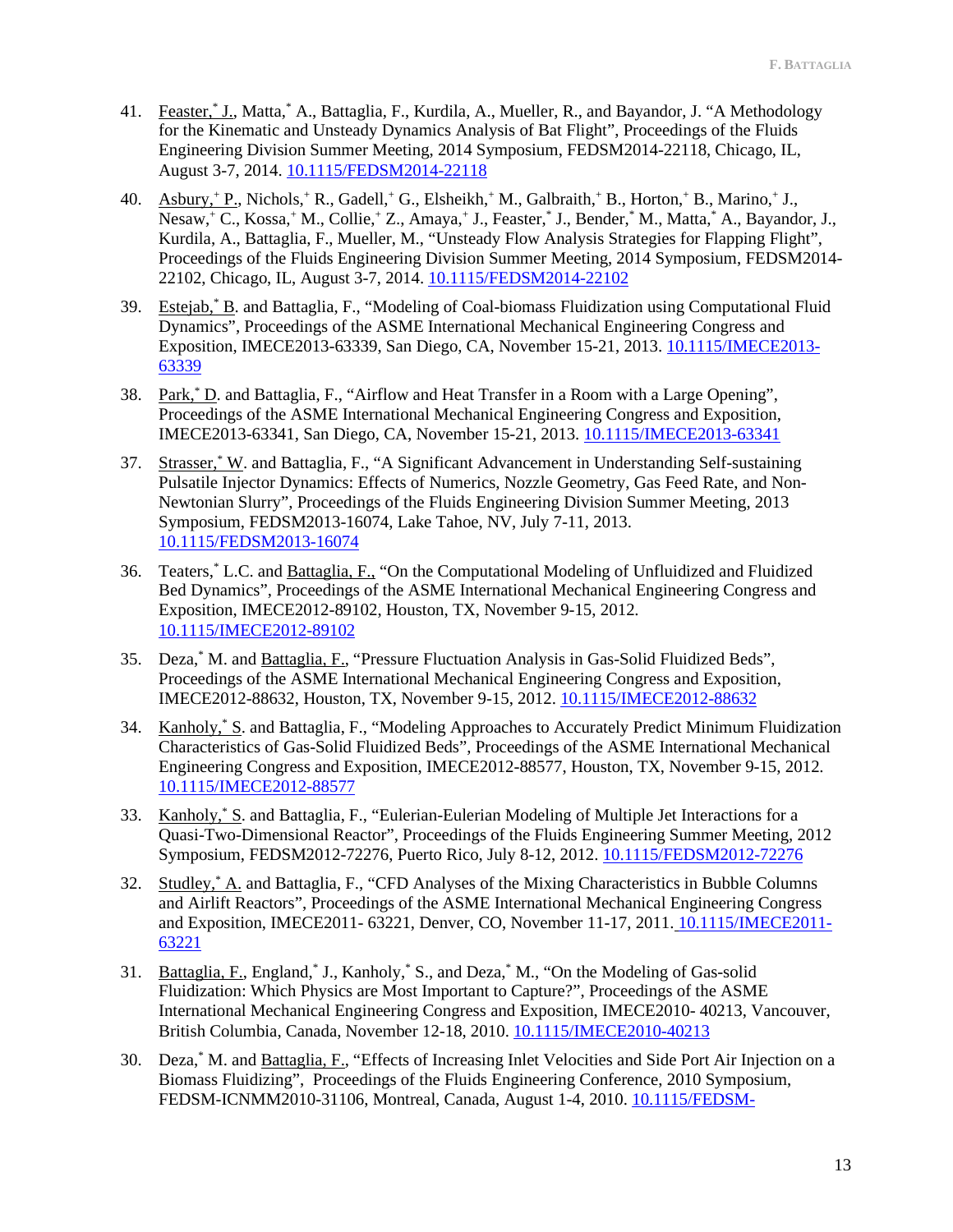# [ICNMM2010-31106](http://doi.org/10.1115/FEDSM-ICNMM2010-31106)

- 29. Passe, U., Stoakes,\* P., and Battaglia, F., "Interdisciplinary research into the fluid dynamics of natural ventilation and spatial composition", Healthy Buildings 2009, 9<sup>th</sup> International Conference & Exposition, Syracuse, NY, September 2009.
- 28. Deza,\* M., Heindel, T.J., and Battaglia, F., "Modeling a Biomass Fluidizing Bed with Side Port Air Injection", Proceedings of the Fluids Engineering Conference, 2009 Symposium, FEDSM2009- 78372, Vail, CO, August 2-5, 2009. [10.1115/FEDSM2009-78372](http://doi.org/10.1115/FEDSM2009-78372)
- 27. Deza, M., Battaglia, F., and Heindel, T.J., "Approximating a Three-Dimensional Fluidized Bed with Two-Dimensional Simulations", Proceedings of the ASME International Mechanical Engineering Congress and Exposition, IMECE2008-66378, Boston, MA, Oct. 31-Nov. 6, 2008. [10.1115/IMECE2008-66378](http://doi.org/10.1115/IMECE2008-66378)
- 26. Law,\* D., Battaglia, F., and Heindel, T.J., "Simulating Gas-Liquid Flows in an External Loop Airlift Reactor", Proceedings of the ASME International Mechanical Engineering Congress and Exposition, IMECE2008-66379, Boston, MA, Oct. 31-Nov. 6, 2008. [10.1115/IMECE2008-66379](http://doi.org/10.1115/IMECE2008-66379)
- 25. Passe, U., Stoakes, P., and Battaglia, F., "Simulation of Natural Ventilation Flows: Possibilities for the Restoration of the Viipuri Library Ventilation System", 10<sup>th</sup> International Docomomo Conference, Rotterdam, Netherlands, September 2008.
- 24. Deza,\* M., Battaglia, F., and Heindel, T.J., "A Validation Study for the Hydrodynamics of Biomass in a Fluidized Bed", Proceedings of the Fluids Engineering Conference, 2008 Symposium, FEDSM2008-55158, Jacksonville, FL, August 10-14, 2008[. 10.1115/FEDSM2008-55158](http://doi.org/10.1115/FEDSM2008-55158)
- 23. Law,\* D., Battaglia, F., and Heindel, T.J., "Stability Issues for Gas-liquid Flows in Bubble Columns", Proceedings of the ASME International Mechanical Engineering Congress and Exposition, IMECE2007-43517, Seattle, WA, November 11-15, 2007. [10.1115/IMECE2007-43517](http://doi.org/10.1115/IMECE2007-43517)
- 22. Franka,\* N., Heindel, T.J., and Battaglia, F., "Visualizing Cold-Flow Fluidized Beds with X-rays", Proceedings of the ASME International Mechanical Engineering Congress and Exposition, IMECE2007-43073, Seattle, WA, November 11-15, 2007. [10.1115/IMECE2007-43073](http://doi.org/10.1115/IMECE2007-43073)
- 21. Deza, M., Battaglia, F., and Heindel, T.J., "Computational Modeling of Biomass in a Fluidized Bed Gasifier", Proceedings of the ASME International Mechanical Engineering Congress and Exposition, IMECE2007-43097, Seattle, WA, November 11-15, 2007. [10.1115/IMECE2007-43097](http://doi.org/10.1115/IMECE2007-43097)
- 20. Sun,\* J. and Battaglia, F., "Analysis of Solid Structures and Stresses in a Gas Fluidized Bed", Proceedings of Joint ASME/JSME Fluids Engineering Conference, 2007 Symposium, FEDSM2007-37189, San Diego, CA, July30-Aug. 2, 2007[. 10.1115/FEDSM2007-37189](http://doi.org/10.1115/FEDSM2007-37189)
- 19. Law,\* D., Battaglia, F., and Heindel, T.J., "Numerical Simulations of Gas-Liquid Flow Dynamics in Bubble Columns", Proceedings of the ASME International Mechanical Engineering Congress and Exposition, IMECE2006-13544, Chicago, IL, November 5-10, 2006. [10.1115/IMECE2006-](http://doi.org/10.1115/IMECE2006-13544) [13544](http://doi.org/10.1115/IMECE2006-13544)
- 18. Sun,\* J., Battaglia, F., and Subramaniam, S., "Hybrid Two-Fluid DEM Simulation of Gas-Solid Fluidized Beds", Proceedings Proceedings of the ASME International Mechanical Engineering Congress and Exposition, IMECE2006-14831, Chicago, IL, November 5-10, 2006. [10.1115/IMECE2006-14831](http://doi.org/10.1115/IMECE2006-14831)
- 17. Miller, K.H., and Battaglia, F., "A Novel Computational Approach for Modeling Stent Reconstruction in an Aortic Bifurcation", Proceedings of ASME Fluids Engineering Division Summer Conference, 2006 Forums, FEDSM2006-98169, Miami, FL, July 17-20, 2006.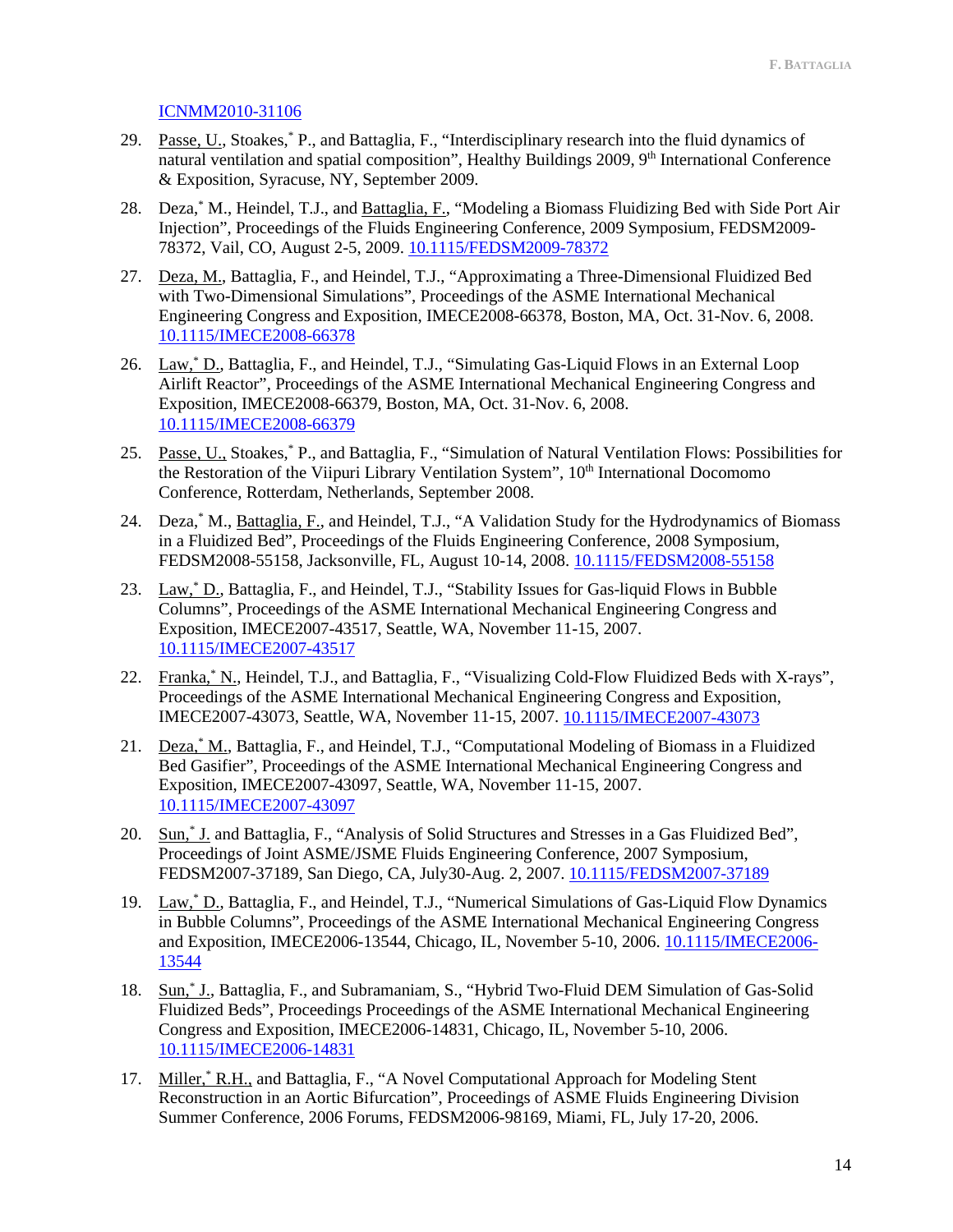### [10.1115/FEDSM2006-98169](http://doi.org/10.1115/FEDSM2006-98169)

- 16. Miller, K.H., Battaglia, F., and Olsen, M.G., "A Computational and Experimental Investigation of Flow in an Intracranial Side-Wall Aneurysm", Proceedings of ASME Fluids Engineering Division Summer Conference, 2005 Forums, FEDSM2005-77097, vol. 2, pp. 133-144, June 19-23, 2005. [10.1115/FEDSM2005-77097](http://doi.org/10.1115/FEDSM2005-77097)
- 15. Battaglia, F., and Papadopoulos, G., "Bifurcation Characteristics of Flows in Rectangular Sudden Expansion Channels", Proceedings of ASME Fluids Engineering Division Summer Conference, 2005 Symposium, FEDSM2005-77098, vol. 1, part. A, pp. 275-285, June 19-23, 2005. [10.1115/FEDSM2005-77098](http://doi.org/10.1115/FEDSM2005-77098)
- 14. Sun,\* J., and Battaglia, F., "Effects of Particle Rotation on the Hydrodynamics Modeling of Segregation in Gas-Fluidized Beds", Proceedings of the ASME International Mechanical Engineering Congress and Exposition, IMECE2004-62316, Vol. 260, pp. 745-753, 2004. [10.1115/IMECE2004-62316](http://dx.doi.org/10.1115/IMECE2004-62316)
- 13. Bondar, \* F., and Battaglia, F., "A Computational Study on Mixing of Two-Phase Flow in Microchannels Proceedings of the ASME International Mechanical Engineering Congress and Exposition, IMECE2003-43957, Vol. 259, pp. 101-109, 2003. [10.1115/IMECE2003-43957](http://dx.doi.org/10.1115/IMECE2003-43957)
- 12. Gokarn,\* A., Battaglia, F., Fox, R. O., and Hill, J. C., "Direct Numerical Simulations of Turbulent Mixing in a Channel with Two Splitter Plates", Forty-first Aerospace Sciences Meeting and Exhibit, AIAA Paper 2003-1291, Reno, NV, pp. 1-10, 2003. [10.2514/6.2003-1291](http://dx.doi.org/10.2514/6.2003-1291)
- 11. Bondar,\* F., and Battaglia, F., "Bifurcation Analysis of Mixing Actuated by Time-Periodic Vortices", Proceedings of the ASME International Mechanical Engineering Congress and Exposition of the ASME Fluids Engineering Division, IMECE2002, pp. 1-8, 2002.
- 10. Mammoser,\* J. H., and Battaglia, F., "Effect of Balconies on Vertical Fire Spread Through Windows in Multi-level Apartment Complexes", Fire Protection Strategies for the 21st Century Building and Fire Codes Symposium, Baltimore, MD, pp. 1-7, 2002.
- 9. Battaglia, F., Rehm, R. G., Baum, H. R., Hassan, M. I., and Saito, K., "A Perspective on Combustion-Driven Flows with Circulation", American Society of Mechanical Engineers, Proceedings of the Heat Transfer Division: Combustion and Energy Systems, IMECE2001-HTD-24243, Vol. 369, No. 4, pp. 117-120, 2001.
- 8. Battaglia, F., Brown, R. C., and Flugrad, D. R., "ABET EC 2000: Developing Assessment Tools for Continuous Improvement", ASEE Annual Conference Proceedings, 2001 ASEE Annual Conference and Exposition: Peppers, Papers, Pueblos and Professors, pp. 1387-1398, 2001. [peer.asee.org/8876](https://peer.asee.org/8876)
- 7. Battaglia, F., Rehm, R. G., Baum, H. R., Hassan, M. I., and Saito, K., "Flows with Combustion and Circulation", Second Joint Meeting of the U.S. Sections of the Combustion Institute, Oakland, CA, pp. 1-10, 2001.
- 6. Papadopoulos, G., Battaglia, F., and Arik, E. B., "An Experimental/Numerical Study of 3-D Flow Past Double-sided Expansions", Thirtieth AIAA Fluid Dynamics Conference, AIAA Paper 99- 3696, Norfolk, VA, pp. 1-10, 1999. [10.2514/6.1999-3696](http://dx.doi.org/10.2514/6.1999-3696)
- 5. Battaglia, F., Rehm, R. G., and Baum, H. R., "Simulating Fire Whirls − Inviscid Swirl and Buoyancy", Eastern States Section of the Combustion Institute, North Carolina State University, Raleigh, NC, pp. 1-4, 1999.
- 4. Battaglia, F., McGrattan, K. B., Rehm, R. G., and Baum, H. R., "Simulations of Fire Whirls", Joint Meeting of the United States Sections of the Combustion Institute, George Washington University, Washington, DC, pp. 1-4, 1999.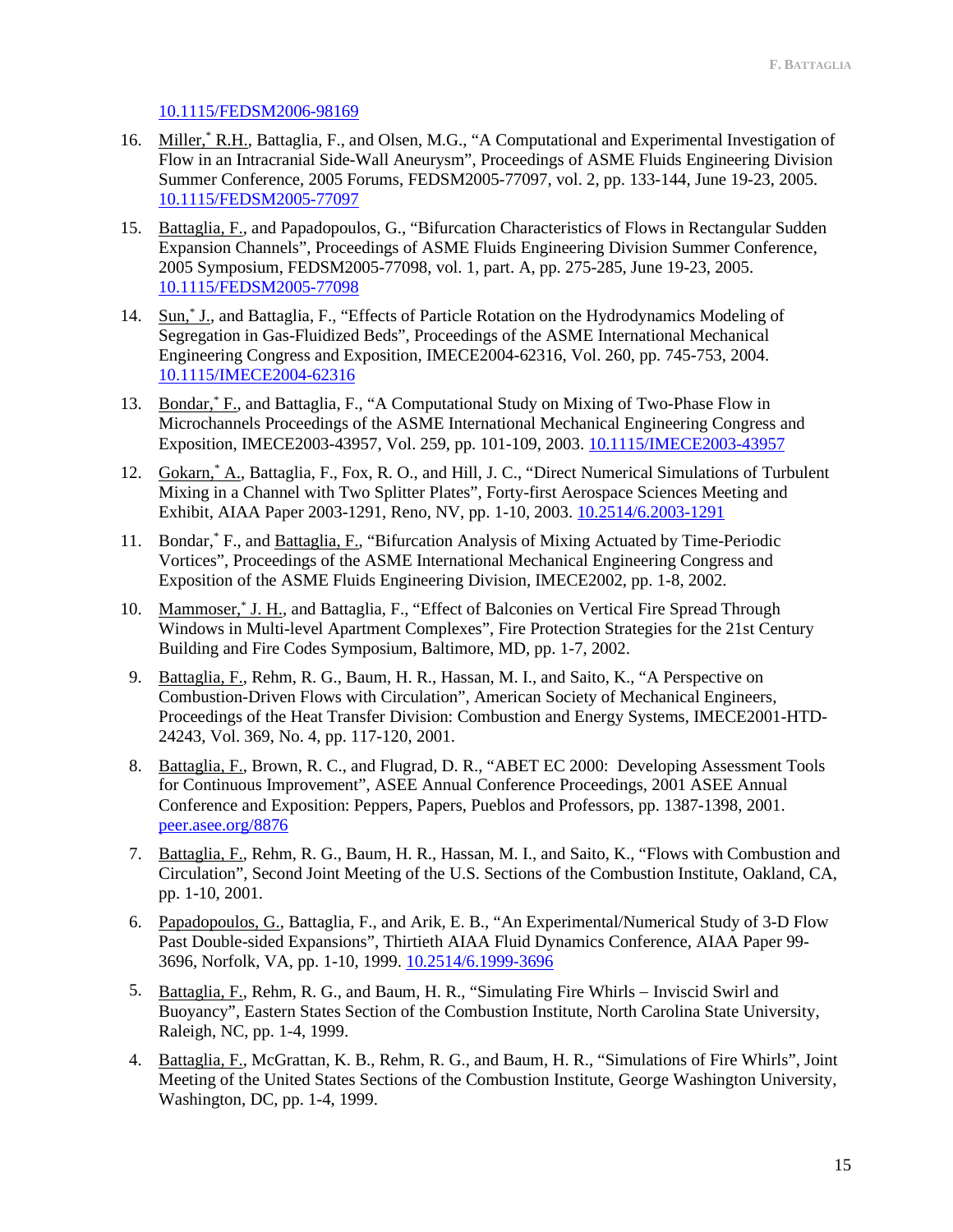- 3. Battaglia, F., Kulkarni, A. K., Feng, J., and Merkle, C. L., "Simulations of Planar Flapping Jets in Confined Channels", Twenty-eighth AIAA Fluid Dynamics Conference, AIAA Paper 97-1992, Snowmass, CO, pp. 1-11, 1997. [10.2514/6.1997-1992](http://dx.doi.org/10.2514/6.1997-1992)
- 2. Battaglia, F., Tavener, S. J., Kulkarni, A. K., and Merkle, C. L., "Bifurcation of Low Reynolds Number Flows in Symmetric Channels", First AIAA Theoretical Fluid Mechanics Meeting, AIAA Paper 96-2128, New Orleans, LA, pp. 1-10, 1996. [10.2514/6.1996-2128](http://dx.doi.org/10.2514/6.1996-2128)
- 1. Battaglia, F., Kulkarni, A. K., and Merkle, C. L., "Numerical simulation of asymmetric channel flows for gas burners", Australian Symposium on Combustion/Fourth Australian Flame Days, South Australia, pp. 1-6, 1995.

# **TECHNICAL PRESENTATIONS**

#### Invited Talks

- "An Overview of Projects to Model Particle Dispersion", CCR Learning Lab Seminar Series, UB Center for Computational Research, October 13, 2021
- "An Overview of Modeling Efforts for Energy Transport Applications", Department of Mechanical & Aerospace Engineering, Rutgers, December 9, 2020
- "Why I became a mechanical engineer… is it the right field for you?, UB TINKER presentation, August 8, 2018
- "On the Modeling of Combustion Systems for Reliable and Efficient Predictions of Detailed Reactions", 2017 Fluids Engineering Division Summer Meeting, August 1, 2017.
- "An Overview of Modeling Efforts for Advancing Energy Transport Applications", NASA Glenn, August 15, 2016.
- "SWE Mentor/Mentee (Panel)", Society of Women Engineers, Virginia Tech Student Section, October 6, 2014.
- "Computing at the Edge: Applications of HPC and HPV in the future of Computational Science at VT", Panelist for the First High Performance Computing & Bioinformatics Research Day, Advanced Research Computing, Virginia Tech, April 11, 2014
- "A Career in Academia: What Paths Lead to Success?", Invited speaker for the College of Engineering Paul E. Torgersen Graduate Research Excellence Award, Virginia Tech (Blacksburg, VA), April 11, 2013.
- "Promotion to Professor (Panel)", College of Engineering, Virginia Tech (Blacksburg, VA), March 5, 2013.
- "Challenges and Strategies for Mid-Career Women Faculty (Panel)", 2013 Advancing Diversity Workshop, Virginia Tech (Blacksburg, VA), January 15, 2013.
- "Computational Fluid Dynamics for Multiphase Reactive Flows in Fluidized Beds", Conoco Philips (Bartlesville, OK), May 23, 2007.
- "CFD Modeling of Multiscale Phenomena", REU Chemistry Seminar Series, Department of Chemistry, Iowa State University (Ames, IA), August 2006
- "Computational Modeling of Reacting Fluidized Beds", Department of Mechanical, Aerospace and Nuclear Engineering, Rensselaer Polytechnic Institute (Troy, NY), March 2006.
- "M E Research at ISU New and Developing Technology", Society of Women Engineers Regional H Conference, Iowa State University (Ames, IA), March 2006.
- "On the Implementation of Effective Methods for Simulating Fluidized Beds", Oak Ridge National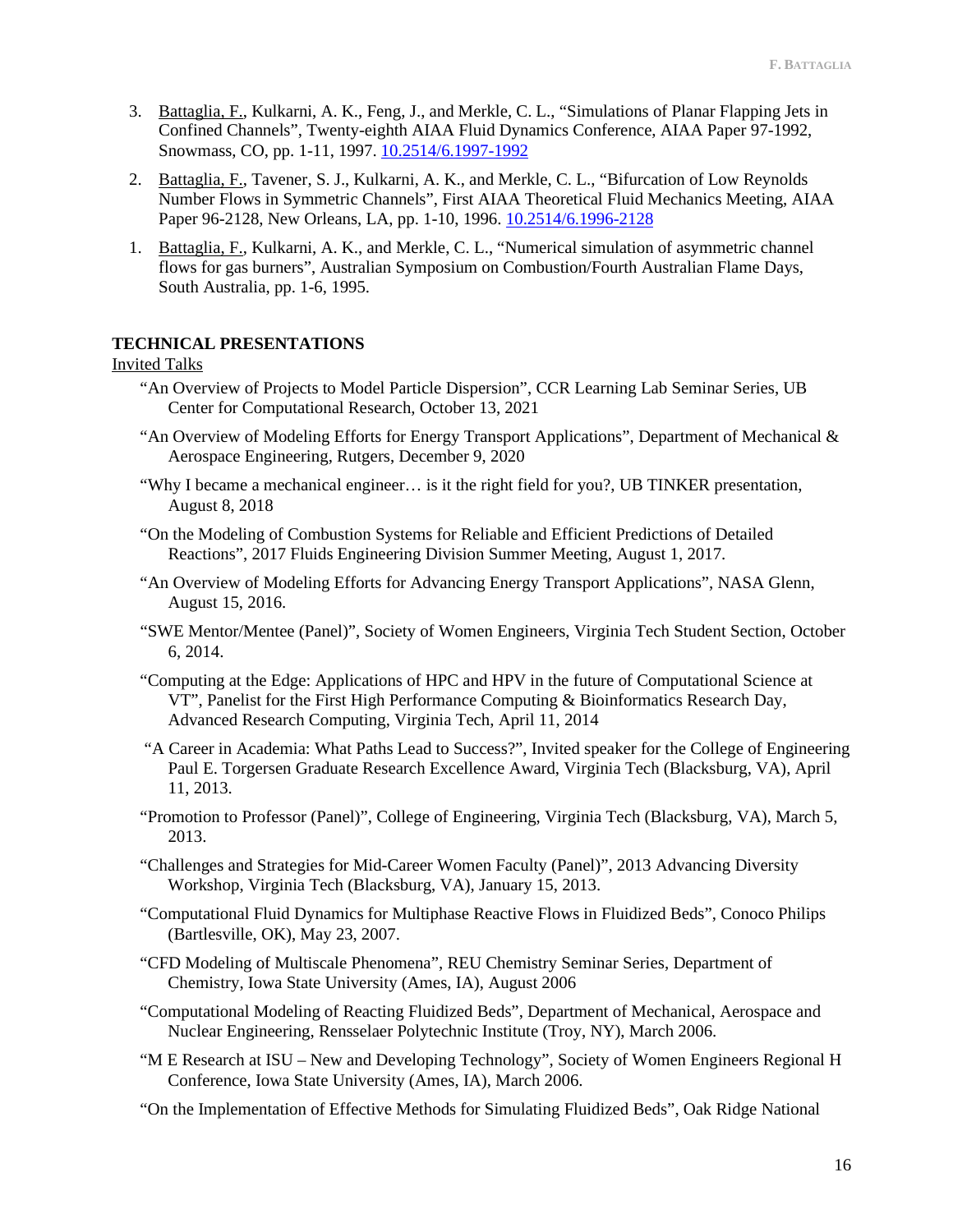Laboratory (Oak Ridge, TN), February 2006.

- "On the Simulation of Reactive Flows in Fluidized Beds", Mechanical Engineering Graduate Seminar, University of Pittsburgh (Pittsburgh, PA), January 2006.
- "Introduction to Computational Fluid Dynamics", Engr 101, Iowa State University (Ames, IA), October 2005.
- "Dealing with Awkward Situations in the Classroom", Mechanical Engineering Graduate Teaching Seminar, Iowa State University (Ames, IA), September 2005.
- "Simulating Multiphase Reactive Flows in Fluidized Beds", Mechanical Engineering Seminar Series, University of Iowa (Iowa City, IA), September 2005.
- "Rewards and Challenges: Career development for women in academics and industry", Panel discussion with women from non-traditional careers, Economics Department, Iowa State University (Ames, IA), April 2005.
- "The Effects of Circulation on Combustion-Driven Flows", Combustion Seminar Series, Pennsylvania State University, (University Park, PA) October 2002.
- "Simulating Fire Whirls", Industrial Applications and Engineering Science Seminar, Mechanical Engineering, University of Kentucky, (Lexington, KY) May 2002.
- "Modeling Fire Whirls", Fire, Science and Technology, Sandia National Laboratories, (Albuquerque, NM) February 2002.
- "Progress Towards Simulating Fire Whirls", Dept. of Mechanical and Aerospace Engineering, University at Buffalo, SUNY, (Buffalo, NY) March 2000.
- "A Computational Study of Characteristic Instabilities that Arise in Flows With and Without Buoyancy", Fire Research Seminar, National Institute of Standards and Technology, (Gaithersburg, MD) February 1999.
- "Computational Modeling of Confined Jet Flows", Dept. of Mathematics and Computer Science, Bloomsburg University, (Bloomsburg, PA) February 1997.
- "Numerical Simulations of a Precessing Jet in a Symmetric Nozzle", Dept. of Mechanical Engineering, University of Adelaide, (Adelaide, South Australia) October 1995.
- Abstracts and Other Conference Presentations<sup>\*</sup> (presenter's name is underlined) Joshi, V. and Battaglia, F., "Investigating the removal of pathogens from an indoor space", UB MAE Poster, January 2021 (video presentation)
- 45. Shah, M., Bayandor, J., and Battaglia, F., "Corrugation Effects in Insect Forward Flight", UB MAE Poster, February 17, 2020; **received first place**. Also presented at the UB SEAS Poster competition and **received third place** on February 20, 2020.
- 44. Joshi, V. and Battaglia, F., "Establishing the Need for Context-Aware Adaptive Control for Energy Efficient HVAC Systems", UB MAE Poster, February 17, 2020; **received second place**. Also presented at the UB SEAS Poster competition on February 20, 2020.
- 43. Chen,\* L. and Battaglia, F., "Simulations of the Bluff-body Stabilized Flame using RANS and LES Methods", 3<sup>rd</sup> Thermal and Fluids Engineering Conference, Fort Lauderdale, FL, March 4-7, 2018.
- 42. Feaster, J., Battaglia, F. Bayandor, J., "The effect of morphologically representative corrugation on hovering insect flight", 2017 American Physical Society, Division of Fluid Dynamics,

<span id="page-16-0"></span><sup>\*</sup> These are conference presentations that do not appear in the Proceedings Article sections.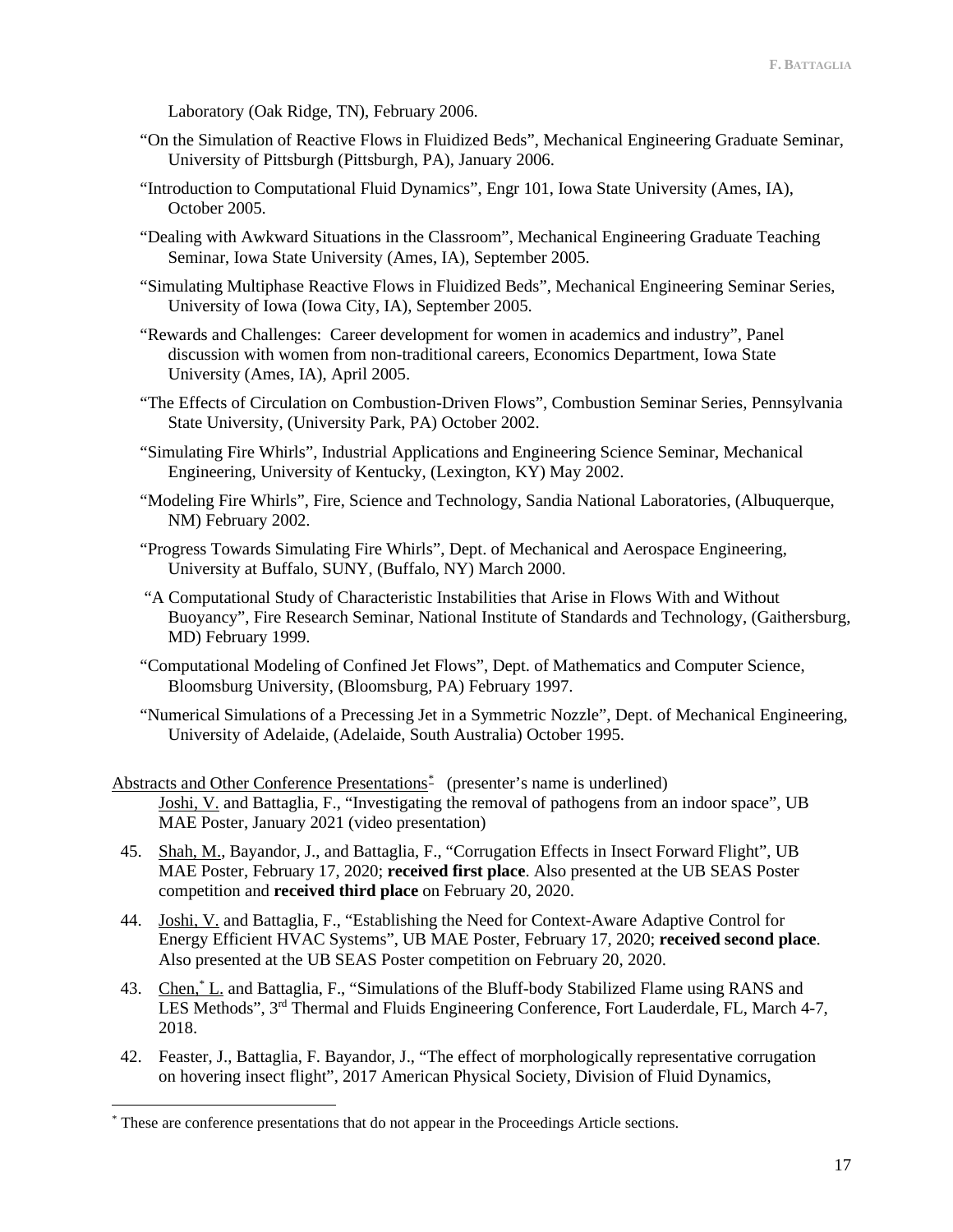(Denver, CO) November 20, 2017

- 41. Agblevor, F.A., Hietsoi, O., Battaglia, F., "Red Mud Catalyst for Tar-Free Syngas Production for Higher Value Applications", 2017 Annual Meeting of the American Institute of Chemical Engineers, (Minneapolis, MN) November 1, 2017.
- 40. Chen, L., Battaglia, F., Flintsch, G.W., Kibler, D., "Highway Drainage at Superelevation Transitions by 3-D Computational Fluid Dynamics Modeling", Poster presentation at the 96th Annual Meeting Transportation Research Board, January 8–12, 2017, Washington, D.C.
- 39. Sherif, S.A., Battaglia, F., and Manglik, R.M., "The Life and Legacy of Professor Richard H. Pletcher", ASME Heat Transfer, Fluids Engineering, & Nanochannels, Microchannels, and Minichannels Conferences, HTFEICNMM2016-1045, July 10-14, 2016, Washington, D.C.
- 38. Chen, L., and Battaglia, F., "Computational analysis for modeling bluff-body flames", Poster session for HPC Research Day, Virginia Tech, April 6, 2015. Received 1<sup>st</sup> for poster presentation.
- 37. Chen, L., and Battaglia, F., "The effects of H2 and diluents on non-premixed combustion in a burner", 31st Annual Graduate Research Symposium, Virginia Tech, March 25, 2015.
- 36. Estejab, B. and Battaglia, F., 2015, "Effects of biomass on mixing behavior in coal fluidized beds", 31st Annual Graduate Research Symposium, Virginia Tech, March 25, 2015
- 35. Chen, L., and Battaglia, F., "Comparative study of k-ε, turbulence models in the bluff-body flame", 2014 Fall Fluid Mechanics Symposium, Virginia Tech, November 11, 2014.
- 34. Estejab, B., and Battaglia, F., "Assessing the effects of biomass ratio on the fluidization behavior of coal-biomass mixtures", 2014 Fall Fluid Mechanics Symposium, Virginia Tech, November 11, 2014.
- 33. Strasser, W., and Battaglia, F., "Validation of Commercial VOF Method For A Co-Axial Injector Primary Atomization Study", Proceedings of the Fluids Engineering Division Summer Meeting, 2014 Symposium, FEDSM2014-21913, Chicago, IL, August 3-7, 2014.
- 32. Estejab, B., and Battaglia, F., "Modeling of Coal-biomass Fluidization using Computational Fluid Dynamics", Poster session for HPC Research Day, Virginia Tech, April 11, 2014.
- 31. Park, D., and Battaglia, F., "Effect of heat loads and ambient conditions on thermal comfort for single-sided ventilation", Poster session for HPC Research Day, Virginia Tech, April 11, 2014.
- 30. Guevara C. N., Agblevor, F., Battaglia, F "Investigation of Coal-Biomass Catalytic Co-Pyrolysis and Co-Gasification", 2013 Annual Meeting of the American Institute of Chemical Engineers, (San Francisco, CA) November 2013.
- 29. Estejab, B. and Battaglia, F., 2013, "Modeling of Coal-biomass Fluidization using Computational Fluid Dynamics", 2013 Fall Fluid Mechanics Symposium, Virginia Tech, November 21, 2013
- 28. Battaglia, F., England, J., Kanholy, S., and Deza, M., "Predicting Biomass Fluidization through Appropriate Modeling of Initial Conditions", 2010 American Physical Society, Division of Fluid Dynamics, (Long Beach, CA) November 2010.
- 27. Agblevor, F., Mante, O., Oyama, S.T., Battaglia, F., McClung, R., "Fractional Catalytic Pyrolysis of Biomass for Stable Pyrolysis Oils and Hydrocarbon Fuels Production" 2010 Annual Meeting of the American Institute of Chemical Engineers, (Salt Lake City, UT) November 2010.
- 26. Sun, J., Battaglia, F., Subramaniam, S., "Euclidean Minimum Spanning Tree Applied to Segregation in Dense Granular Media", 2009 Symposium on Turbulence and Combustion, Cornell University, (Ithaca, NY) August 2009.
- 25. Battaglia, F., Deza, M., and Heindel, T.J., "Numerical Simulations of a Biomass Fluidizing Bed with Side Port Air Injection", 2008 American Physical Society, Division of Fluid Dynamics, (San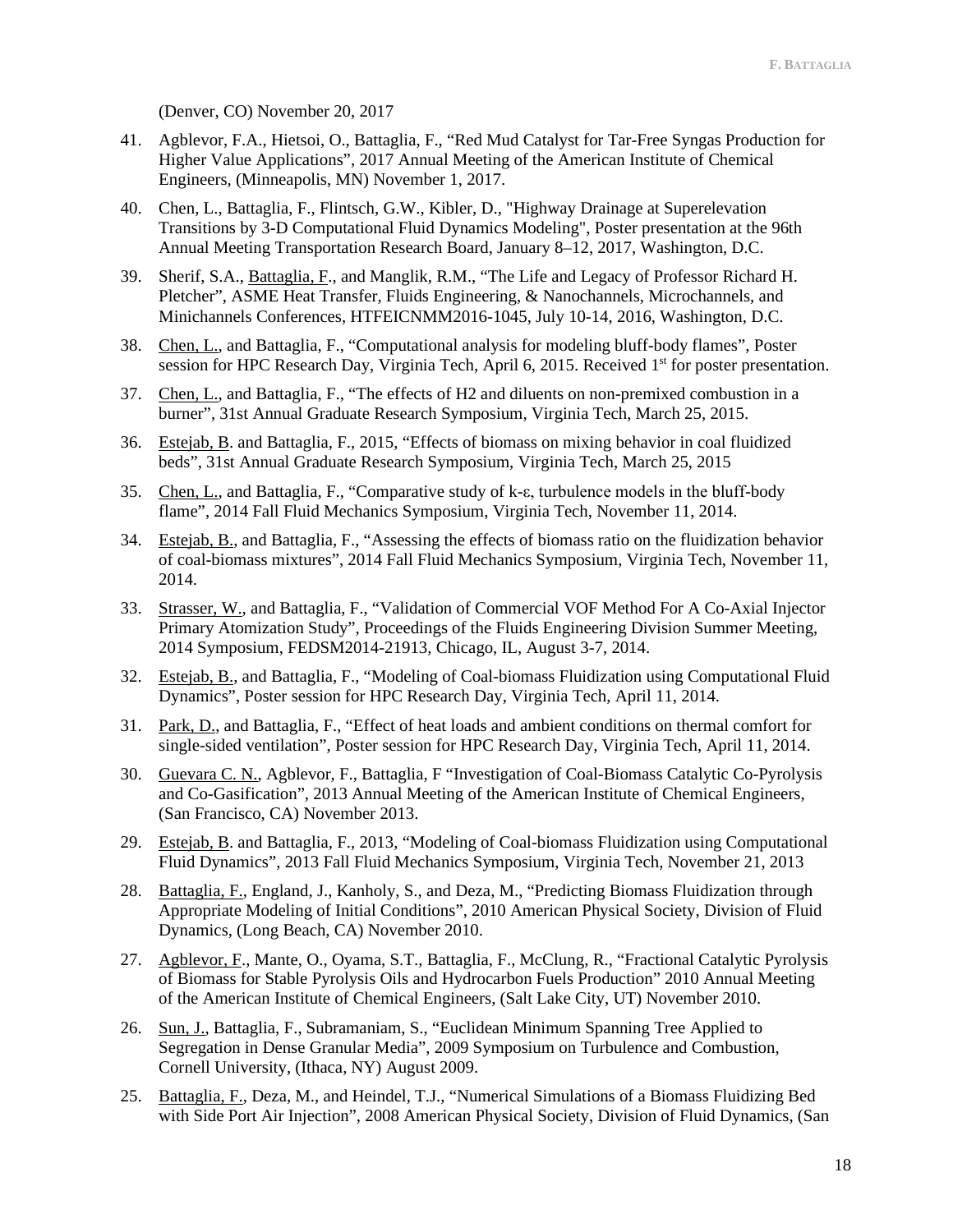Antonio, TX) November 2008.

- 24. Battaglia, F., Deza, M., Franka, N.P., and Heindel, T.J., "Computational and Experimental Studies of Fluidized Beds for Biomass Gasification", 2007 American Physical Society, Division of Fluid Dynamics, (Salt Lake City, UT) November 2007.
- 23. Gao, Z., Battaglia, F., Fox, R.O., Gordon, M.S., Ge, Y., Pope, S.B., "Implementation of Detailed Chemistry of Methyltrichlorosilane Decomposition into ISAT and Parametric Study", 2007 Annual Meeting of the American Institute of Chemical Engineers, (Salt Lake City, UT) November 2007.
- 22. Gokarn, A., Kong, B., Battaglia, F., Olsen, M. G., Fox, R. O., and Hill, J. C., "Large Eddy Simulations Of A Confined Rectangular Turbulent Jet", ", 2007 Annual Meeting of the American Institute of Chemical Engineers, (Salt Lake City, UT) November 2007.
- 21. Carmicheal, J.R., Brown, R.C., Battaglia, F., and Takehara, D.K., "Biomass Gasification Reactor Hydrodynamic Experiments and Modeling: Overcoming Scale-up and Operational Challenges", Indiana Academy of Science Fall Meeting, University of Indianapolis, (Indianapolis, IN) October 2007.
- 20. Takehara, D.K., Sutter, J., Battaglia, F., and Brown, R.C., "Biomass Gasification Reactor Hydrodynamics: Experimental and Computational Study of a Fluidized Bed Reactor", 2007 Biofuels Symposium: Regional Needs, National Challenges, Purdue University, (West Lafayette, IN) May 2007.
- 19. Sun, J., Battaglia, F. and Subramaniam, S., "Minimum spanning tree analysis of force networks in granular media", 2006 American Physical Society, Division of Fluid Dynamics, (Tampa Bay, FL) November 2006.
- 18. Gokarn, A., Battaglia, F., Fox, R. O., and Hill, J. C., "Subgrid scale models for large eddy simulations of a confined rectangular jet", 2005 American Physical Society, Division of Fluid Dynamics, (Chicago, IL) November 2005.
- 17. Sun, J., Battaglia, F. and Subramaniam, S., "Analysis of microstructures in a Brazil Nut Problem", 2005 American Physical Society, Division of Fluid Dynamics, (Chicago, IL) November 2005.
- 16. Xie, N., Battaglia, F. Timmer, K.J. and Brown, R.C., "Modeling of elutriation phenomenon in fluidized beds", 2005 American Physical Society, Division of Fluid Dynamics, (Chicago, IL) November 2005.
- 15. Xie, N., Battaglia, F., Fox, R. O., Pope, S. B., "Implementation of In Situ Adaptive Tabulation into Simulations of Multiphase Reactive Flows in Fluidized Beds", 2004 Annual Meeting of the American Institute of Chemical Engineers, (Austin, TX) November 2004.
- 14. Fox, R. O. and Battaglia, F., "Detailed Chemical Calculations in Fluidized Beds", SIAM Conference on Computational Science and Engineering, (San Diego, CA) February 2003.
- 13. Mummudi, M. B., Gokarn, A., Battaglia, F., Fox, R. O., Hill, J. C., "Numerical Simulation of a Planar Jet Reactor", 2002 Annual Meeting of the American Institute of Chemical Engineers, (Indianapolis, IN) November 2002.
- 12. Battaglia, F., Brown, R. C., Flugrad, D. R., "ABET EC 2000: Developing Assessment Tools for Continuous Improvement", 2001 ASEE Annual Conference & Exposition, (Albuquerque, NM) June 2001.
- 11. Battaglia, F., Rehm, R. G., Baum, H. R., Hassan, M. I., and Saito, K., "Flows with Combustion and Circulation", Second Joint Meeting of the U.S. Sections of the Combustion Institute, (Oakland, CA) March 2001.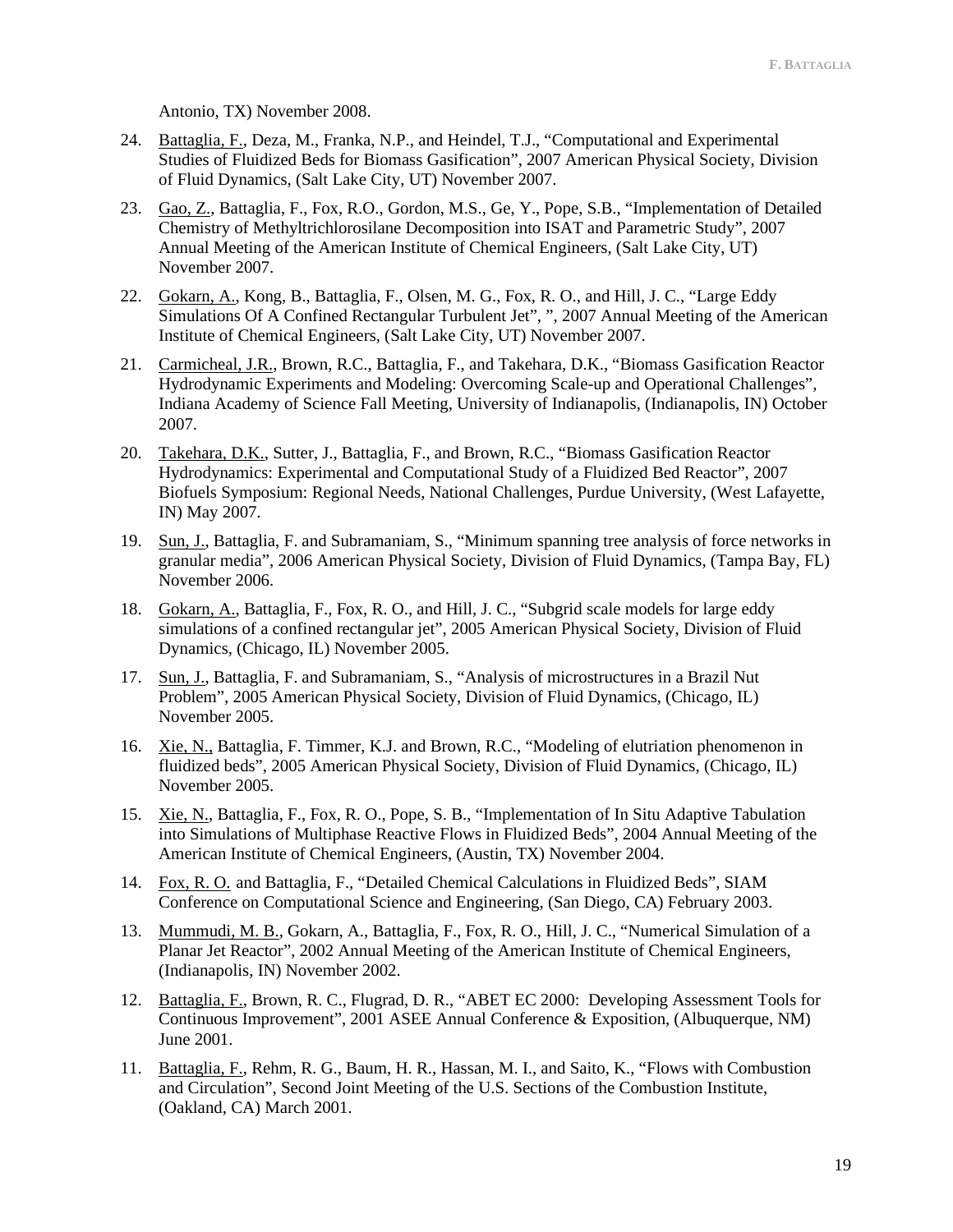- 10. Battaglia, F., Baum, H. R., and Rehm, R. G., "Modeling Fire Whirls", Fifty-third Annual Meeting of the American Physical Society, Division of Fluid Dynamics, (Washington, DC) November 2000.
- 9. Battaglia, F., Rehm, R. G., and Baum, H. R., "Fluid Dynamics and Combustion in a Fire Whirl", Twenty-eighth (International) Symposium on Combustion, Edinburgh, Scotland, July 2000.
- 8. Battaglia, F., Rehm, R. G., and Baum, H. R., "Simulating Fire Whirls − Inviscid Swirl and Buoyancy", Eastern States Section of the Combustion Institute, North Carolina State University, (Rayleigh, NC) October 1999.
- 7. Battaglia, F., McGrattan, K. B., Rehm, R. G., and Baum, H. R., "Simulations of Fire Whirls", Joint Meeting of the United States Sections of the Combustion Institute, George Washington University, (Washington, DC) March 1999.
- 6. Battaglia, F., McGrattan, K. B., Rehm, R. G., and Baum, H. R., "Fire Whirl Simulations", Annual Conference on Fire Research, National Institute of Standards and Technology, (Gaithersburg, MD) November 1998.
- 5. Battaglia, F., McGrattan, K. B., Rehm, R. G., and Baum, H. R., "Numerical Simulations of Swirling Fire Plumes", Twenty-seventh (International) Symposium on Combustion, University of Colorado at Boulder, (Boulder, CO) August1998.
- 4. "Simulations of Planar Flapping Jets", Fifth Annual Sigma Xi Postdoctoral Poster Presentation, National Institute of Standards and Technology, (Gaithersburg, MD) February 1998.
- 3. Battaglia, F., Kulkarni, A. K., and Merkle, C. L., "Numerical Simulation of Asymmetric Channel Flows for Gas Burners", Australian Symposium on Combustion/Fourth Australian Flame Days, (Adelaide, South Australia) November 1995.
- 2. "Direct Simulations of a Mixing Layer by a Lagrangian Transport-Element Method", AIAA Northwest Regional Conference, Minta Martin Student Conference, (Buffalo, NY) May 1992.
- 1. "Vortex Simulation of a Confined Mixing Layer", AIAA Northwest Regional Conference, Minta Martin Student Conference, (Worcester, MA) May 1991.

# **POST-DOCTORAL RESEARCH ASSOCIATES**

- 1. Lu Chen (Mechanical Engineering, Virginia Tech, PhD 2017), Postdoctoral Research Associate. Responsible for investigating reduced kinetics models for implementation into CFD codes. August 2017-December 2018.
- 2. Jeffrey Feaster (Mechanical Engineering, Virginia Tech, PhD 2017), Postdoctoral Research Associate. Responsible for developing and implementing flight kinematics models into CFD codes and evaluation of flapping flight. August 2017-April 2018.
- 3. David Park (Mechanical Engineering, Virginia Tech, PhD 2016), Postdoctoral Research Associate. Responsible for investigating novel concept to control ventilation diffusers actively using CFD. January-May 2017.
- 4. Bahareh Estejab (Mechanical Engineering, Virginia Tech, PhD 2016), Postdoctoral Research Associate. Responsible for investigating fluidized beds and gasification of coal-biomass mixtures. July 2016-July 2017.
- 5. Jihong Wang (Civil Engineering, Dalian University of Technology, China, PhD 2013), Postdoctoral Scholar. Responsible for investigating natural ventilation to assess different window configurations. The research is funded through the China Scholarship. September 2015-September 2017.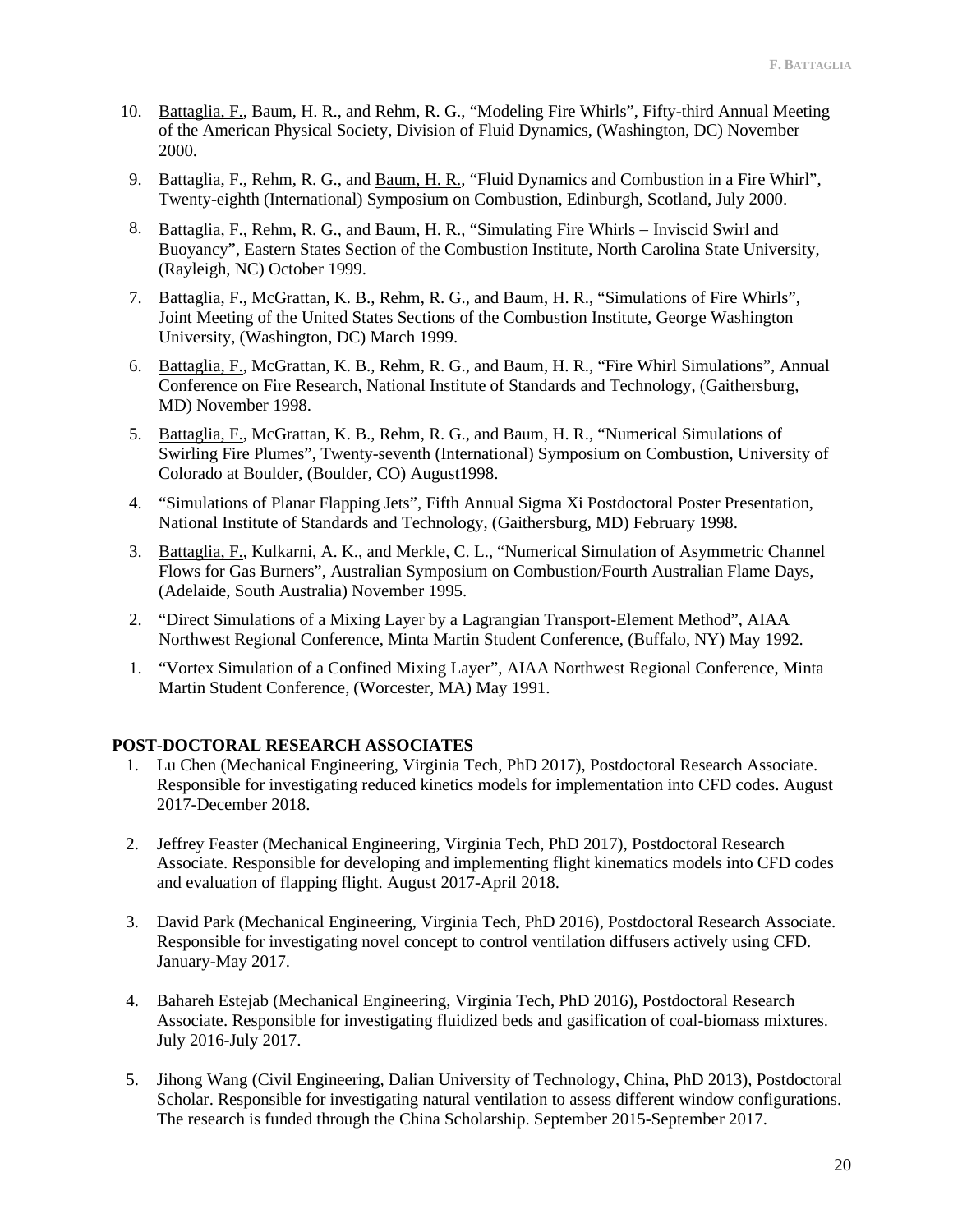- 6. Reza Sheikhi (Mechanical Engineering, U. Pittsburgh, PhD 2005), Postdoctoral Research Associate. Responsible for the development and implementation of reaction kinetics for simulation of gasification of biomass in fluidized beds. The research funded through the DOE Biomass Fast Pyrolysis Oil (Bio-oil) Stabilization program. April 2009-March 2010.
- 7. Zhaosheng Gao (Mechanical Engineering, U. Illinios-Chicago, PhD), Postdoctoral Research Associate. Responsible for the development and implementation of computational fluid dynamics models to predict a reactor phenomenon for coating TRISO fuels. The research funded through the DOE University Nuclear Energy Research Initiative. September 2006-May 2008.
- 8. Prakash Vedula (Aerospace Engineering, Georgia Tech, PhD 2001), Postdoctoral Research Associate. Responsible for the progress and development of computational fluid dynamics models to predict a spouting bed reactor for coating uranium pellets. The research funded through the DOE University Nuclear Energy Research Initiative. August 2005-August 2006.

### **GRADUATE STUDENTS**

Dissertations/Theses Directed (major professor unless otherwise indicated)

### *Ph.D. degrees*

- 1. Junhee Lee, PhD, August 2018-May 2020, "Computational Modeling of the Mixed Effects of Rainfall on Hydroplaning", now working in South Korea.
- 2. Ryan Soncini, PhD, August 2014-July 2017, "Computational Simulation of Coal Gasification in Fluidized Bed Reactors", now working at Alcoa (PA).
- 3. Jeffrey Feaster, PhD (co-advised with Prof. J. Bayandor), August 2013-July 2017, "Discovering the complex aerodynamics of flapping flight with bio-kinematics using Eulerian methods in two and three dimensions", employed at Corvid Technologies (VA).
- 4. Lu Chen, PhD, August 2013-July 2017, "Computational study of turbulent combustion systems and global reactor networks", employed at Lam Research (CA).
- 5. David Park, PhD, October 2013-October 2106, "Application of Solar Chimney for Ventilating Buildings", employed at UMC (WA).
- 6. Bahareh Estejab, PhD, January 2012-February 2016, "Hydrodynamic and gasification behavior of coal and biomass fluidized beds and their mixtures", faculty member at Manhattan College.
- 7. Wayne Strasser, PhD, January 2013-October 2015, "Seeking Understanding of Acoustics and Spray Character in a Three-Stream Pulsating Transonic Airblast Injector", faculty member at Liberty University.
- 8. Santhip Kanholy, PhD, August 2009-September 2014, "Eulerian-Eulerian Modeling of Fluidized Beds", working in India.
- 9. Mirka Deza, PhD, July 2006-March 2012, "Modeling the Hydrodynamics of a Fluidized Bed", employed as a lecturer at Iowa State University.
- 10. Deify Law, PhD, August 2005-May 2010, "Computational Modeling and Simulations for Hydrodynamics for Air-water External Loop Airlift Reactors", faculty member at Fresno State.
- 11. Jin Sun, PhD, June 2002-May 2007, "Multiscale modeling of segregation in granular flows", faculty member at University of Edinburgh.
- 12. Anup Gokarn, PhD, August 2002-April 2007, "Large eddy simulations of a confined jet reactor", employed at Flow Science, Inc., NM.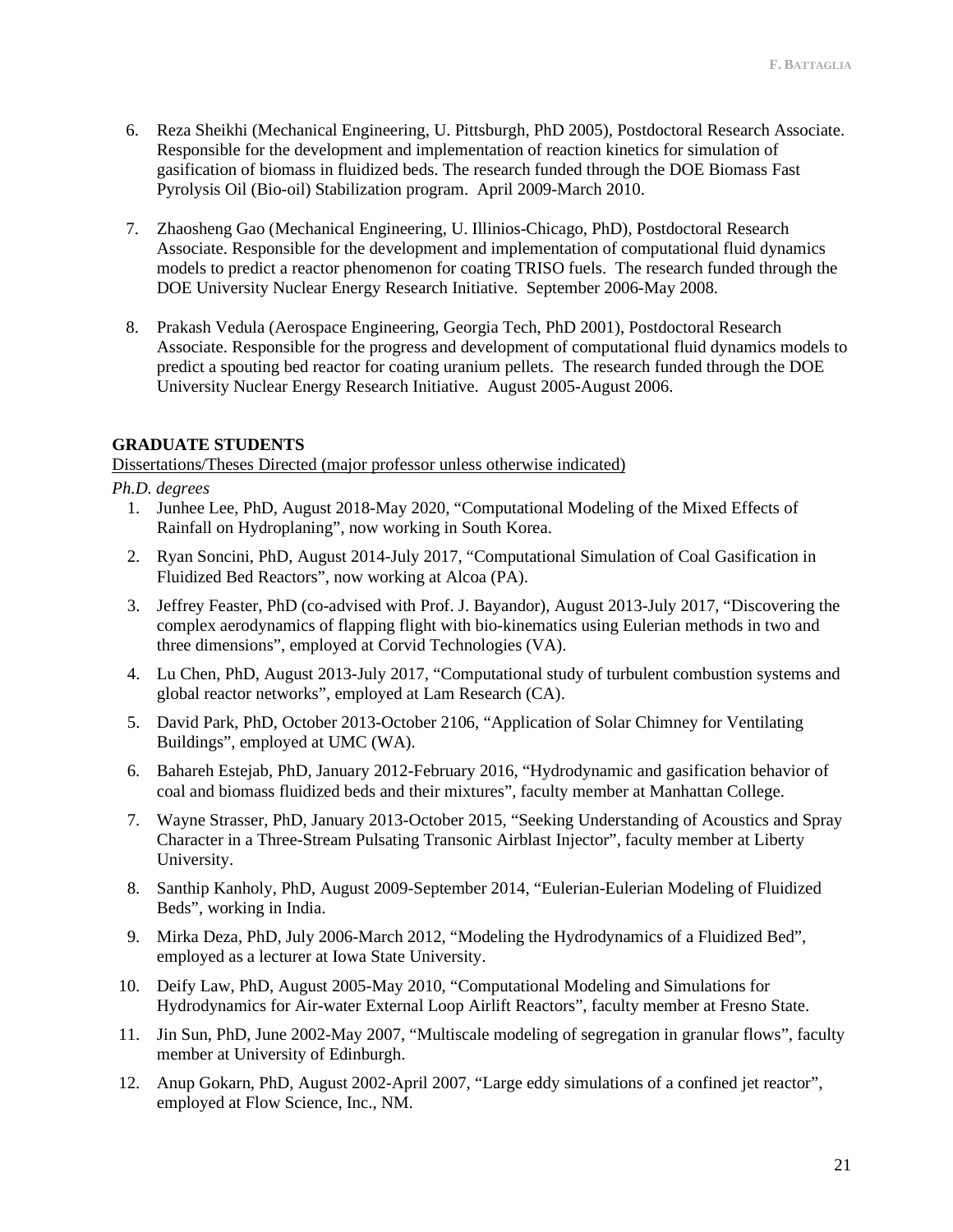13. Nan Xie, PhD, August 2002-December 2006, "Computational analyses for modeling fluidized bed gasification processes", employed at Ford, Michigan.

### *M.S. degrees*

- 14. Darsh Nathawani, MS, January 2018-June 2019, "Computational Analysis and Design Exploration of Solar Updraft Tower", currently a doctoral student at University at Buffalo.
- 15. Christopher Stockinger, MS, August 2014-May 2016, "Numerical Analysis of Airflow and Output of Solar Chimney Power Plants", employed at Carderock Division of the Naval Surface Warfare Center.
- 16. Robert Picardi, MS, August 2013-April 2015, "Numerical Analysis of Multiphase Flow in Bubble Columns and Applications for Microbial Fuel Cells", employed at Alarm.com.
- 17. Michael Detaranto, MS, May 2013-September 2014, "CFD analysis of airflow patterns and heat transfer in small, medium, and large structures", employed at TASC, Inc.
- 18. Elizabeth Heisler, MS, November 2013-September 2014, "Exploring Alternative Designs for Solar Chimneys using Computational Fluid Dynamics", employed at Jet Propulsion Laboratory.
- 19. David Park, MS, January 2012-October 2013, "Numerical Simulations of Airflow and Heat Transfer in a Room with a Large Opening", now studying for Ph.D. at Virginia Tech.
- 20. Michael Bromley, MS, January 2011-June 2012, Pneumatic Particulate Collection System Analysis and Design" (co-advised with K. Kochersberger).
- 21. Lindsey Teaters, MS, January 2011-June 2012, "A Computational Study of the Hydrodynamics of Gas-Solid Fluidized Beds", employed at the Family Justice Law Clinic at The George Washington University Law School.
- 22. Matthew McDaniel, MS, August 2010-June 2011, "Proposed Design for a Coupled Ground-Source Heat Pump/Energy Recovery Ventilator System to Reduce Building Energy Demand", employed at Eastman Chemical.
- 23. Jonas England, MS, August 2009- May 2011, "Numerical Modeling and Prediction of Bubbling Fluidized Beds", employed at MPR Associates, Inc.
- 24. Allison Studley, MS, May 2008-October 2010, "Numerical Modeling of Air-Water Flows in Bubble Columns and Airlift Reactors", employed at Bechtel, Naval Nuclear Laboratory.
- 25. Preston Stoakes, MS, August 2007-December 2009, "Numerical Simulations of Air Flow and Heat Transfer in Buildings", employed at Parker Hannifin.
- 26. Ronica McKinley, MS, January 2003-July 2007, "The Analysis of an Electric Drive Module: Striving to Eliminate Prototype Builds Via Analysis and Component-Level Testing", employed at John Deere Dubuque Works, Debuque, IA.
- 27. Ashlee Klingaman, MS, August 2005-May 2007, "Development and Calibration of a Physics-Based Fuel Pulse Scheduling Routine for Electronic Unit Pumps", employed at John Deere, Waterloo, IA.
- 28. Joseph Foster, MS, May 2004-December 2005, "An energy and cost analysis of residential groundcoupled heat pumps in Iowa", employed at Volvo, PA.
- 29. Ross Miller, MS, August 2003-August 2005 "The effects of stent geometry on the reconstruction of an arterial bifurcation", employed as assistant professor at University of Maryland.
- 30. Cary Lane, MS, January 2004-January 2005, "The economics of heat pump systems: air-source versus ground-source", granted May 2005.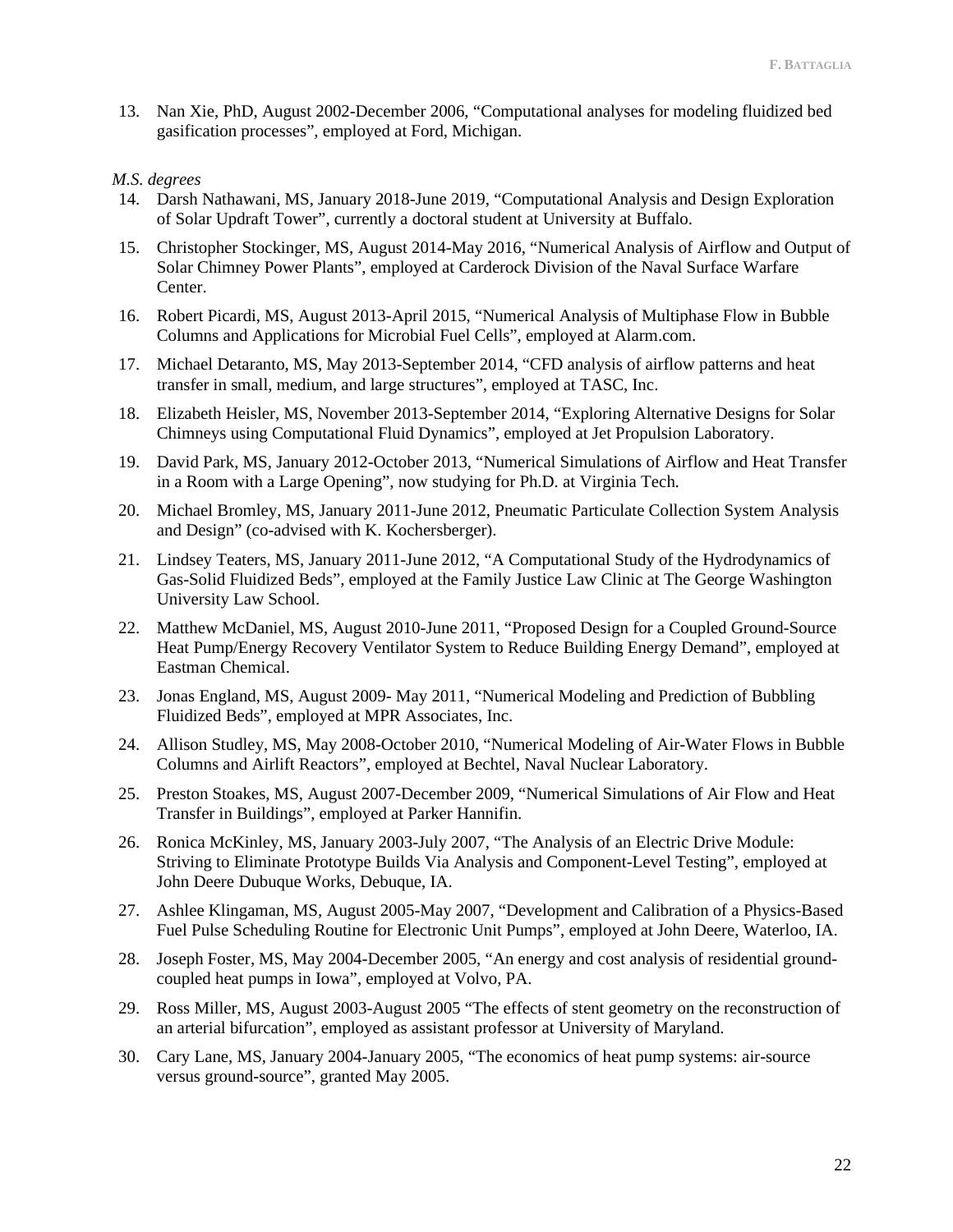- 31. Michael Groen, MS, January 2004-December 2004, "Conditioning outdoor air for industrial processes", employed at Trane.
- 32. Andrew Tworek, MS, January 2003-August 2004, "A numerical study on the hydrodynamics and thermal effects of microscale liquid flows past microstructures", employed at Knolls Atomic Power Laboratory.
- 33. Jeremy Cloutier, MS, January 2003-August 2004, "A cost analysis study of the benefits of building energy code upgrades in Iowa", employed at Power Engineering and Manufacturing.
- 34. Farshid Bondar, MS, June 2003-August 2003, "A computational study on mixing in two-phase flow in microchannels".
- 35. John Mammoser, MS, May 2001-May 2003, "A numerical study of fire spread phenomena for multilevel apartment complexes", employed at Underwriters Laboratory.
- 36. Nan Xie, MS, August 2000-August 2002, "Simulations of multiphase reactive flows in fluidized beds using in-situ adaptive tabulation method", employed at Ford, Michigan.
- 37. Anup Gokarn, MS, June 2000-August 2002, "Direct numerical simulations of channel flows with two splitter plates", employed at Flow Science, Inc.

### Dissertations/Theses in Progress

- 38. Azadeh Sohrabi, PhD, August 2018-present, degree expected January 2022
- 39. Sanika Bhagwat, MS, August 2019-present, degree expected January 2022
- 40. Hassan Aqtash, MS, January 2021-present, degree expected June 2022
- 41. Vedant Joshi, PhD, August 2018-present, passed qualifying exam May 2019, degree expected June 2022
- 42. Munjal Shaw, PhD, August 2018-present, passed qualifying exam May 2019, degree expected June 2022
- 43. Don Miller, PhD, August 2020-present, passed qualifying exam May 2021, degree expected January 2023
- 44. Tim Taylor, PhD, August 2021-present, degree expected January 2024

# Special Achievements of Graduate Students

Vedant Joshi, 2021 PhD Teaching Fellowship (summer 2021) Munjal Shah, 2021 PhD Teaching Fellowship (summer 2021) Azadeh So, 2021 PhD Teaching Fellowship (summer 2021) Munjal Shah, 2020 UB SEAS Poster competition; third place Munjal Shah, 2020 UB MAE Poster competition; first place Vedant Joshi, 2020 UB MAE Poster competition; second place Bahareh Estejab, 2016 recipient of the Virginia Tech Pratt fellowship Lei Zhao, 2015 graduate student recipient of the Virginia Tech Pratt Fellowship Lu Chen, 2015 recipient of the ASME Graduate Student Scholarship Lu Chen, 2015 ASME/Virginia Tech Memorial Scholarship David Park, 2015 recipient of the ASME Graduate Student Scholarship David Park, 2013-2014 graduate student recipient of the Virginia Tech Pratt Fellowship Bahareh Estejab, 2014 recipient of the ASME Graduate Student Scholarship Bahareh Estejab, 2014 recipient of the ASME Willis F. Thompson Memorial Scholarship Bahareh Estejab, 2012 graduate student recipient of the Mary V. Jones Fellowship (Virginia Tech) Mirka Deza, 2010 graduate student recipient of the Mary V. Jones Fellowship (Virginia Tech)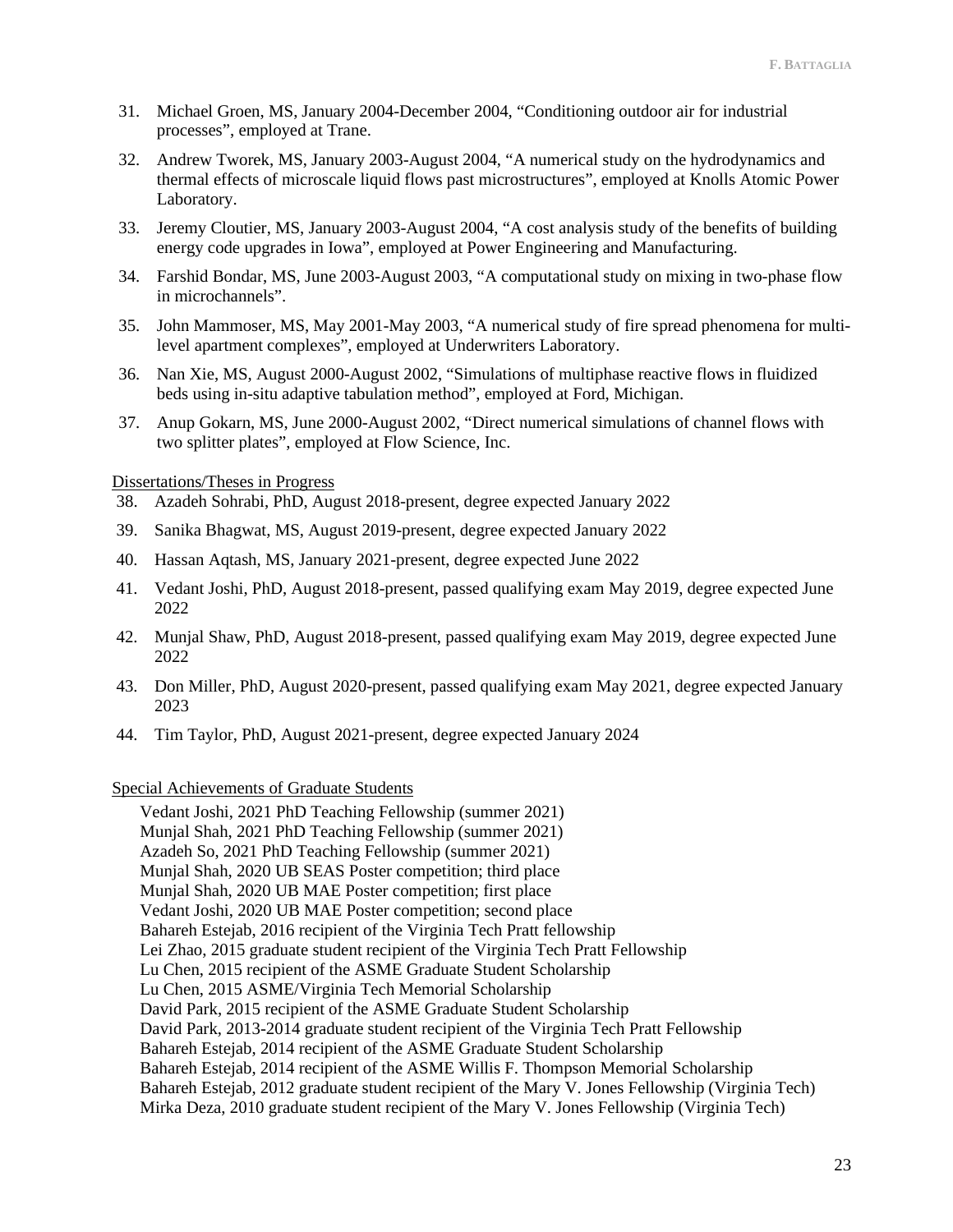#### Project/Independent Study/Research Supervision

*University at Buffalo*

- MAE 501, "Fluid Structure Interaction on a Wind Turbine" conducted by Hassan Aqtash, Spring-Fall 2021
- MAE 501, "Use of Robots in Waste Management", conducted by Alexandra DePlato, Spring 2020
- MAE 501, "Two-way fluid structure interaction using ANSYS", conducted by Munjal Shah, Spring 2020
- MAE 501, "Fluid Structure Interaction on a Wind Turbine", conducted by Azadeh Sohrabi, Spring 2020
- MAE 501 "" conducted by Timothy Taylor, Spring 2020
- MAE 501, "Computational Modeling of Heat Transfer with Fluid Flow", conducted by Timothy Taylor, Spring 2019
- MAE 501, "Thermal Comfort and Efficiency of a HVAC System", conducted by Vedant Joshi, Spring 2019
- MAE 501, "Study of one way and two way coupling in fluid structure interaction problems", conducted by Munjal Shah, Spring 2019

*Virginia Tech*

ME 5974 Spring 2016

ME 5974 Spring 2015

#### *Iowa State*

- ME 599 X, "How CFD Can Be Used In Conjunction With Kuli To More Effectively Design Vehicle Cooling Systems", creative component conducted by Kevin Braun, Summer 2006.
- ME 590 O, "Applying Computational Fluid Dynamics to Classical Problems", conducted by Mark Barker, Spring 2006.
- ME 590 O, "Introduction to Computational Tools for Fluid Dynamics", conducted by Mark Barker, Fall 2005.
- ME 590 O, "Designing a Centrifugal Pump", conducted by Joseph Foster, Fall 2005.
- ME 590 O, "Computational Tools for Complex Geometry and Physics", conducted by Ronica McKinley, Fall 2004.
- ME 590 O, "Computational Tools for Complex Geometry and Physics", conducted by Courtney McCauley, Fall 2004.
- ME 590 C, "The Nature of Fire in Compartments", conducted by John Mammoser, Spring 2003.

ME 590 O, "Applied Numerical Analysis", conducted by Anup Gokarn, Summer 2000.

### Service on Thesis Committees Other than Own Advisees

| University at Buffalo       |       |                               |                             |
|-----------------------------|-------|-------------------------------|-----------------------------|
| Vaghela, Pradeep            | Ph.D. | <b>Mechanical Engineering</b> | Expected Spring 2022        |
| Rizzo, Louis                | Ph.D. | <b>Mechanical Engineering</b> | <b>Expected Spring 2022</b> |
| Grace, Cameron              | Ph.D. | Mechanical Engineering        | <b>Expected Spring 2022</b> |
| Sadeghilari, Kyan           | M.S.  | <b>Mechanical Engineering</b> | Expected Fall 2021          |
| Carpenter, Kevin            | M.S.  | <b>Mechanical Engineering</b> | Defended Summer 2021        |
| Rajabzadeh-Oghaz, Hamidreza | Ph.D. | Mechanical Engineering        | Defended Fall 2019          |
| Damiano, Robert             | Ph.D. | Mechanical Engineering        | Defended Fall 2019          |
| DiGregorio, Nicholas        | M.S.  | Mechanical Engineering        | Defended Spring 2018        |
| Varble, Nicole              | Ph.D. | Mechanical Engineering        | Defended Spring 2018        |
| Virginia Tech               |       |                               |                             |
| Jo, Soo Jeong               | Ph.D. | Architecture and Design       | expected Summer 2021        |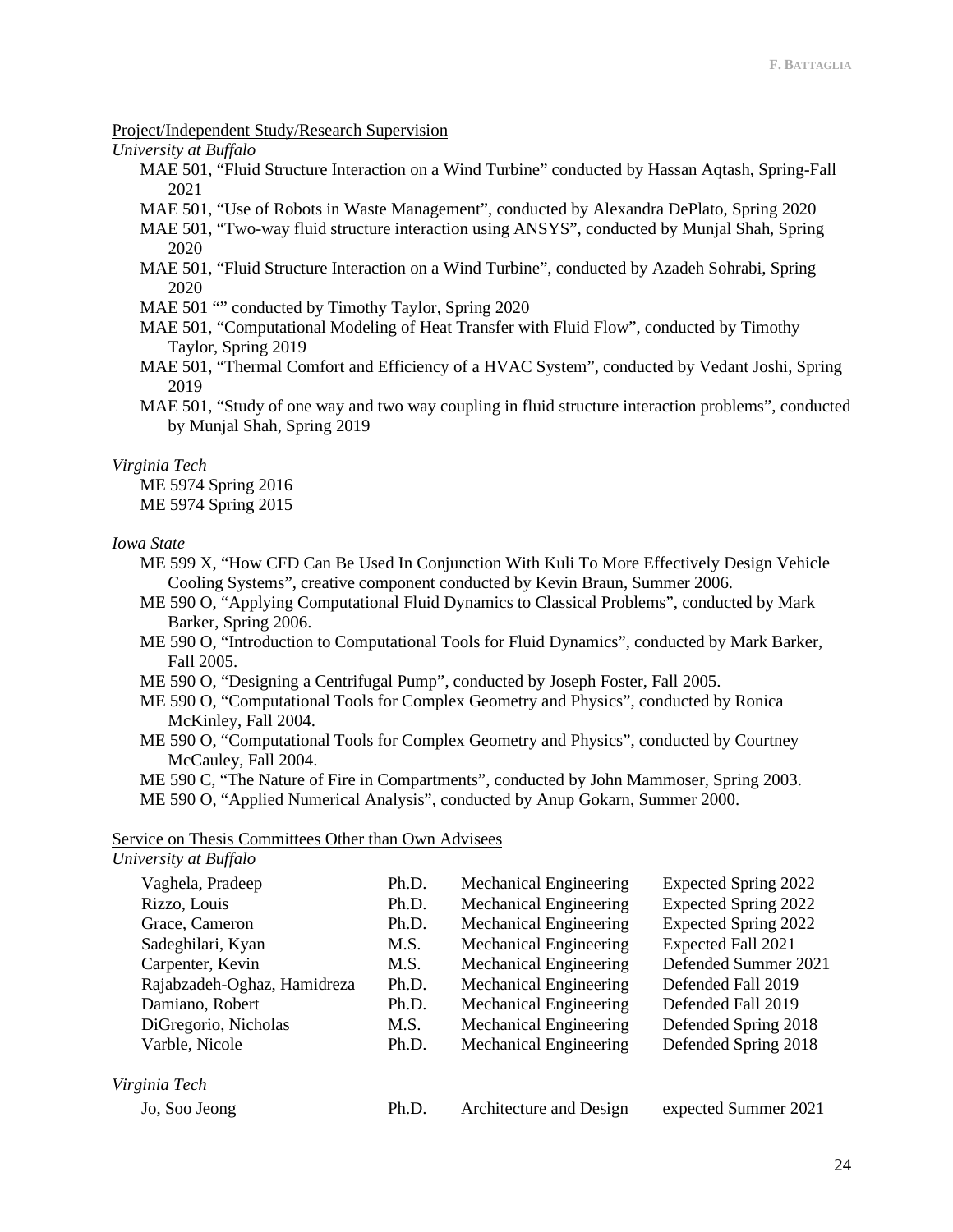Kalua, Amos Ph.D. Architecture and Design Defended Fall 2021 Jung, Wooyoung Ph.D. Civil Engineering Defended Spring 2020 Elghannay, Husam A Ph.D. Mechanical Engineering Defended Spring 2018<br>Horton, Brandon Ph.D. Mechanical Engineering Defended Summer 201 Matta, Alexander G Ph.D. Mechanical Engineering Defended Summer 2017 Schroeder, Kevin Ph.D. Mechanical Engineering Defended Summer 2017 Suh, SeungBeum Ph.D. Mechanical Engineering Defended Summer 2017 Song, Yangkun Ph.D. Mechanical Engineering Defended Fall 2016 Norman, Adam M.S. Mechanical Engineering Defended Summer 2016 Yu, Ling Ph.D. Mechanical Engineering Defended Summer 2016 Dowd, Cody M.S. Mechanical Engineering Defended Spring 2016 Esmond, Micha Ph.D. Mechanical Engineering Defended Spring 2016 Li, Jian Ph.D. Civil Engineering Defended Spring 2016 Costain, Andrew J M.S. Mechanical Engineering Defended Summer 2014 Perino, Scott V Ph.D. Mechanical Engineering Defended Summer 2014 Thurber, Andrew Ph.D. Mechanical Engineering Defended Summer 2014 Kasibhotla, Venkata Ravishankar M.S. Mechanical Engineering Defended Spring 2014 Khare, Peeyush M.S. Civil Engineering Defended Spring 2014 Mikkelson, Emily C M.S. Mechanical Engineering Defended Spring 2014 Agarwal, Gaurav Ph.D. Mechanical Engineering Defended Fall 2013 Deb, Surya D Ph.D. Mechanical Engineering Defended Fall 2013 Sen, Debamoy Ph.D. Mechanical Engineering Defended Summer 2012 Cardwell, Wesley R M.Eng. Mechanical Engineering Defended Spring 2012 Gray, Sandria L M.S. Mechanical Engineering Defended Spring 2012 Satterwhite, Matthew R M.S. Mechanical Engineering Defended Spring 2012 Sethapati, Vivek V M.S. Mechanical Engineering Defended Spring 2011 Chodak, Jillian M.S. Mechanical Engineering Defended Spring 2010 McFarland, Jacob A M.S. Mechanical Engineering Defended Fall 2008 Williams, Alicia M Ph.D. Mechanical Engineering Defended Fall 2008

*Iowa State*

| Heitman, Joshua        | PhD       | Agronomy                      | Defended Spring 2007 |
|------------------------|-----------|-------------------------------|----------------------|
| Monahan, Sarah         | PhD       | <b>Chemical Engineering</b>   | Defended Spring 2007 |
| Qin, Zhaohui           | PhD       | <b>Mechanical Engineering</b> | Defended Spring 2007 |
| Wang, Xiaohang         | PhD       | <b>Mechanical Engineering</b> | Defended Fall 2006   |
| Fan, Rong              | PhD       | <b>Chemical Engineering</b>   | Defended Spring 2006 |
| Feng, Hua              | PhD       | <b>Mechanical Engineering</b> | Defended Spring 2006 |
| Na Sangkwon            | PhD       | Aerospace Engineering         | Defended Spring 2006 |
| Rider, Ben             | MS        | Aerospace Engineering         | Defended Spring 2006 |
| Li, Hao                | PhD       | <b>Mechanical Engineering</b> | Defended Fall 2005   |
| Su, Xuefeng            | PhD       | <b>Mechanical Engineering</b> | Defended Summer 2005 |
| Brue, Colin            | <b>MS</b> | Mechanical Engineering        | Defended Spring 2005 |
| Feltes, Steven         | MS        | <b>Mechanical Engineering</b> | Defended Spring 2005 |
| Hagge, Matt            | MS        | <b>Mechanical Engineering</b> | Defended Spring 2005 |
| Hol, Philip            | MS        | <b>Mechanical Engineering</b> | Defended Spring 2005 |
| Somashekar, Vishwanath | MS        | <b>Mechanical Engineering</b> | Defended Fall 2004   |
| Gupta, Sumeet          | MS        | AeroE and Eng. Mech           | Defended Spring 2004 |
| Pande, Saurabh         | MS        | <b>Mechanical Engineering</b> | Defended Spring 2004 |
| Ni, Chunjian           | PhD       | <b>Mechanical Engineering</b> | Defended Summer 2003 |
| Krakos, Joshua         | MS        | AeroE and Eng. Mech           | Defended Spring 2003 |

Ph.D. Mechanical Engineering Defended Summer 2017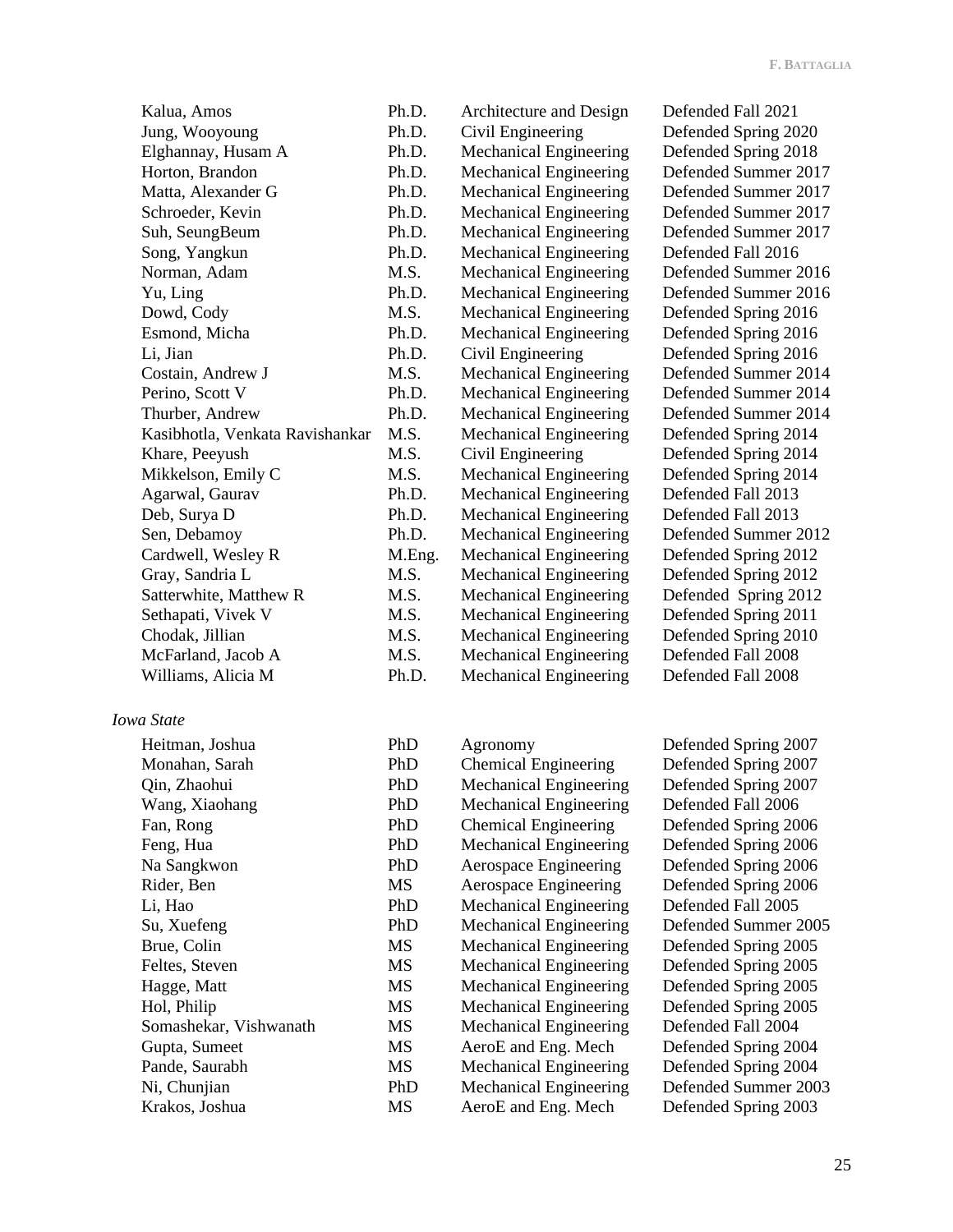| Raman, Venkatramanan          | <b>PhD</b> | Chemical Engineering          | Defended Spring 2003 |
|-------------------------------|------------|-------------------------------|----------------------|
| Stachour (Gourley), Elizabeth | MS.        | AeroE and Eng. Mech           | Defended Spring 2003 |
| Mummudi, Mothivel Balaiyya    | <b>MS</b>  | <b>Chemical Engineering</b>   | Defended Fall 2002   |
| Xu, Xiaofeng                  | MS.        | <b>Mechanical Engineering</b> | Defended Fall 2002   |
| Duncan, Thomas                | MS.        | <b>Mechanical Engineering</b> | Defended Summer 2002 |
| Sweterlitsch, Jeff            | MS.        | <b>Chemical Engineering</b>   | Defended Spring 2002 |
| Kolhapure, Nitin              | <b>MS</b>  | <b>Chemical Engineering</b>   | Defended Summer 2001 |
| Meng, Ning                    | MS.        | <b>Mechanical Engineering</b> | Defended Summer 2000 |

# **UNDERGRADUATE STUDENTS**

Project/Independent Study/Research Supervision *University at Buffalo*

MAE 499, Matt Rioux, Spring 2021 MAE 499, Robert Oberkircher, Spring 2019 MAE 499, David Edwards, Spring 2019 MAE 499, Ji Ho Lee, Spring 2019 MAE 499, Waseem Hanini, Fall 2018 MAE 499, Kofi Odame-Adjei, Fall 2018 MAE 499, Anthony Olivett, Summer 2018 Summer Research (with stipend), Gus Hurtado, Summer 2018

### *Virginia Tech*

Honors Thesis, "CFD of a Novel Intake Valve", by Nitya Kamdar, May 2017

ME 4994, Gus Hurtado, Spring 2017

ME 4994, Colin Chamberlain, Spring 2017

ME 4974, Daniel Salas, Fall 2016

ME 4994, Christopher Albert, Spring 2015

ME 4994, Christopher Albert, Fall 2014

ME 4994, Ricardo Cruz, Fall 2013

ME 4994, Mert Konrat, Fall 2012

ME 4974, Tamara Smith, Spring 2012

ME 4974, Jeffery Feaster, Spring 2012

ME 4994, Avi Friedman, Fall 2011

ME 4994, Brandon Morgan, Fall 2010

ME 4974, Scott Forrester, Fall 2009

ME 4974, Brandon Staudt, Spring 2009

ME 4994, Charlie Holbrook, Spring 2009

# *Iowa State*

ME 4974, "CFD Methods, Techniques and Applications", conducted by Brandon Staudt, Spring 2009.

ME 490 H, Senior Honors Project, "Educational Outreach to Promote Alternative Energy and Careers in Engineering", conducted by Christopher Deal, Spring 2007.

ME 490 K, "Biomedical Issues Related to Aneurysms and Coronary Blood Flow Abnormalities", conducted by Justin Elwood, Fall 2006.

HON 290 H, Freshman Honors Project, conducted by Isaiah Warnke, Spring 2006.

ME 490 K, "Exploring Issues Related to CFD of Channel Flows", conducted by Gregory McGrath, Fall 2005.

ME 490 K, "Exploring Issues Related to CFD of Turbulent Channel Flows", conducted by Joseph Fuller, Fall 2005.

HON 290 H, Freshman Honors Project, conducted by Shuang Gao, Spring 2005.

ME 490 D, "Exploring Issues and Concepts Related to Heat Transfer", conducted by Matthew Roode, Spring 2005.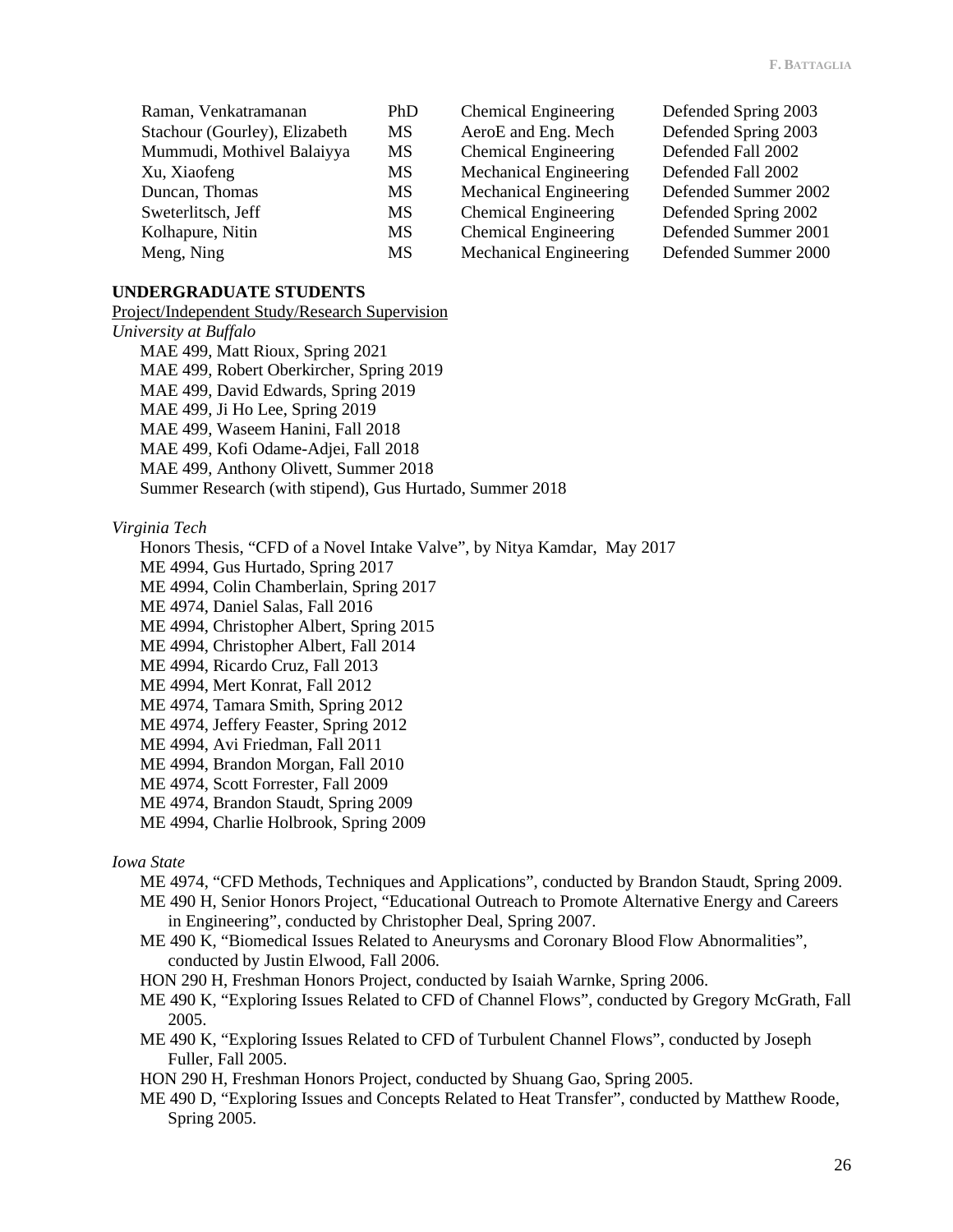ME 490 J, "Ice Dispenser Model", conducted by Anna Jones, Spring 2005.

- ME 490 D, "Heat Transfer and Human Hand: A Look Inside", conducted by Frank Doolittle, Spring 2005
- ME 490 K, "Applied Numerical Analysis in CFD", conducted by Ian Thiele, Spring 2004.
- ME 490 J, "Energy Analysis of Residential Ground-Coupled Heat Pumps", conducted by Evan Zdunek, Spring 2004.
- ME 490 K, "Stent Reconstruction of an Aortic Bifurcation using Solid Works", conducted by Bethany Noyes, Spring 2003.
- AerE 499, "Computational Modeling of Mixing Turbulent Flow" (Senior Design Project), conducted by Rachel Pabon, Spring 2002.
- AerE 491, "Computational Study of Mixing in a Chemically Reacting Turbulent Flow" (Senior Design Project), conducted by Rachel Pabon, Fall 2001.
- ME 490 C, "Numerical Methods", conducted by Dan Peterson, Fall 2001
- ME 490 K, "Fundamentals of Fire and Combustion", conducted by John Mammoser, Spring 2001.
- ME 490 K, "Numerical Methods for CFD", conducted by John Mammoser, Fall 2000.

# **PROFESSIONAL ACTIVITIES**

# Leadership

*Professional Organizations* Editor, ASME *J. Fluids Eng.*, November 2017-present Membership Coordinator, ASTFE, October 2017-December 2018 Member, ASME Engineering Sciences Segment, May 2017-June 2018 Member, ASME Conference Webtool Committee, September 2016-December 2018 Editor for the Special Issue of the ASME *J. Fluids Eng.* to commemorate the 90<sup>th</sup> anniversary of the Fluids Engineering Division, May 2015-October 2016 Vice President/Treasurer, American Society of Thermal and Fluids Engineers, August 2014-present (co-founder of this new organization established in July 2014) ASME Congress Steering Committee Chair, Senate, December 2019-November 2020 Chair, Steering Committee, December 2018-November 2019 Vice Chair, Steering Committee, December 2017-November 2018 Conference Chair, December 2016-November 2017 Chair, Technical Programs, December 2015-November 2016 Vice Chair, Technical Programs, January 2015-November 2015 Member, March 2014-December 2014 Member, Editorial Advisory Board of *Energy and Fuels*, January 2014-December 2018 Associate Editor, ASME *J. Fluids Eng.*, May 2012-October 2017 ASME Fluids Engineering Division (FED) Executive Committee Treasurer, July 2014-June 2015 Chair, July 2013-June 2014 Vice Chair, July 2012-June 2013 Secretary, August 2011-June 2012 Member, January-June 2011 Chair, ASME Fluid Mechanics Technical Committee, July 2008-July 2010 Vice Chair, ASME Fluid Mechanics Technical Committee, July 2006-July 2008 ASME Multiphase Flow Committee, Member, June 2005-present ASME Computational Fluid Dynamics Technical Committee, Member, June 2002-present ASME Fluid Mechanics Technical Committee, Member, June 2000-present ASME Faculty Advisor for Iowa State University Student Section, January 2000-June 2006 ASME Central Iowa Section Webmaster, July 2002-June 2007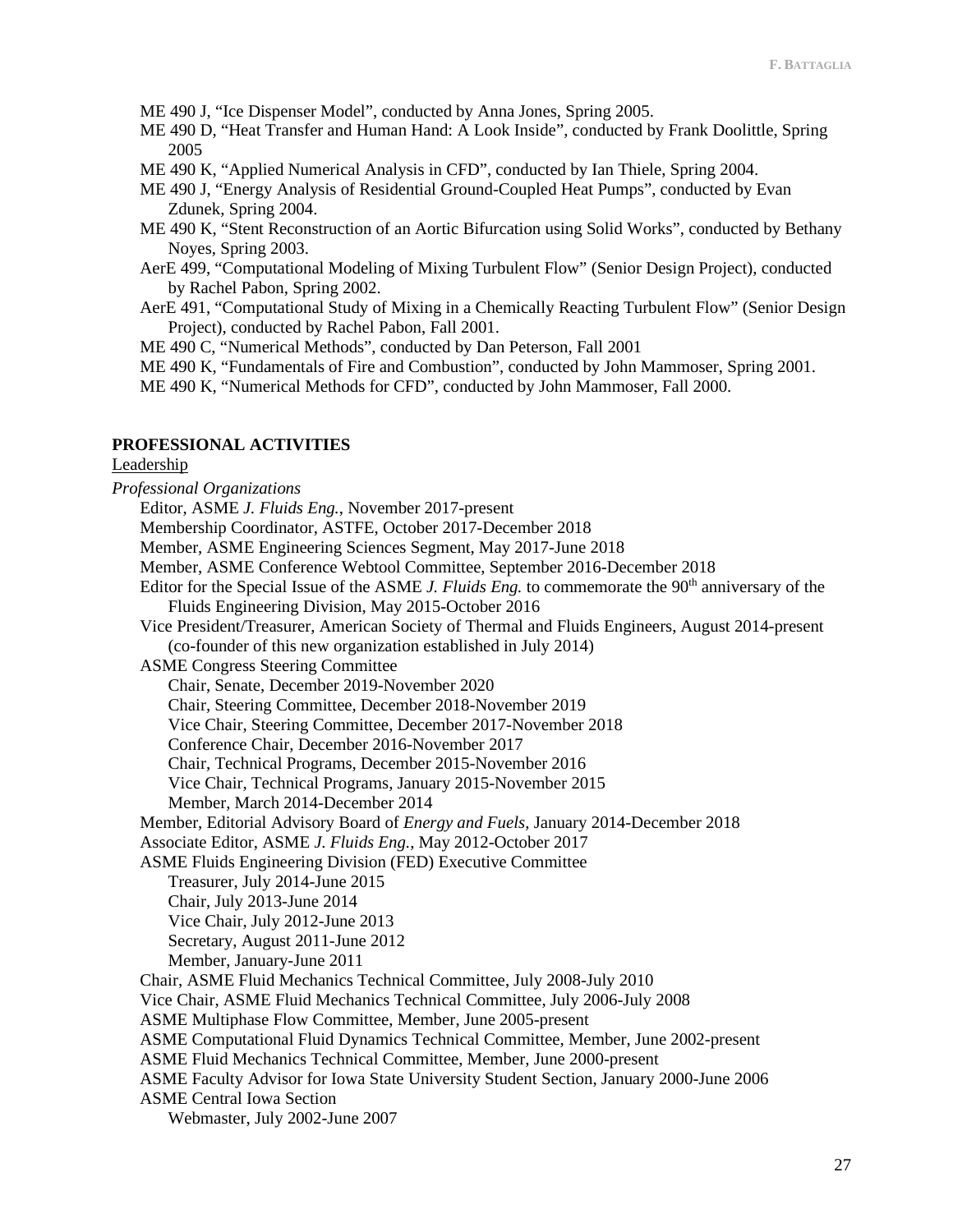College Relations, July 2000-June 2002

#### *Conferences*

- Workshop Co-Chair, Modeling and Simulation of Turbulent Mixing and Reaction: For Power, Energy and Flight, Buffalo Niagara Marriott, April 12-13, 2019
- Conference Chair for the 2017 ASME IMECE, December 2016-November 2017
- Conference Chair for the  $2<sup>nd</sup>$  Thermal and Fluids Engineering Conference, January 2016-April 2017
- Technical Program Chair for the 2016 ASME IMECE, December 2015-November 2016
- Technical Program Vice Chair for the 2015 ASME IMECE, December 2014-November 2015
- Organizing Committee and Session Chair for the First Thermal and Fluids Engineering Summer Conference, October 2014-August 2015
- Conference Chair for the 2013 ASME FEDSM, August 2011-July 2013
- FED Representative and Track Chair for the 2012 ASME IMECE, August 2011-November 2012
- Symposium Co-organizer: "Symposium on Fundamental Issues and Perspectives in Fluid Mechanics", ASME Fluids Engineering Division Summer Conference, July 2008-November 2017
- Symposium Co-organizer: "International Symposium on Numerical Methods for Multiphase Flows", ASME Fluids Engineering Division Summer Conference, July 2007-July 2017
- Symposium Co-organizer: "Symposium on CFD Validation and Verification", ASME Fluids Engineering Division Summer Conference, July 2008-June 2009
- Topic Organizer, Chair: "Forum on Fundamental Issues and Perspectives in Fluid Mechanics", ASME International Mechanical Engineering Conference and Exposition, December 2005-November 2014
- Session Chair, "Session AP: Multiphase Flows I", 61<sup>st</sup> Annual Meeting of the APS Division of Fluid Dynamics, November 23, 2008
- Session Chair, "Session FT: Multiphase Flows IV", 60<sup>th</sup> Annual Meeting of the APS Division of Fluid Dynamics, November 19, 2008
- Topic Organizer, Session Organizer, Session Chair: "Forum on Bifurcation, Instability and Hysteresis in Fluid Flow", ASME International Mechanical Engineering Conference and Exposition, December 2001-November 2005
- Session Co-Organizer, Co-Chair: "Forum on Bifurcation, Instability and Hysteresis in Fluid Flow", 2001 ASME International Mechanical Engineering Conference and Exposition, July 2000- November 2001
- Session Co-Organizer, Co-Chair: "Forum on Bifurcation, Instability and Hysteresis in Fluid Flow", 2000 ASME Fluids Engineering Division Summer Meeting, January 1999-June 2000
- Session Chair: "Session on Turbulent Combustion", Eastern States Section of the Combustion Institute, Fall Technical Meeting, October 1999
- Session Vice-Chair: "Session on Radiation and Heat Transfer", 1999 ASME National Heat Transfer Conference, August 1998-August 1999

## Other Service

*Journal and Conference Reviewer*

*AIAA Journal* ASME Fluids Engineering Summer Conferences ASME International Mechanical Engineering Congress & Exposition ASME *Journal of Energy Resources Technology*  ASME *Journal of Fluids Engineering* ASME *Journal of Heat Transfer* ASME *Journal of Solar Energy Engineering Building and Environment Chemical Engineering Journal Chemical Engineering Research and Design Chemical Engineering Science*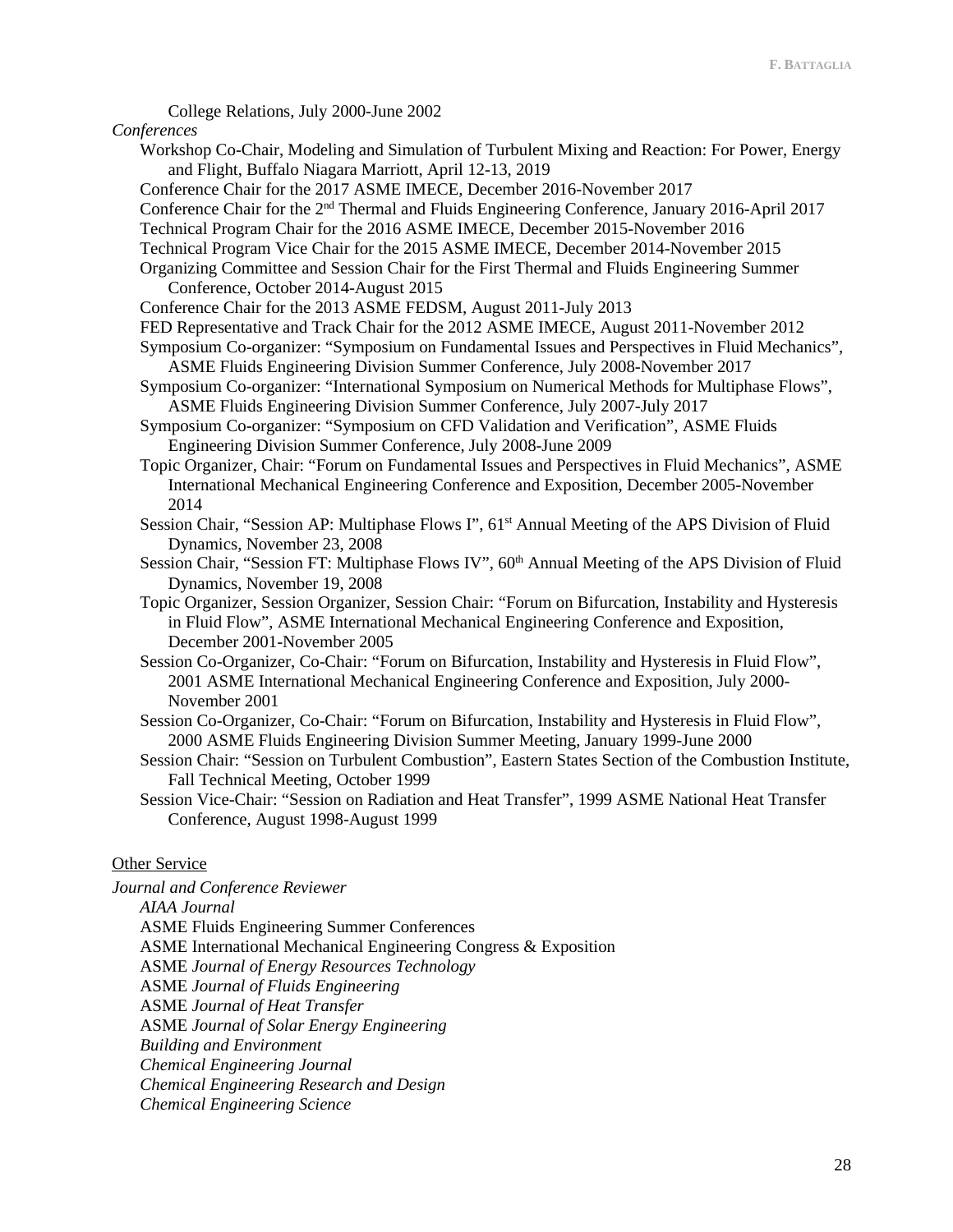*Computer & Fluids International Journal of Chemical Reactor Engineering Powder Technology*

*Proposal Reviewer* DOE Basic Energy Sciences proposals (2009) DOE Office of Science (2009) NSF Review Panel (2005, 2006) Virginia Tobacco Commission R&D proposals (2010, 2011)

#### Membership in Professional and Honor Societies

*Professional Societies*

American Institute of Aeronautics and Astronautics (Lifetime Senior Member) American Physical Society American Society of Engineering Education American Society of Mechanical Engineers (Fellow) American Society of Thermal and Fluids Engineers

#### *Honor Societies*

Sigma Xi, The Scientific Research Society (Full Member)

*Citations in Biographical Works*

Marquis Who's Who in America Marquis Who's Who of American Women Marquis Who's Who in Science and Engineering

# **UNIVERSITY SERVICE**

### Department Committees

*University at Buffalo*

Group Leader, Thermal and Fluid Systems, Graduate Student Committee, September 2017-April 2020 Member, Faculty Search Committee, September 2017-April 2018

#### *Virginia Tech*

Co-chair, Mechanical Engineering Mentoring Program, August 2014-July 2017 Member, Qualifying Exam Problems: Fluid Mechanics, September 2008-April 2017 Chair, Mechanical Engineering Fluids-Thermal Faculty Search Committee, August 2014-May 2015 Chair, Promotion and Tenure Committee, August 2012-July 2014 Chair, Mechanical Engineering Assessment Committee, January 2009-December 2013. Successfully reaccredited program with ABET in October 2013. Chair, Qualifying Exam Problems: Fluid Mechanics, September 2010-August 2011 Member, Nuclear Engineering Search Committee, September 2009-July 2011 Member, Joint EngE and ME, Promotion and Tenure Committee, March-April 2010 Member, ME Personnel Committee, Member, July 2009-May 2010 Member, Promotion and Tenure Committee, August 2008-July 2010 Chair, Strategic Planning: Undergraduate Education and Curricular Programs, January-August, 2009 Member, Mechanical Engineering Assessment Committee, September 2007-December 2008

*Iowa State University*

Faculty Search Committee, Chair, October 2005-June 2007 Course Development Committee for ME 436, Chair, August 2005-July 2007 Academic Standards and Assessment Committee, Member, September 2004-July 2007